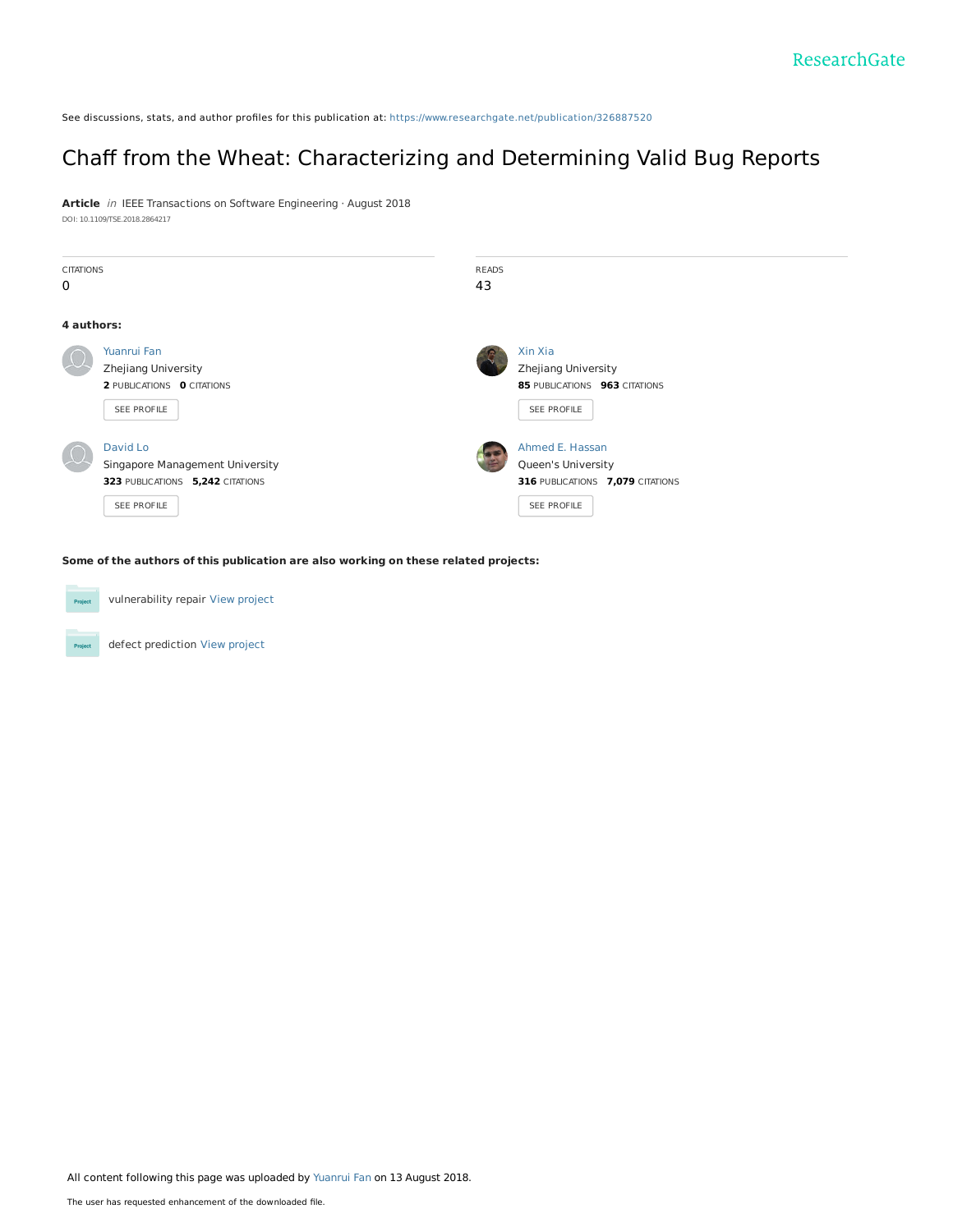#### 1

# Chaff from the Wheat: Characterizing and Determining Valid Bug Reports

Yuanrui Fan, Xin Xia, David Lo, Ahmed E. Hassan

**Abstract**—Developers use bug reports to triage and fix bugs. When triaging a bug report, developers must decide whether the bug report is *valid* (i.e., a real bug). A large amount of bug reports are submitted every day, with many of them end up being *invalid* reports. Manually determining *valid* bug report is a difficult and tedious task. Thus, an approach that can automatically analyze the validity of a bug report and determine whether a report is *valid* can help developers prioritize their triaging tasks and avoid wasting time and effort on *invalid* bug reports.

In this study, motivated by the above needs, we propose an approach which can determine whether a newly submitted bug report is *valid*. Our approach first extracts 33 features from bug reports. The extracted features are grouped along 5 dimensions, i.e., reporter experience, collaboration network, completeness, readability and text. Based on these features, we use a random forest classifier to identify *valid* bug reports. To evaluate the effectiveness of our approach, we experiment on large-scale datasets containing a total of 560,697 bug reports from five open source projects (i.e., Eclipse, Netbeans, Mozilla, Firefox and Thunderbird). On average, across the five datasets, our approach achieves an F1-score for *valid* bug reports and F1-score for *invalid* ones of 0.74 and 0.67, respectively. Moreover, our approach achieves an average AUC of 0.81. In terms of AUC and F1-scores for *valid* and *invalid* bug reports, our approach statistically significantly outperforms two baselines using features that are proposed by Zanetti et al. [99]. We also study the most important features that distinguish *valid* bug reports from *invalid* ones. We find that the textual features of a bug report and reporter's experience are the most important factors to distinguish *valid* bug reports from *invalid* ones.

✦

**Index Terms**—Bug Report, Feature Generation, Machine Learning

## **1 INTRODUCTION**

Software projects use issue tracking systems (e.g., Bugzilla<sup>1</sup> and  $JIRA<sup>2</sup>$ ) to manage the process of bug reporting, assignment, tracking, resolution and archiving [6]. Due to the large amount of bug reports in software projects, bug report management is a challenging work. A number of automated bug report management techniques have been proposed. These techniques include bug assignee recommendation [4], [96], reopened bug prediction [71], [95], [103], bug fixing time prediction [11], [100], blocking bug prediction [83], [94], duplicate bug report detection [75], [84] and bug severity/priority assignment [47], [81].

In a typical bug triaging and fixing process, a developer/tester or an end user detects a bug, then he/she reports the bug to an issue tracking system. Next, bug triagers manually judge whether the bug is a *valid* bug (i.e., a real bug which contains complete description and can be reproduced). After that, if the bug is *valid*, the bug is assigned to the most appropriate developer to fix [4], [62]. In practice, a large number of bug reports are submitted every day in large-scale projects. For example, in Mozilla<sup>3</sup>,

- *Yuanrui Fan and Xin Xia are with the College of Computer Science and Technology, Zhejiang University, Hangzhou, China. E-mail: yrfan@zju.edu.cn, xxia@zju.edu.cn*
- *David Lo is with the School of Information Systems, Singapore Management University, Singapore. E-mail: davidlo@smu.edu.sg*
- *Ahmed E. Hassan is with School of Computing, Queen's University, Canada. E-mail: ahmed@cs.queensu.ca*
- *Xin Xia is the corresponding author.*

3. For more details about the dataset, please refer to Section 3.1

on average, ∼307 new bug reports are submitted per day. Thus, manually determining the validity of a bug is timeconsuming and tedious.

*Invalid* bugs (i.e., bugs that are not real bugs or cannot be reproduced) increase the difficulty of bug triaging. For instance, in our bug report datasets, 22% to 79% the of bug reports have a resolution of *DUPLICATE* (i.e., reported bug is a duplicate of a known bug), *INVALID* (i.e., reported bug is not a software defect), *WORKSFORME* (i.e., reported bug cannot be reproduced) or *INCOMPLETE* (i.e., the report lacks sufficient information to reproduce, e.g., no steps to reproduce).

Considering the substantial time and effort that is needed to determine the validity of a bug, an approach which determines early on (i.e., when a bug report is submitted) whether a bug report is *valid*, can help developers prioritize their triaging tasks. In such a case, developers can make better use of their limited resources so that they can focus their efforts on *valid* bugs. Furthermore, a deeper understanding of the factors that lead to *invalid* bugs might help in developing tools and guidelines that can assist bug reporters in submitting well written *valid* bug reports.

In this study, we focus on analyzing bug reports in Bugzilla, which is a popular issue tracking system. Bugzilla uses two fields to track a bug report's development process—namely status and resolution. The status of a bug report describes the current developement state of the bug. The resolution of a bug report describes how has this bug been resolved. Following Zanetti et al.'s study [99], we define a *valid* bug report as a bug report whose resolution is *FIXED* (i.e., reported bug is eventually fixed) or *WONTFIX* (i.e., reported bug is an actual bug but will not be fixed due

<sup>1.</sup> http://www.bugzilla.org/

<sup>2.</sup> http://www.atlassian.com/JIRA/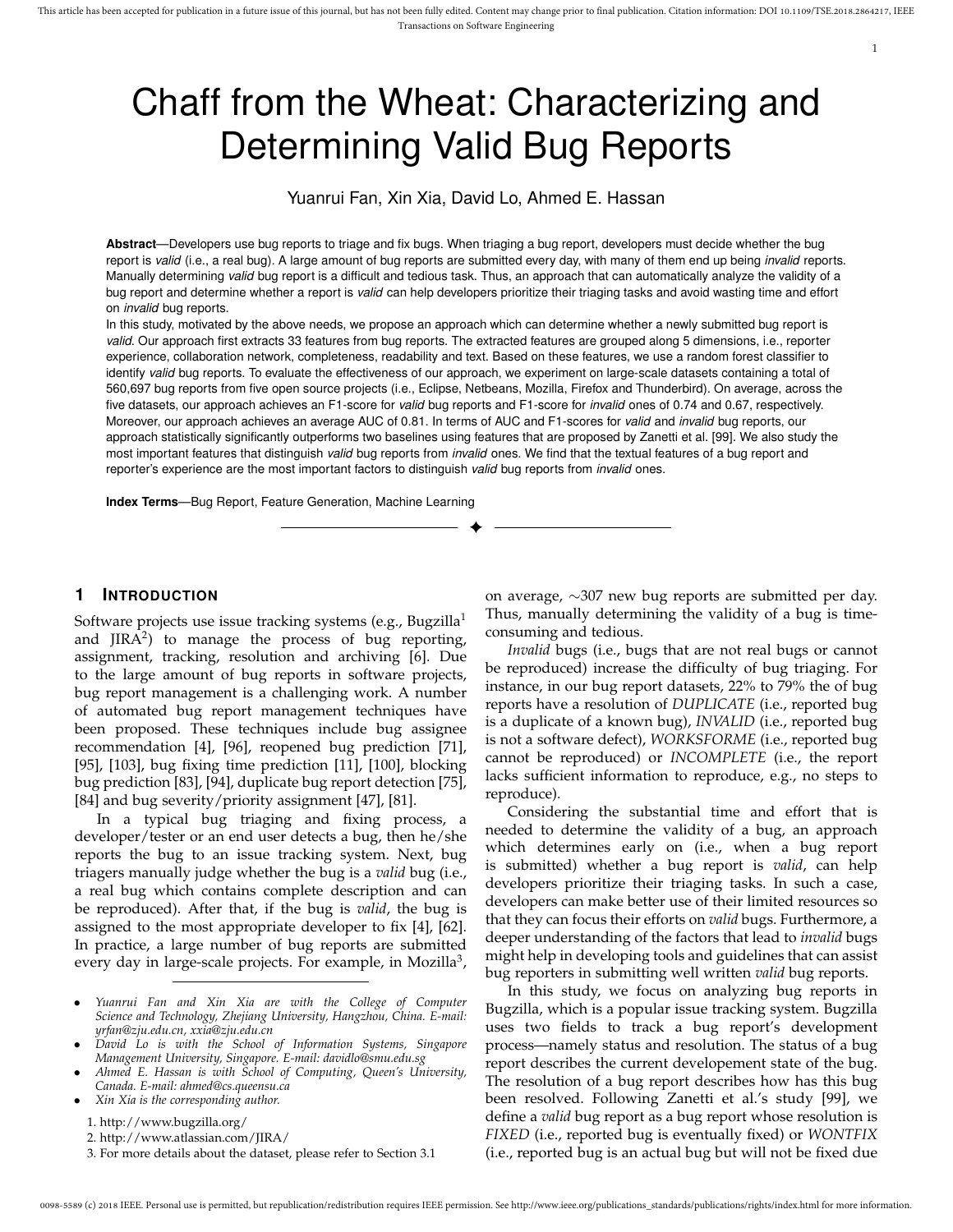to, for example, lack of resources or low priority). We define an *invalid* bug report as a bug report whose resolution is *DUPLICATE*, *INVALID*, *WORKSFORME* or *INCOMPLETE*. Note that in our definition, *invalid* bug reports include bug reports whose resolution is *WORKSFORME*, while Zanetti et al. did not define these bug reports as *valid* or *invalid* bug reports, i.e., they dropped such bugs in their analysis.

In this paper, we propose an approach to determine early on whether a bug report is *valid* or *invalid*. To do so, we extract 33 features from bug reports which are grouped along five dimensions: reporter experience, collaboration network, completeness, readability and text. In the reporter experience dimension, we mine the history of bug report submissions and updates, and we extract features based on the previous behaviors of the reporter of a bug report, e.g., the number of prior bug reports submitted by the bug reporter. In the collaboration network dimension, we first extract the creation time of the bug report, and construct a network based on the collaborations of reporters and developers (i.e., developers' comments on bug reports) in the preceding month of the creation time. Then we extract degree and centrality features of the reporter's node of that network. In the completeness dimension, we analyze the description of the bug report and extract features by checking whether the description contains needed information for developers, e.g., whether the description of the bug report contains stack traces or code samples. In the readability dimension, we use readability measures that are calculated based on the description of the bug report such as *Flecsh* and *Lix* scores of the description [3], [22], [26], [45], [53], [69]. In the text dimension, we first extract token features from summary and description of bug reports, then we apply four types of classifiers to convert the token features into numerical scores. Based on the extracted 33 features, we use random forest [15] to build models that can effectively determine whether a bug report is *valid* or not.

Zanetti et al.'s study [99] is the most related to ours. For each bug report, they extracted its creation time and constructed a collaboration network based on the *ASSIGN* and *CC* relations of bug reports in the preceding month of the creation time—an *ASSIGN* relation is formed when a user assigns a bug to another user, and a *CC* relation is formed when a user adds another user into the cc list of a bug report. Then, they proposed nine features to be extracted from the network. Based on these features, they built models using a Support Vector Machine (SVM) classifier to determine whether a bug report is *valid* or not. Our work is related to theirs but there are differences between our work and theirs:

1) Our datasets are more complete than Zanetti et al.'s. We analyze bug reports whose status is *CLOSED* or *VERIFIED*, while they did not analyze these bug reports. Moreover, Zanetti et al. also dropped bug reports whose resolution is *WORKSFORME*. In our bug report datasets, up to 43% of the bug reports have a status of *CLOSED* or *VERIFIED*, and up to 31% of *invalid* bug reports have a resolution of *WORKSFORME*. Zanetti et al.'s study excluded a large number of bug reports, which might introduce a threat to the validity of their study.

2) We extract more domain-specific features from bug reports—we not only extract features from the collaboration network, but also derive features from the reporter experience and bug report contents.

Zanetti et al. used SVM as the default underlying classifier of their models [99], and in this paper, we use random forest as the default underlying classifier of our models. To investigate whether our additional features improve the effectiveness of our models, we make a comparison with two baselines based on Zanetti et al.'s features. We refer to them as SVMZ and RFZ. The last letter "Z" in the names indicates that the two baselines are both using **Z**anetti et al.'s proposed features. SVMZ uses **SVM** as its underlying classifier, while RFZ uses random forest (**RF**) as its underlying classifier.

To evaluate the performance of our approach, we collect bug report datasets from five large open source projects—namely Eclipse, Netbeans, Mozilla, Firefox and Thunderbird, which contains a total of 560,697 bug reports. Experimental results show that across the five datasets, our approach achieves an average F1-score for *valid* and *invalid* bug reports of, 0.74 and 0.67, respectively. And our approach achieves an average AUC (Area Under the receiver operator characteristic Curve [38]) of 0.81. Across the five datasets, our approach statistically significantly outperforms SVMZ and RFZ in terms of AUC and F1-scores for *valid* and *invalid* bug reports. Of the 33 features that we extract, we find that *desc-dmnb-score*, *valid-rate* and *summary-dmnb-score* are the most important features to distinguish *valid* bug reports from *invalid* ones across the five studied datasets. Of these three features, *desc-dmnb-score* and *summary-dmnb-score* are textual features that we extract based on the summary and description of bug reports, and *valid-rate* is a feature that is used to quantify reporters' experience.

The main contributions of this paper are:

- We propose an approach which includes a total of 33 features to determine the validity of a bug report. We extract features from collaboration network, reporting history and bug report contents. We experiment on a broad range of datasets containing a total of 560,697 bug reports from five large-scale projects. Our experimental results show that our approach outperforms the baselines by a substantial margin.
- We investigate the most important characteristics that impact the validity of a bug report. Our experimental results show that the textual features of a bug report and reporter's experience are the most important factors that determine whether a bug report is *valid* or not.

**Paper Organization.** The remainder of this paper is organized as follows. Section 2 presents the usage scenario of our approach when it is integrated with Bugzilla. Section 3 presents the research questions that we investigate in this study, elaborates the details of our data collection process, and describes our experiment setup. Section 4 presents experimental results and answers to our research questions. Section 5 discusses performance of our approach and the baselines in various settings and threats to validity. Section 6 briefly reviews prior studies related to ours. Section 7 concludes the paper and discusses possible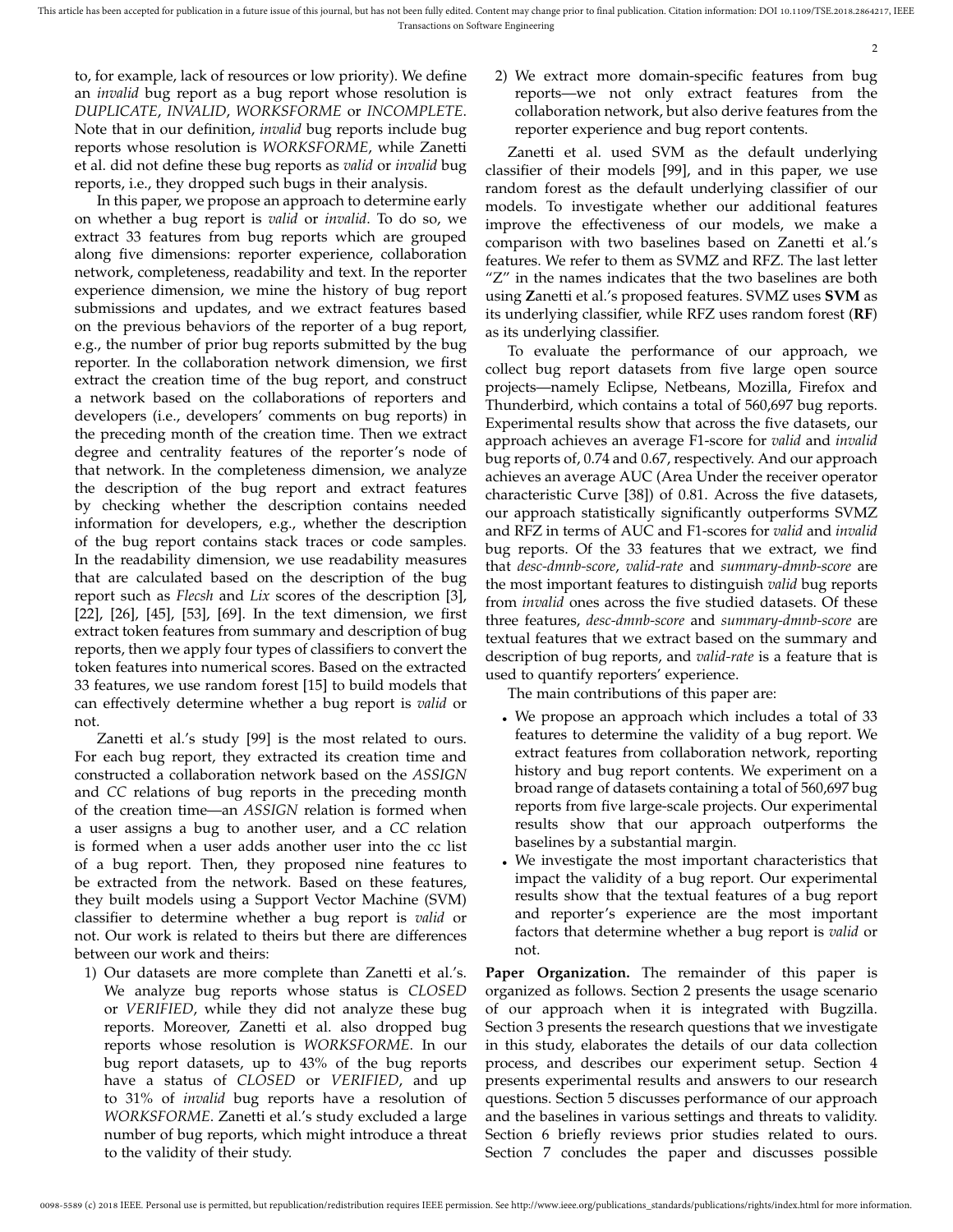avenues for future work.

## **2 USAGE SCENARIO**

Our approach can be integrated with Bugzilla as follows:

**Without Our Approach.** Bob is a bug triager in a large software project using Bugzilla as its issue tracking system. Daily, Bob receives more than 100 bug reports to be triaged and this is too many for him to process in a single day. Without our approach, he randomly selects bug reports to triage. He reads each selected bug report, checks whether it contains sufficient information and determines its validity. If he finds that the bug report does not contain sufficient information or he cannot decide its validity, he contacts the reporter for more information. Due to the large number of received bug reports daily, his processing of reports is often slow. Most of his processed reports are eventually determined as *invalid*. These reports waste much of Bob's time and effort, resulting in Bob having less time to triage other bug reports.

**With Our Approach.** Bob's project adopts our approach. When Bob needs to triage many bug reports in a single day, he first uses our approach to determine the validity of these bug reports. Then, Bob triages the bug reports that are most likely to be *valid*. In this case, Bob is able to prioritize his triaging tasks and pay more attention on bug reports that are more likely to be *valid*. And he can spend less time and effort on *invalid* bug reports. Additionally, for bug reports receiving a very low ranking score, those reports are sent back to the reporters requesting them to provide more information. This automated feedback can be done as soon as a bug report is received; the reporters would thus still have the bug triggering condition fresh in their minds, are still interested in the bug, and thus are more likely to respond. In such a way, some reports that would otherwise be deemed *invalid* can potentially be salvaged. In summary our proposed approach helps 1) triagers by reducing wasted time on *invalid* bug reports and 2) reporters by informing them immediately that their report is likely to be marked as *invalid* (hence they can enhance their reports while the reported problems are still fresh in their mind).

## **3 EXPERIMENT SETUP**

In this section, we first introduce our data collection process. Then we elaborate the details of 33 features that we extract from bug reports. The features are grouped along 5 dimensions: reporter experience, collaboration network, completeness, readability, and text. After that, we present the classifiers (i.e., random forest and SVM) that we use in this study. Next, we present our evaluation setup and our baselines, including two baselines that are based on features of Zanetti et al. [99]. Finally, we present the evaluation measures that we use to evaluate the classification performance of our approach and the baselines. In this paper, we would like to answer following four research questions:

**RQ1 Can we effectively determine the validity of a bug report?**

**RQ2 How effective is our approach when all features are used than when a single dimension of features is used?**

**RQ3 Which features are most important for differentiating** *valid* **bug reports from** *invalid* **ones?**

3

#### **RQ4 How effective is our model when built on a subset of our features?**

## **3.1 Data Collection**

In Bugzilla, each bug report contains a number of fields (e.g., bug id, creation time, reporter, status and resolution). All updates of these fields are stored in the database of Bugzilla. Each update record contains its time stamp, the new field value, the original field value and the user who has changed the field. After a reporter submits a bug report, developers and the reporter can give comments on the bug report and each comment is recorded along with its time stamp and author. The comments of bug reports are also stored in the database of Bugzilla.

In this study, we collect all fields and comments of bug reports as well as full history of bug report updates stored in the Bugzilla system of Eclipse, Netbeans, Mozilla, Firefox and Thunderbird. We retrieve all the data using the Python package **python-bugzilla**<sup>4</sup> . This package can crawl bug reports data from Bugzilla via the Bugzilla's Webservice  $API<sup>5</sup>$ . Note that our goal is to determine the validity of an initially submitted bug report. In such a case, we should only use the initial field values of bug reports, i.e., the field values of bug reports when they are submitted. Bugzilla keeps the track of bug report updating history. To simulate the practical usage of our approach, for bug reports in the testing set, we use their updating histories to recover the initial field values.

In the Bugzilla system, the status of a bug report can be *NEW*, *UNCONFIRMED*, *ASSIGNED*, *REOPENED*, *CLOSED*, *RESOLVED*, or *VERIFIED*. Developers can reopen bug reports and change their status and resolution. Thus, status and resolution of a bug report may be changed many times in the bug report updating history. In this study, we focus on the final status and resolution of bug reports until the time we collected our data. Note that our bug report datasets are collected on May 2017. And we focus on the bug reports whose final status is *CLOSED*, *RESOLVED* or *VERIFIED*. For these bug reports, we extract their final resolution and label them as *valid* or *invalid* according to the definition of *valid* and *invalid* bug reports presented in Section 1.

All the five projects we study have large bug repositories and provide ample data for our evaluation experiment. Following Sun et al.'s study [76], we select a subset of each repository to set up bug report datasets for our evaluation experiment. Table 1 presents the statistics of the selected data. From Table 1, we find that the class distributions of different projects are different. For example, 78% of bug reports in the Eclipse dataset are *valid*, while 21% of bug reports in the Thunderbird dataset are *valid*.

A bug report may be reopened and its validity can be changed, which may make labels of bug reports in our datasets unreliable. For example, in Eclipse, the bug report whose bug id is 219748<sup>6</sup> preliminarily got a resolution of

<sup>4.</sup> https://github.com/python-bugzilla/python-bugzilla

<sup>5.</sup> https://goo.gl/XzaRby

<sup>6.</sup> https://bugs.eclipse.org/bugs/show-bug.cgi?id=219748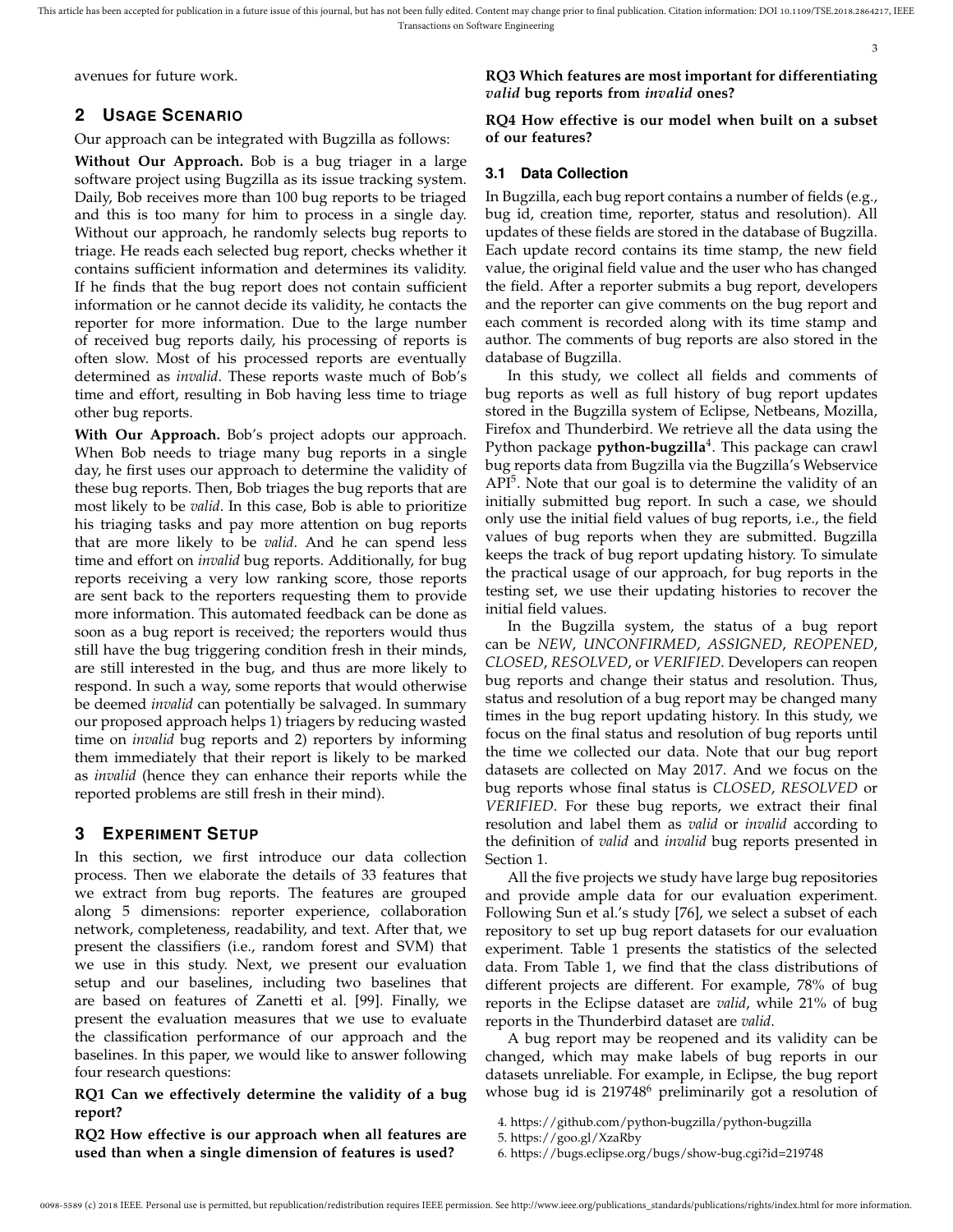4

TABLE 1 Statistics of the selected data.

| Project         | <b>Time Period</b> | # Bug Report | # Valid       | # Invalid     |
|-----------------|--------------------|--------------|---------------|---------------|
| Eclipse         | 2010.1-2014.12     | 121,855      | 95,565 (78%)  | 26,290 (22%)  |
| <b>Netbeans</b> | 2010.1-2014.12     | 63,621       | 39,197 (62%)  | 24,424 (38%)  |
| Mozilla         | 2013.1-2014.12     | 224,408      | 155,612 (69%) | 68,796 (31%)  |
| Firefox         | 2002.4-2014.12     | 126.967      | 28,603 (23%)  | 98,364 (77%)  |
| Thunderbird     | 2000.1-2014.12     | 33,846       | $7,100(21\%)$ | 26,746 (79%)  |
| Total           |                    | 570,697      | 326,077 (57%) | 244.620 (43%) |

*INVALID*. However, after a few days, the bug report was reopened and the resolution field was changed to *FIXED*. We perform an analysis on the threat to the labels of our datasets that is introduced by reopening bug reports. Notice that we focus on the final status and resolution of bug reports until the time that we collected our data (i.e., May 2017) in our study. We find that for 98%, 96%, 97% , 99% and 98% of the bug reports in our selected Eclipse, Netbeans, Mozilla, Firefox and Thunderbird datasets, their status and resolution have remained unchanged during the period between May 2016 (i.e., one year earlier) and the time that we collected our datasets (i.e., May 2017), respectively. It means that for at least one year, these bug reports have not been reopened, i.e., most of the bug reports in our datasets are unlikely to be reopened. Thus, labels of the bug reports in our datasets are reliable.

As mentioned earlier, our datasets are different from Zanetti et al.'s [99]. In our study, we analyze the bug reports whose final status is *CLOSED* or *VERIFIED*, while Zanetti et al. dropped such data. In our datasets, 6%–43% of the bug reports have a final status of *CLOSED* or *VERIFIED*. In contrast to Zanetti et al.'s study, we analyze a new type of bug reports that have a final resolution of *WORKSFORME*. These bug reports are determined to be non-reproducible by bug triaggers. We label reports with a final resolution of *WORKSFORME* as *invalid*. And we find that 21%–31% of *invalid* bug reports in the five datasets have a final resolution of *WORKSFORME*.

#### **3.2 Studied Features**

We extract 33 features which can potentially impact the validity of bug reports and differentiate *valid* bug reports from *invalid* ones. Table 2 summarizes the set of 33 features, which are grouped along 5 dimensions: reporter experience, collaboration network, completeness, readability and text.

We extract some features (e.g., reporter experience) based on all bug reports recorded in their issue tracking systems since we need to mine full history of bug report submissions and updates. Also, we find reporters usually comment on their bug reports immediately after they initially submit the bug reports. For example, in a bug report from Eclipse whose bug id is  $116691^7$ , the reporter added a comment on his report in a few minutes after he initially reported the bug. We find that he attached a file in the comment. Ignoring the comment will cause some information loss about the bug report. Zimmermann et al. analyzed the attachments within 15 minutes after the creation of bug report [104]. Following their study, we use

the same time window. When we extract completeness, readability and textual features from bug reports, we consider description of a bug report including not only its initial description submitted by the reporter, but also the comments which he/she adds in 15 minutes after the creation time of the bug report. In a bug report, each comment has its time stamp and author. We extract reporters' comments of bug reports and retrieve the comments that we need by comparing the time stamps of the comments and the creation time of bug reports.

To determine whether the features that we extract make sense for identifying *valid* bug reports, we randomly exclude 2,000 bug reports from each dataset. We have five datasets, and thus, in total, we have 10,000 bug reports. We find that 51% of these bug reports are *valid*. We denote these 10,000 bug reports as the mini-dataset. For each feature, we use the Wilcoxon rank-sum test [52] to analyze the statistical significance of the difference between *valid* and *invalid* bug reports in the mini-dataset (p-value < 0.05). And we compute Cliff's delta<sup>8</sup> [21]. Cliff's delta [21] is a nonparametric effect size measure that can evaluate the amount of difference between two variables. A higher level for a feature with a positive effect increases the likelihood of a bug report being *valid*, while a higher level for a feature with a negative effect decreases the likelihood of a bug report being *valid*.

Section 4.3 performs a more thorough analysis on the importance of our features in identifying *valid* bug reports for each project. The analysis in Section 4.3 considers the combinations of features, in contrast to the simplified perfeature analysis that we just presented.

**Reporter Experience Dimension** refers to features that are based on the experience of a bug reporter in his/her bug handling community. Developers' experience can influence their contributions to projects [46]. Just et al. observed that experienced reporters are better at providing information that is needed by for bug fixing [43]. Zimmermann et al. noted that inexperienced reporters are likely to submit duplicate bug reports (a type of *invalid* reports) [104]. Thus, we expect that a reporter's experience can help determine the possible validity of a bug report. We use three features to quantify reporters' experience—namely *bug-num*, *validrate* and *recent-bug-num*.

Intuitively, the more bug reports a reporter submits, he/she should be more experienced. Thus, we use the *bugnum* feature to quantify the experience of bug reporters.

8. Cliff defines a delta of less than 0.147, between 0.147 and 0.33, between 0.33 and 0.474 and above 0.474 as negligible, small, medium, large effect size, respectively.

7. https://bugs.eclipse.org/bugs/show-bug.cgi?id=116691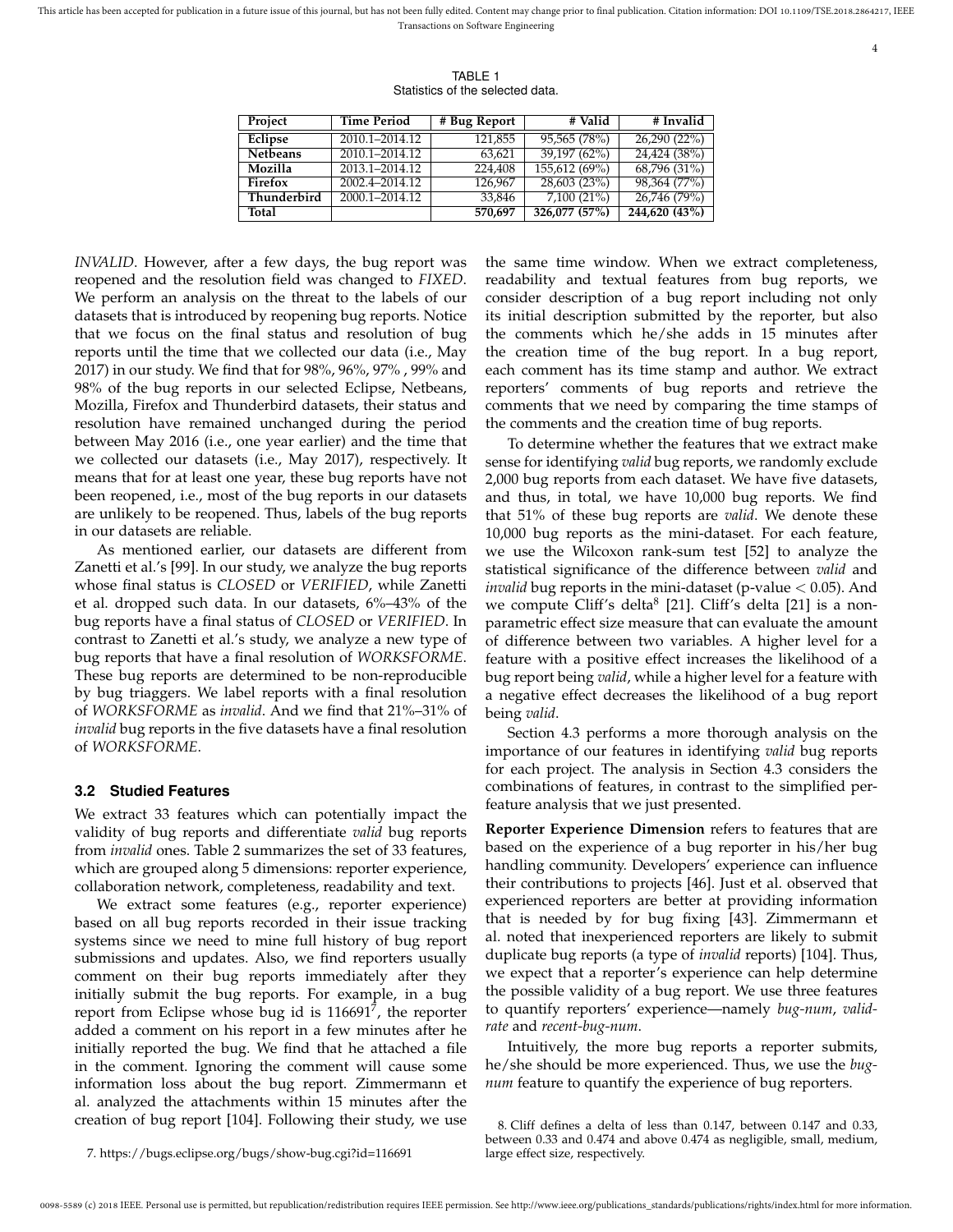| ۰.<br>۹          |
|------------------|
| I<br>I<br>×<br>٧ |

TABLE 2 Studied Features.

| Number of prior bug reports submitted by the reporter of this bug report<br>bug-num<br>Number of prior bug reports submitted by the reporter of this bug report in 90 days<br>recent-bug-num<br>Reporter Experience<br>Valid rate of prior bug reports with known labels submitted by the reporter of this bug report<br>valid-rate<br>lcc-membership<br>in-degree<br>out-degree<br>total-degree<br>These metrics are used to quantify a bug reporter's degree of activity in his/her bug handling<br>clustering-coefficient<br><b>Collaboration Network</b><br>community [99]<br>k-coreness<br>closeness-centrality<br>betweenness-centrality<br>eigenvector-centrality<br>Whether description of this bug report contains stack traces<br>has-stack<br>Whether description of this bug report contains steps to reproduce the bug<br>has-step<br>Whether description of this bug report contains code examples<br>has-code<br>Completeness<br>Whether description of this bug report contains patches<br>has-patch<br>Whether description of this bug report contains test cases<br>has-testcase<br>Whether description of this bug report contains screenshots<br>has-screenshot<br>flesch<br>fog<br>$\overline{\mathbf{h}}$<br>These metrics are measured by the number of syllables per word and the length of sentences,<br>Readability<br>kincaid<br>which are used to quantify the readability of a text [3], [22], [25], [30], [45], [53], [69]<br>ari<br>coleman-liau<br>smog<br>summary-nb-score<br>Likelihood scores to be valid of this bug report calculated based on its summary:<br>summary-nb-score, summary-mnb-score, summary-dmnb-score and summary-cnb-score are output by<br>summary-mnb-score<br>the naive Bayes, multinomial naive Bayes, discriminative multinomial naive Bayes and<br>summary-dmnb-score<br>complement naive Bayes classifiers that are learned using summary of bug reports, respectively<br>summary-cnb-score<br>Text<br>desc-nb-score<br>Likelihood scores to be valid of this bug report calculated based on its description: desc-nb-score,<br>desc-mnb-score, desc-dmnb-score and desc-cnb-score are output by the naive Bayes, multinomial<br>desc-mnb-score<br>naive Bayes , discriminative multinomial naive Bayes and complement naive Bayes classifiers<br>desc-dmnb-score<br>that are learned using description of bug reports, respectively<br>desc-cnb-score | Dimension | <b>Feature Name</b> | Description |  |  |  |
|----------------------------------------------------------------------------------------------------------------------------------------------------------------------------------------------------------------------------------------------------------------------------------------------------------------------------------------------------------------------------------------------------------------------------------------------------------------------------------------------------------------------------------------------------------------------------------------------------------------------------------------------------------------------------------------------------------------------------------------------------------------------------------------------------------------------------------------------------------------------------------------------------------------------------------------------------------------------------------------------------------------------------------------------------------------------------------------------------------------------------------------------------------------------------------------------------------------------------------------------------------------------------------------------------------------------------------------------------------------------------------------------------------------------------------------------------------------------------------------------------------------------------------------------------------------------------------------------------------------------------------------------------------------------------------------------------------------------------------------------------------------------------------------------------------------------------------------------------------------------------------------------------------------------------------------------------------------------------------------------------------------------------------------------------------------------------------------------------------------------------------------------------------------------------------------------------------------------------------------------------------------------------------------------------------------------------------------------------------------------------------------------------------------------|-----------|---------------------|-------------|--|--|--|
|                                                                                                                                                                                                                                                                                                                                                                                                                                                                                                                                                                                                                                                                                                                                                                                                                                                                                                                                                                                                                                                                                                                                                                                                                                                                                                                                                                                                                                                                                                                                                                                                                                                                                                                                                                                                                                                                                                                                                                                                                                                                                                                                                                                                                                                                                                                                                                                                                      |           |                     |             |  |  |  |
|                                                                                                                                                                                                                                                                                                                                                                                                                                                                                                                                                                                                                                                                                                                                                                                                                                                                                                                                                                                                                                                                                                                                                                                                                                                                                                                                                                                                                                                                                                                                                                                                                                                                                                                                                                                                                                                                                                                                                                                                                                                                                                                                                                                                                                                                                                                                                                                                                      |           |                     |             |  |  |  |
|                                                                                                                                                                                                                                                                                                                                                                                                                                                                                                                                                                                                                                                                                                                                                                                                                                                                                                                                                                                                                                                                                                                                                                                                                                                                                                                                                                                                                                                                                                                                                                                                                                                                                                                                                                                                                                                                                                                                                                                                                                                                                                                                                                                                                                                                                                                                                                                                                      |           |                     |             |  |  |  |
|                                                                                                                                                                                                                                                                                                                                                                                                                                                                                                                                                                                                                                                                                                                                                                                                                                                                                                                                                                                                                                                                                                                                                                                                                                                                                                                                                                                                                                                                                                                                                                                                                                                                                                                                                                                                                                                                                                                                                                                                                                                                                                                                                                                                                                                                                                                                                                                                                      |           |                     |             |  |  |  |
|                                                                                                                                                                                                                                                                                                                                                                                                                                                                                                                                                                                                                                                                                                                                                                                                                                                                                                                                                                                                                                                                                                                                                                                                                                                                                                                                                                                                                                                                                                                                                                                                                                                                                                                                                                                                                                                                                                                                                                                                                                                                                                                                                                                                                                                                                                                                                                                                                      |           |                     |             |  |  |  |
|                                                                                                                                                                                                                                                                                                                                                                                                                                                                                                                                                                                                                                                                                                                                                                                                                                                                                                                                                                                                                                                                                                                                                                                                                                                                                                                                                                                                                                                                                                                                                                                                                                                                                                                                                                                                                                                                                                                                                                                                                                                                                                                                                                                                                                                                                                                                                                                                                      |           |                     |             |  |  |  |
|                                                                                                                                                                                                                                                                                                                                                                                                                                                                                                                                                                                                                                                                                                                                                                                                                                                                                                                                                                                                                                                                                                                                                                                                                                                                                                                                                                                                                                                                                                                                                                                                                                                                                                                                                                                                                                                                                                                                                                                                                                                                                                                                                                                                                                                                                                                                                                                                                      |           |                     |             |  |  |  |
|                                                                                                                                                                                                                                                                                                                                                                                                                                                                                                                                                                                                                                                                                                                                                                                                                                                                                                                                                                                                                                                                                                                                                                                                                                                                                                                                                                                                                                                                                                                                                                                                                                                                                                                                                                                                                                                                                                                                                                                                                                                                                                                                                                                                                                                                                                                                                                                                                      |           |                     |             |  |  |  |
|                                                                                                                                                                                                                                                                                                                                                                                                                                                                                                                                                                                                                                                                                                                                                                                                                                                                                                                                                                                                                                                                                                                                                                                                                                                                                                                                                                                                                                                                                                                                                                                                                                                                                                                                                                                                                                                                                                                                                                                                                                                                                                                                                                                                                                                                                                                                                                                                                      |           |                     |             |  |  |  |
|                                                                                                                                                                                                                                                                                                                                                                                                                                                                                                                                                                                                                                                                                                                                                                                                                                                                                                                                                                                                                                                                                                                                                                                                                                                                                                                                                                                                                                                                                                                                                                                                                                                                                                                                                                                                                                                                                                                                                                                                                                                                                                                                                                                                                                                                                                                                                                                                                      |           |                     |             |  |  |  |
|                                                                                                                                                                                                                                                                                                                                                                                                                                                                                                                                                                                                                                                                                                                                                                                                                                                                                                                                                                                                                                                                                                                                                                                                                                                                                                                                                                                                                                                                                                                                                                                                                                                                                                                                                                                                                                                                                                                                                                                                                                                                                                                                                                                                                                                                                                                                                                                                                      |           |                     |             |  |  |  |
|                                                                                                                                                                                                                                                                                                                                                                                                                                                                                                                                                                                                                                                                                                                                                                                                                                                                                                                                                                                                                                                                                                                                                                                                                                                                                                                                                                                                                                                                                                                                                                                                                                                                                                                                                                                                                                                                                                                                                                                                                                                                                                                                                                                                                                                                                                                                                                                                                      |           |                     |             |  |  |  |
|                                                                                                                                                                                                                                                                                                                                                                                                                                                                                                                                                                                                                                                                                                                                                                                                                                                                                                                                                                                                                                                                                                                                                                                                                                                                                                                                                                                                                                                                                                                                                                                                                                                                                                                                                                                                                                                                                                                                                                                                                                                                                                                                                                                                                                                                                                                                                                                                                      |           |                     |             |  |  |  |
|                                                                                                                                                                                                                                                                                                                                                                                                                                                                                                                                                                                                                                                                                                                                                                                                                                                                                                                                                                                                                                                                                                                                                                                                                                                                                                                                                                                                                                                                                                                                                                                                                                                                                                                                                                                                                                                                                                                                                                                                                                                                                                                                                                                                                                                                                                                                                                                                                      |           |                     |             |  |  |  |
|                                                                                                                                                                                                                                                                                                                                                                                                                                                                                                                                                                                                                                                                                                                                                                                                                                                                                                                                                                                                                                                                                                                                                                                                                                                                                                                                                                                                                                                                                                                                                                                                                                                                                                                                                                                                                                                                                                                                                                                                                                                                                                                                                                                                                                                                                                                                                                                                                      |           |                     |             |  |  |  |
|                                                                                                                                                                                                                                                                                                                                                                                                                                                                                                                                                                                                                                                                                                                                                                                                                                                                                                                                                                                                                                                                                                                                                                                                                                                                                                                                                                                                                                                                                                                                                                                                                                                                                                                                                                                                                                                                                                                                                                                                                                                                                                                                                                                                                                                                                                                                                                                                                      |           |                     |             |  |  |  |
|                                                                                                                                                                                                                                                                                                                                                                                                                                                                                                                                                                                                                                                                                                                                                                                                                                                                                                                                                                                                                                                                                                                                                                                                                                                                                                                                                                                                                                                                                                                                                                                                                                                                                                                                                                                                                                                                                                                                                                                                                                                                                                                                                                                                                                                                                                                                                                                                                      |           |                     |             |  |  |  |
|                                                                                                                                                                                                                                                                                                                                                                                                                                                                                                                                                                                                                                                                                                                                                                                                                                                                                                                                                                                                                                                                                                                                                                                                                                                                                                                                                                                                                                                                                                                                                                                                                                                                                                                                                                                                                                                                                                                                                                                                                                                                                                                                                                                                                                                                                                                                                                                                                      |           |                     |             |  |  |  |
|                                                                                                                                                                                                                                                                                                                                                                                                                                                                                                                                                                                                                                                                                                                                                                                                                                                                                                                                                                                                                                                                                                                                                                                                                                                                                                                                                                                                                                                                                                                                                                                                                                                                                                                                                                                                                                                                                                                                                                                                                                                                                                                                                                                                                                                                                                                                                                                                                      |           |                     |             |  |  |  |
|                                                                                                                                                                                                                                                                                                                                                                                                                                                                                                                                                                                                                                                                                                                                                                                                                                                                                                                                                                                                                                                                                                                                                                                                                                                                                                                                                                                                                                                                                                                                                                                                                                                                                                                                                                                                                                                                                                                                                                                                                                                                                                                                                                                                                                                                                                                                                                                                                      |           |                     |             |  |  |  |
|                                                                                                                                                                                                                                                                                                                                                                                                                                                                                                                                                                                                                                                                                                                                                                                                                                                                                                                                                                                                                                                                                                                                                                                                                                                                                                                                                                                                                                                                                                                                                                                                                                                                                                                                                                                                                                                                                                                                                                                                                                                                                                                                                                                                                                                                                                                                                                                                                      |           |                     |             |  |  |  |
|                                                                                                                                                                                                                                                                                                                                                                                                                                                                                                                                                                                                                                                                                                                                                                                                                                                                                                                                                                                                                                                                                                                                                                                                                                                                                                                                                                                                                                                                                                                                                                                                                                                                                                                                                                                                                                                                                                                                                                                                                                                                                                                                                                                                                                                                                                                                                                                                                      |           |                     |             |  |  |  |
|                                                                                                                                                                                                                                                                                                                                                                                                                                                                                                                                                                                                                                                                                                                                                                                                                                                                                                                                                                                                                                                                                                                                                                                                                                                                                                                                                                                                                                                                                                                                                                                                                                                                                                                                                                                                                                                                                                                                                                                                                                                                                                                                                                                                                                                                                                                                                                                                                      |           |                     |             |  |  |  |
|                                                                                                                                                                                                                                                                                                                                                                                                                                                                                                                                                                                                                                                                                                                                                                                                                                                                                                                                                                                                                                                                                                                                                                                                                                                                                                                                                                                                                                                                                                                                                                                                                                                                                                                                                                                                                                                                                                                                                                                                                                                                                                                                                                                                                                                                                                                                                                                                                      |           |                     |             |  |  |  |
|                                                                                                                                                                                                                                                                                                                                                                                                                                                                                                                                                                                                                                                                                                                                                                                                                                                                                                                                                                                                                                                                                                                                                                                                                                                                                                                                                                                                                                                                                                                                                                                                                                                                                                                                                                                                                                                                                                                                                                                                                                                                                                                                                                                                                                                                                                                                                                                                                      |           |                     |             |  |  |  |
|                                                                                                                                                                                                                                                                                                                                                                                                                                                                                                                                                                                                                                                                                                                                                                                                                                                                                                                                                                                                                                                                                                                                                                                                                                                                                                                                                                                                                                                                                                                                                                                                                                                                                                                                                                                                                                                                                                                                                                                                                                                                                                                                                                                                                                                                                                                                                                                                                      |           |                     |             |  |  |  |
|                                                                                                                                                                                                                                                                                                                                                                                                                                                                                                                                                                                                                                                                                                                                                                                                                                                                                                                                                                                                                                                                                                                                                                                                                                                                                                                                                                                                                                                                                                                                                                                                                                                                                                                                                                                                                                                                                                                                                                                                                                                                                                                                                                                                                                                                                                                                                                                                                      |           |                     |             |  |  |  |
|                                                                                                                                                                                                                                                                                                                                                                                                                                                                                                                                                                                                                                                                                                                                                                                                                                                                                                                                                                                                                                                                                                                                                                                                                                                                                                                                                                                                                                                                                                                                                                                                                                                                                                                                                                                                                                                                                                                                                                                                                                                                                                                                                                                                                                                                                                                                                                                                                      |           |                     |             |  |  |  |
|                                                                                                                                                                                                                                                                                                                                                                                                                                                                                                                                                                                                                                                                                                                                                                                                                                                                                                                                                                                                                                                                                                                                                                                                                                                                                                                                                                                                                                                                                                                                                                                                                                                                                                                                                                                                                                                                                                                                                                                                                                                                                                                                                                                                                                                                                                                                                                                                                      |           |                     |             |  |  |  |
|                                                                                                                                                                                                                                                                                                                                                                                                                                                                                                                                                                                                                                                                                                                                                                                                                                                                                                                                                                                                                                                                                                                                                                                                                                                                                                                                                                                                                                                                                                                                                                                                                                                                                                                                                                                                                                                                                                                                                                                                                                                                                                                                                                                                                                                                                                                                                                                                                      |           |                     |             |  |  |  |
|                                                                                                                                                                                                                                                                                                                                                                                                                                                                                                                                                                                                                                                                                                                                                                                                                                                                                                                                                                                                                                                                                                                                                                                                                                                                                                                                                                                                                                                                                                                                                                                                                                                                                                                                                                                                                                                                                                                                                                                                                                                                                                                                                                                                                                                                                                                                                                                                                      |           |                     |             |  |  |  |
|                                                                                                                                                                                                                                                                                                                                                                                                                                                                                                                                                                                                                                                                                                                                                                                                                                                                                                                                                                                                                                                                                                                                                                                                                                                                                                                                                                                                                                                                                                                                                                                                                                                                                                                                                                                                                                                                                                                                                                                                                                                                                                                                                                                                                                                                                                                                                                                                                      |           |                     |             |  |  |  |
|                                                                                                                                                                                                                                                                                                                                                                                                                                                                                                                                                                                                                                                                                                                                                                                                                                                                                                                                                                                                                                                                                                                                                                                                                                                                                                                                                                                                                                                                                                                                                                                                                                                                                                                                                                                                                                                                                                                                                                                                                                                                                                                                                                                                                                                                                                                                                                                                                      |           |                     |             |  |  |  |

The *bug-num* feature does not consider the impact of time. For example, for a reporter who has reported 500 bug reports, *bug-num* of his/her next report is always calculated as 500. But his/her next report may be submitted a year later, which decreases the likelihood of the new report to be *valid* since the reporter may have not been familiar with the issue tracking system and developing process of the project. Thus, *bug-num* may suffer from the concept drift issue [23], [86]. To deal with this issue, we use the *recent-bug-num* feature to characterize the recent behavior of a reporter. The *recent-bug-num* of a bug report is computed as the number of prior bug reports submitted by its reporter in 90 days. We expect that we can gain a better overview of a reporter's experience by combining *recent-bug-num* and *bug-num*.

Just et al. proposed using the reputation of a reporter to identify the experience of a reporter [43]. Guo et al. found that bug reports submitted by reporters with more reputation are more likely to be fixed [31]. As fixed bug reports are identified to be *valid* in this study, we believe that a reporter's reputation is a good indicator of the validity of a bug report. In Guo et al.'s study, the reputation score of a reporter is computed as the percentage of fixed bug reports over the bug reports submitted by the reporter. We use a similar computation method, and we use the percentage of *valid* bug reports over the bug reports submitted by the reporter, i.e., *valid-rate*, to quantify the reputation of reporters.

The calculation of the three features is as follows. Let us denote a newly submitted bug report as  $B$ . For  $B$ , we

TABLE 3 P-values and Cliff's delta for the three features in the reporter experience dimension comparing *valid* and *invalid* bug reports on the mini-dataset.

| <b>Features</b> | P-value    |      | Cliff's delta |
|-----------------|------------|------|---------------|
| bug-num         | ${<}0.001$ | 0.55 | (Large)       |
| valid-rate      | ${<}0.001$ | 0.65 | (Large)       |
| recent-bug-num  | ${<}0.001$ | 0.53 | (Large)       |

first extract its creation time and reporter. We denote  $B$ 's creation time and reporter as  $T$  and  $R$ , respectively. Then we extract all bug reports submitted by R before T. The *bugnum* feature is computed as the number of these bug reports. The *recent-bug-num* feature is computed as the number of the bug reports which are submitted by  $R$  in 90 days before  $T$ . Next, to compute *valid-rate*, we retrieve the resolution of all the bug reports submitted by  $R$ . From these bug reports, we count the number of *valid* bug reports (i.e., bug reports whose resolution is *FIXED* or *WONTFIX*). We also count the total number of *valid* and *invalid* bug reports (i.e., bug reports whose resolution is *FIXED*, *WONFIX*, *DUPLICATE*, *INVALID*, *WORKSFORME* or *INCOMPLETE*). The *valid-rate* feature is computed as the ratio between the former number and the latter number.

Table 3 presents the p-values and Cliff's delta for the three features comparing *valid* and *invalid* bug reports on the mini-dataset. From the table, we find that for all the three features, *valid* and *invalid* bug reports have statistically significant differences. Also, all the effect sizes are positive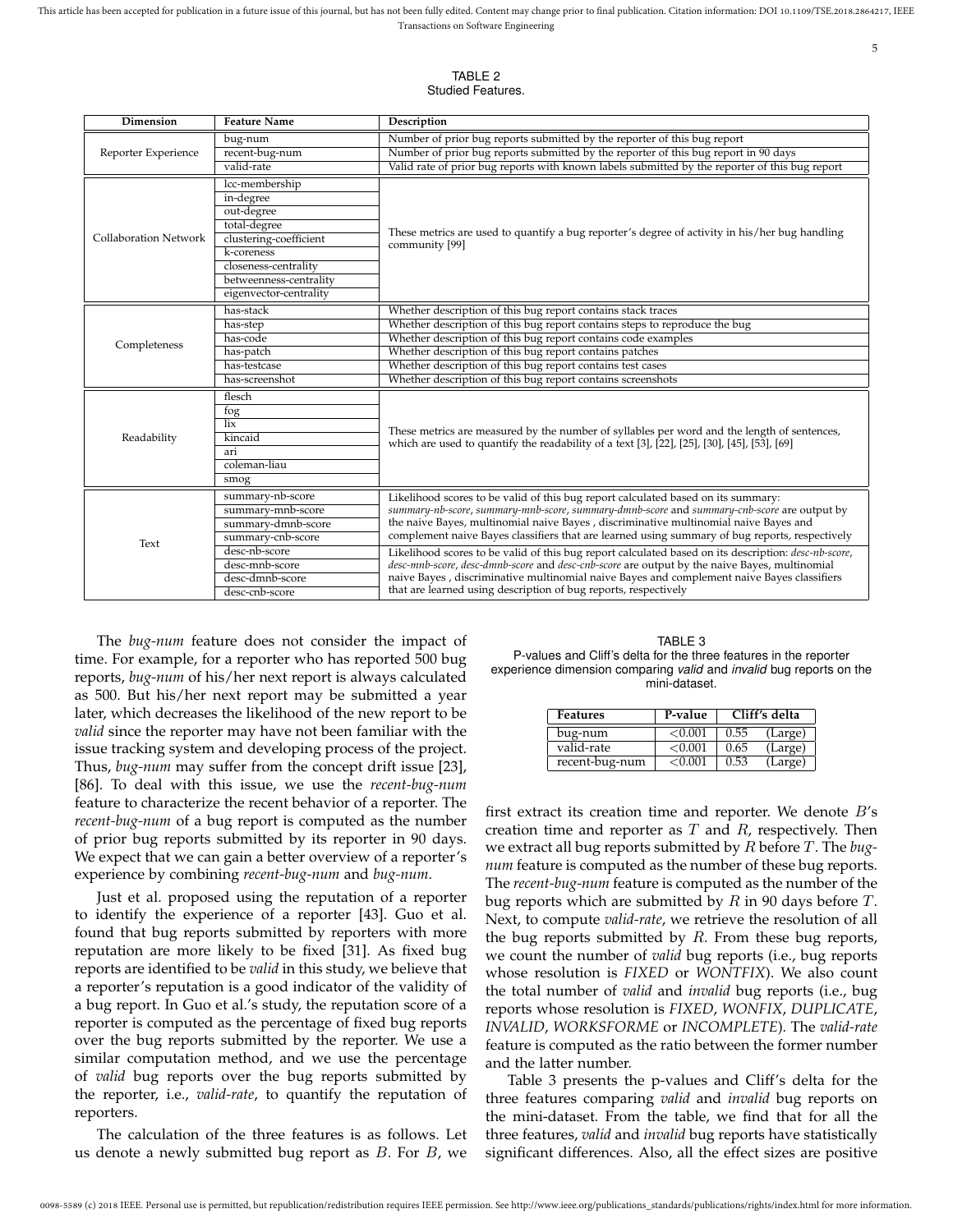6

and large—indicating that the three features are effective in determining the validity of a bug report.

**Collaboration Network Dimension** refers to features based on the collaboration activities of a bug reporter in his/her bug handling community. Bug tracking involves many collaboration and communication activities between reporters and developers [5]. Ehrlich et al. observed that the social activities of a developer in the collaboration network of the OSS community can impact his/her performance [24]. Bettenburg et al. also found that the social activities of reporters in the collaboration network can impact the software quality of a project [7], [8]. Inspired by these studies, we expect that bug reporters' degree of activity in the collaboration network can impact the validity of their submitted bug reports. To quantify the degree of activity for bug reporters, we apply the nine network measures that were proposed in Zanetti et al.'s study [99]. We refer to the nine features as *lcc-membership*, *in-degree*, *outdegree*, *total-degree*, *clustering-coefficient*, *k-coreness*, *closenesscentrality*, *betweenness-centrality* and *eigenvector-centrality*.

The collaboration network of a project changes over time [42]. For example, some reporters or developers may leave the project. Collaboration networks built based on the full history of a bug repository cannot reflect such changes. Effectiveness of the features that are extracted from such collaboration networks will be impacted by time, i.e., they will suffer from the issue of concept drift [23], [86]. To deal with this issue, we decided to consider recent collaboration activities (i.e., within a short time window prior to the creation of the bug report). We use a time window of 30 days to build our collaboration networks, since Zanetti et al. found that when using 30 days as a time window, features extracted from their collaboration networks are effective in determining *valid* bug reports [99].

We first construct monthly networks based collaborations of reporters and developers in the bug handling community. Then, we extract features of reporters' nodes in the networks. However, the collaboration activities of reporters and developers that we use are different from Zanetti et al.'s study. Zanetti et al. constructed collaboration networks based on the *ASSIGN* and *CC* relations of bug reports. In Zanetti et al.'s network, users are represented as nodes, and two users are linked by a directed edge when one user assigns a bug to the other user or one user adds the other user to the cc list of a bug report. Bettenburg et al. used comments of bug reports to analyze the collaboration network of developers [8]. Compared with *ASSIGN* and *CC* relations of bug reports, comments of bug reports can record all the collaborative interactions of users in the bug handling community. In this study, we consider constructing collaboration networks based on the sequence comments given to bug reports. We expect that relations extracted from comments of bug reports contain more information than the *ASSIGN* and *CC* relations.

To elaborate further, let us denote a newly submitted bug report as  $B$ . To extract its collaboration network features, we first extract its reporter and submission date. We denote the reporter of  $B$  as  $R$ . Then, since each comment is recorded along with its creation time stamp, we can retrieve all the comments created in the preceding month of the date when

 $B$  is reported. After that, for each of these comments, we extract its creator and the reporter of its corresponding bug report. Next, we construct a directed graph based on creators and corresponding bug reporters of the comments. In the graph, nodes denote creators and corresponding bug reporters of the comments. And for each comment, its creator and its corresponding bug reporter are connected by a directed edge. Subsequently, we quantify  $R$ 's degree of activity using the nine features that are proposed by Zanetti et al. [99].

To calculate the nine features for a reporter, we follow Zanetti et al.'s study and focus our analysis on the largest connected component (LCC) of a collaboration network. The *lcc-membership* feature is a binary feature and it will be set as true if the reporter is in the largest connected component. The three features (i.e., *total-degree*, *in-degree* and *out-degree*) quantify the number of connections of a reporter to other reporters and developers. The *in-degree* feature is the number of people who are connected to the reporter by the reporter's incoming edges. The *out-degree* feature is the number of people who are connected to the reporter by the reporter's outgoing edges. The *total-degree* feature is the sum of *in-degree* and *out-degree*. A higher *total-degree*, *in-degree* or *out-degree* indicates that the reporter is more active in the collaboration network.

*K-coreness* is derived from network decomposition [16]. In a network, a *k-core* [16] is a maximal subgraph containing nodes of degree *k* or more. The *k-coreness* of a node is *k* if it belongs to the k-core but not to the (k+1)-core. A higher *k-coreness* of a reporter's node indicates that he/she has a higher influence in the collaboration network.

*Clustering-coefficient* of a node is defined as the ratio between the number of triangles connected to the node and the number of triples that are centered around the node, where a triple centered around a node is a set of two edges that are connected to the node [64]. *Clustering-coefficient* is a measure quantifying the degree to which nodes in the network tend to cluster together. A higher *clusteringcoefficient* of a reporter's node indicates that the reporter and his/her neighbors in the network has higher dense of collaboration activities.

*Closeness-centrality* of a node is defined as the inverse of sum of all distances of the node to all the other nodes [27]. *Closeness-centrality* is a measure quantifying the degree to which a node is close to all other nodes in a network. A higher *closeness-centrality* of a reporter's node indicates that he/she is closer to all other people in the collaboration network.

*Betweenness-centrality* of a node is defined as the total number of shortest paths between all possible pairs of nodes that pass through that node [14]. A higher *betweennesscentrality* of a reporter's node indicates that the reporter has more control on the collaboration network since more information will pass through his/her node.

*Eigenvector-centrality* is a network measure that assigns scores to nodes in a network based on the concept that connecting to high centrality nodes increases the node's centrality [12]. The *eigenvector-centrality* of a node is recursively defined by the centrality of the node's direct neighbors as shown in Formula 1, in which  $DN(n_i)$  denotes the set of direct neighbors of the node  $n_i$  and  $\lambda$  is the largest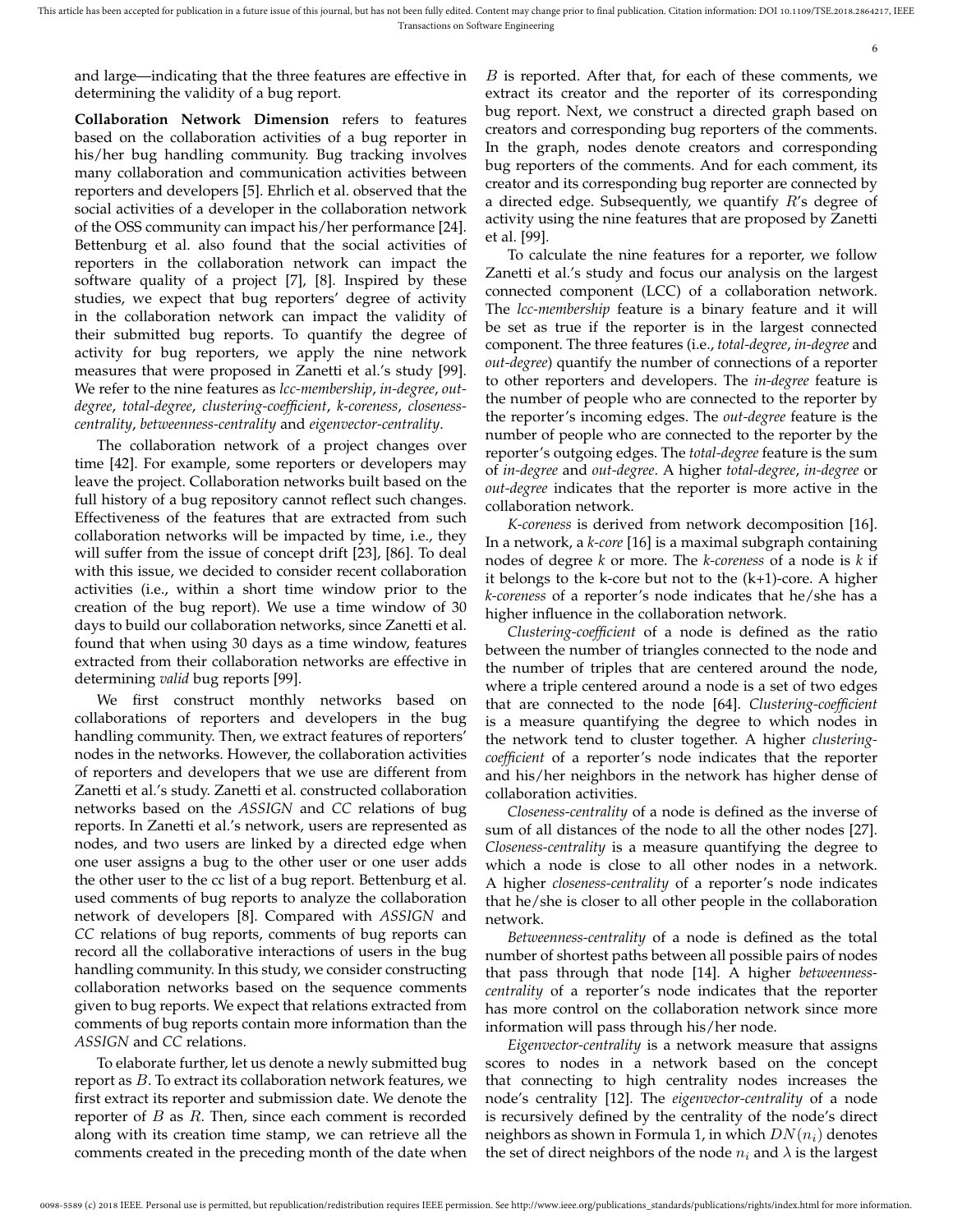7

TABLE 4 P-values and Cliff's delta for the nine features in the collaboration network dimension comparing *valid* and *invalid* bug reports on the mini-dataset.

| Features               | P-value |      | Cliff's delta |
|------------------------|---------|------|---------------|
| lcc-membership         | < 0.001 | 0.43 | (Med)         |
| in-degree              | < 0.001 | 0.44 | (Med)         |
| out-degree             | < 0.001 | 0.43 | (Med)         |
| total-degree           | < 0.001 | 0.48 | (Large)       |
| eigenvector-centrality | < 0.001 | 0.40 | (Med)         |
| betweenness-centrality | < 0.001 | 0.40 | (Med)         |
| closeness-centrality   | < 0.001 | 0.41 | (Med)         |
| clustering-coefficient | < 0.001 | 0.42 | (Med)         |
| k-coreness             | < 0.001 | 0.47 | (Med)         |

eigenvalue of the adjacency matrix of the network.

$$
Ev(n_i) = \frac{1}{\lambda} \sum_{n_j \in DN(n_i)} Ev(n_j)
$$
 (1)

We construct the collaboration networks and extract features using the Python package **NetworkX** [33].

Table 4 presents the p-values and Cliff's delta for the nine features comparing *valid* and *invalid* bug reports on the minidataset. From the table, we find that for all the nine features, the *valid* and *invalid* bug reports are statistically significantly different. Moreover, all the effect sizes are positive and at least medium—indicating that the nine features are effective in determining the validity of a bug report.

**Completeness Dimension** refers to features based on completeness of the technical information (e.g., stack traces and code samples) present in the bug report. Schroter et al. observed that stack traces help developers fix bugs [66]. Weimer noted that bug reports accompanied by the generated patches of their tool were three times more likely to be addressed than standard bug reports [85]. Zimmermann et al. found that steps to reproduce, stack traces, code samples, test cases and screenshots are widely used by developers to handle and fix bugs [104]. They reported that missing technical information is a severe problem with bug reports and it is a problem that is commonly encountered by bug triagers. Following these studies, we use the existence of technical information in the description of a bug report as an indicator of the validity of a bug report. The technical information includes: stack traces, steps to reproduce, code samples, patches, test cases and screenshots. The binary features *has-stack*, *has-step*, *hascode*, *has-patch*, *has-testcase* and *has-screenshot* represent the existence of the six types of technical information in a bug report respectively.

In Bugzilla, two ways are provided to describe a bug: writing textual description or attaching description files. In our study, we consider that description of a bug report includes its textual description and attachments. In our datasets, we find that the textual description of a bug report may contain stack traces, steps to reproduce, code samples, patches and test cases. And we find that the attachments of a bug report may contain stack traces, patches, test cases and screenshots. We set a binary feature as true if its corresponding technical information is presented in the textual description or attachments of the bug report.

The method we apply to recognize the technical information in the textual description of a bug report is as follows. We recognize stack traces, steps to reproduce, code samples, patches and test cases in the textual description of a bug report. To recognize stack traces and patches, we follow Bettenburg et al.'s study [9] and identify the technical information using the regular expressions they proposed. To recognize code samples in the description, we look for a set of code constructs like *classes*, *functions*, *conditional statements* or *loop statements*. If the description contains one of these constructs, we consider that the bug report contains code samples. To recognize steps to reproduce, we first list several patterns such as "*steps to reproduce*" and "*reproduce steps*". Then, we identify steps to reproduce by matching regular expressions of these patterns in the description of a bug report. To recognize test cases, we also list several patterns which indicate that the description contains test cases. We find that reporters usually first write words like *"test case:"* or *a line of text only containing words like "test case"* to highlight that there follows a test case. Thus, we match regular expressions of these patterns to identify test cases in bug reports.

The method we apply to recognize the technical information in the attachments of a bug report is as follows. We recognize stack traces, patches, test cases and screenshots in the attachments of a bug report by analyzing description of the attachments. We notice that in Bugzilla, each attachment has an id number and corresponds to a two-line paragraph in the description of a bug report. The first line of the paragraph starts with words *"Created attachment"* and *the attachment id*. The second line of the paragraph is the description of the attachment. We use a regular expression to recognize the first line of the paragraph and retrieve its second line, i.e., the description of the attachment. To recognize each type of technical information, we observe the description of attachments containing the technical information and list several words or phrases appearing in the description of the attachments. Then, we identify the technical information by checking whether one of the words or phrases appears in the description of attachments. To recognize stack traces, we use the word *"trace"*. To recognize patches, we use the words *"fix"* and *"patch"*. To recognize test cases, we use the words and phrases such as *"test case"* and *"testcase"*. To recognize screenshots, we use the words such as *"window"*, *"view"*, and *"screenshot"*.

A document describing all the regular expressions, phrases and words that are used in our study for recognizing different kinds of technical information in a bug report is available from our accompanying GitHub repository<sup>9</sup>.

Table 5 presents the p-values and Cliff's delta for the six features comparing *valid* and *invalid* bug reports on the mini-dataset. In the table, we find that for one feature (i.e., *has-testcase*), the two groups of bug reports do not show a statistically significant difference. And five features have negligible effect sizes. However, these features cannot be simply considered worthless for determining *valid* bug

<sup>9.</sup> https://github.com/YuanruiZJU/TSE-Valid-

Bug/blob/master/recognizing-technical-information.md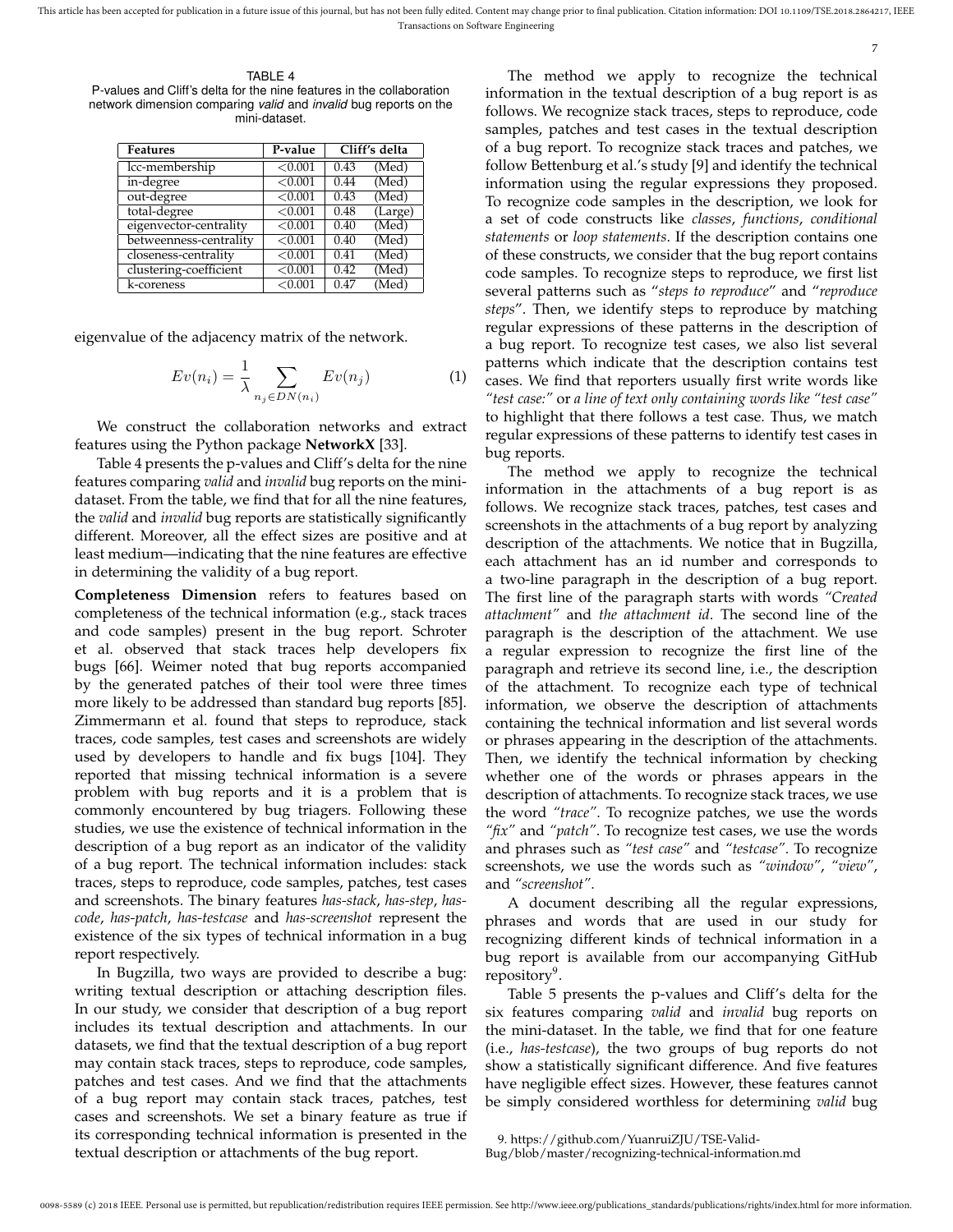TABLE 5 P-values and Cliff's delta for the six features in the completeness dimension comparing *valid* and *invalid* bug reports on the mini-dataset.

| Features       | P-value |         | Cliff's delta |
|----------------|---------|---------|---------------|
| has-stack      | < 0.001 | 0.03    | (Negligible)  |
| has-step       | < 0.001 | $-0.42$ | (Med)         |
| has-code       | < 0.001 | 0.02    | (Negligible)  |
| has-patch      | < 0.001 | 0.06    | (Negligible)  |
| has-testcase   | >0.05   | 0.00    | (Negligible)  |
| has-screenshot | < 0.001 | $-0.02$ | (Negligible)  |

reports. They may be weak indicators for determining *valid* bug reports. But using all these features and combining these features with features from other dimensions may improve the classification performance of our approach. For example, we find that in the mini-dataset, 96% of the 360 bug reports which contain patches (i.e., *has-patch* is true) are *valid*—indicating that bug reports with patches have a high likelihood to be *valid*. Hence, Section 4.3 considers the combinations of features (in contrast to the simplified perfeature analysis in the mini study).

**Readability Dimension** refers to features that measure the readability of the description present in the bug report. Readability of a text is measured based on the syllables per word and the length of sentences in the text—it can evaluate how many years of education required for understanding the text without difficulties. In general, a text with higher readability scores is more complex to read. Hooimeijer et al. found that bug reports with better readability of their description are resolved faster [36]. Zimmermann et al. found that readability of a bug report's description is an important factor impacting the quality of bug reports [104]. Based on these prior studies, we expect that the readability of a bug report's description is a good indicator of the validity of a bug report. To quantify the readability of the description in the bug report, we use the seven readability measures proposed by previous studies—namely *flesch* [25], *fog* [30], *lix* [3], *kincaid* [45], *ari* [69], *coleman-liau* [22], and *smog* [53].

The seven readability features are calculated using seven formulas [3], [22], [25], [30], [45], [53], [69]. To introduce the formulas, we need to first introduce the definition of *complex words*, *long words*, *period*, and *polysyllables*.

*Complex words* are defined as those with three or more syllables, which do not include proper nouns, familiar jargon or compound words, and *complex words* do not contain common suffixes (e.g., "-es") as a syllable [30]. *Long words* are defined as those with more than six characters [3]. A *period* is defined as a period (i.e., "."), colon (i.e., ":") or capital first letter [3]. *Polysyllables* are defined as the words with three or more syllables in three groups of ten sentences, which are chosen in a row near the beginning, in the middle and in the end of the analyzed text (i.e., a bug report description in our case) [53].

We denote the number of characters, words, syllables, sentences, complex words, long words, periods and polysyllables in the text as *Characters*, *Words*, *Syllables*, *Sentences*, *Complex Words*, *Long Words*, *Periods* and *Polysyllables*, respectively. Notice that words appearing more than once should be counted when counting

TABLE 6

8

P-values and Cliff's delta for the seven features in the readability dimension comparing *valid* and *invalid* bug reports on the mini-dataset.

| Features     | P-value    | Cliff's delta |              |  |
|--------------|------------|---------------|--------------|--|
| flesch       | < 0.001    | $-0.19$       | (Small)      |  |
| fog          | < 0.001    | 0.08          | (Negligible) |  |
| lix          | < 0.001    | $-0.06$       | (Negligible) |  |
| kincaid      | < 0.001    | 0.10          | (Negligible) |  |
| ari          | < 0.001    | 0.04          | (Negligible) |  |
| coleman-liau | < 0.001    | 0.10          | (Negligible) |  |
| smog         | ${<}0.001$ | 0.13          | (Negligible) |  |

polysyllables [53]. Based on the above definitions, the seven formulas for calculating the seven readability features are shown below:

$$
flesch = 206.835 - 1.015 \frac{Words}{Sentences} - 84.6 \frac{Syllables}{Words}
$$
 (2)

$$
fog = 0.4 \frac{Words}{Sentences} + 40 \frac{Complex\ Words}{Words}
$$
 (3)

$$
lix = \frac{Words}{Periods} + 100 \frac{Long\ Words}{Words}
$$
 (4)

$$
kincaid = 0.39 \frac{Words}{Sentences} + 11.8 \frac{Syllables}{Words} - 15.59
$$
 (5)

$$
ari = 4.71 \frac{Characters}{Words} + 0.5 \frac{Words}{Sentences} - 21.43
$$
 (6)

$$
coleman - liau = 5.88 \frac{Characters}{Words} + 29.6 \frac{Sentences}{Words} \tag{7}
$$

$$
smog = 3 + \sqrt{Polysyllables}
$$
 (8)

We use the Python package **readability**<sup>10</sup> to calculate the readability features for the description of bug reports.

Table 6 presents the p-values and Cliff's delta for the seven features comparing *valid* and *invalid* bug reports on the mini-dataset. In the table, we find that for all the features, *valid* and *invalid* bug reports are statistically significantly different. Six of the features have negligible effect sizes. Similar to the completeness dimension, we cannot simply consider that these features are useless. Combining these features with features from other dimensions may improve the classification performance of our approach. For example, 2171 bug reports in the minidataset have a *coleman-liau* larger than 20 and in these bug reports, the proportion of *valid* ones pertains to 65%, which is substantially larger than the proportion (51%) of *valid* reports in the mini-dataset. Thus, on the mini-dataset, *coleman-liau* is an effective feature to distinguish *valid* and *invalid* bug reports.

#### 10. https://github.com/mmautner/readability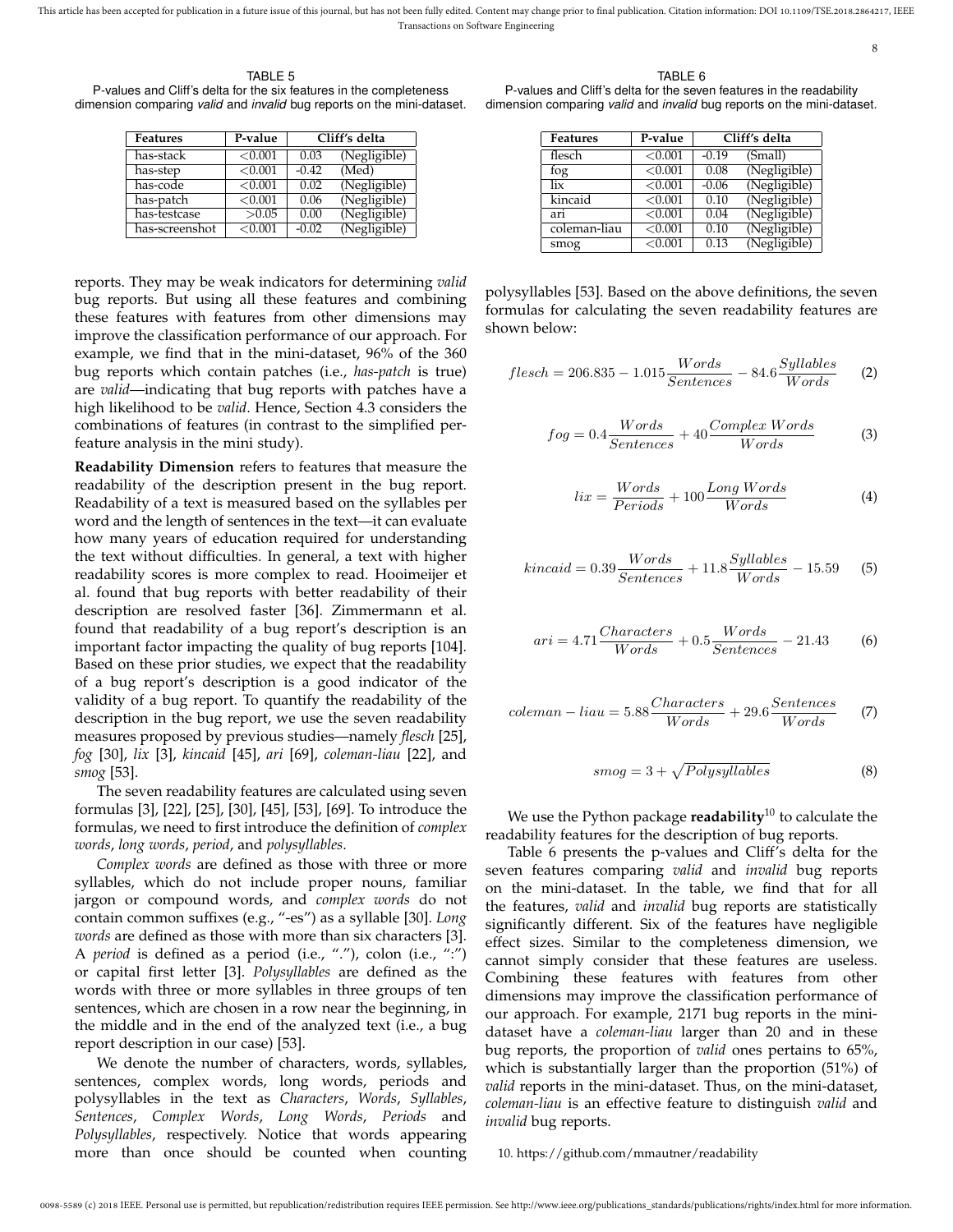

Fig. 1. Converting token features into textual scores for training and testing datasets.

**Text Dimension** refers to features that capture the textual characteristics based on text mining techniques. Prior work showed that using text mining techniques can help with bug classification [102]. Thus, we expect that analyzing the textual content of a bug report using text mining techniques can help us identify *valid* and *invalid* bug reports. A bug report consists of two important textual contents, i.e., its summary and description. Note that as mentioned earlier, we consider that the description of a bug report includes its initial description and comments added by its reporter within 15 minutes after its creation. In this paper, we separately extract textual features for summary and description of bug reports. And we extract textual features in two steps: extracting token features of bug reports and converting the token features into numerical scores.

*1) Extracting Token Features.* To leverage text mining techniques, we need to first extract token features from summary and description of bug reports. We use the same token feature extraction method applied to summary and description of bug reports. Without losing generality, we only present our feature extraction method for summary of the bug reports as follows. The same method is applied to description of bug reports.

We extract token features from summary of bug reports in four steps. First, we tokenize the text in the summary into words, phrases, symbols, or other meaningful name element tokens. Then, we remove the stop-words such as "the", "a", "of" which carry little value to distinguish *valid* bug reports from *invalid* ones. Next, we perform stemming on the tokens to reduce inflected or sometimes derived words into their stem, base or root form. For example the words "reading", "read", and "reads" would all be reduced to "read". After

that, we use the resulting textual tokens and count the number of times each token appears in the summary of bug reports. By applying the above four steps, all the summary text of a bug report dataset can be represented as a word frequency table. In the word frequency table, summary of each bug report is represented as a word vector.

9

*2) Converting Token Features into Numerical Scores.* In our evaluation setup<sup>11</sup>, there is a training dataset and testing dataset in each fold. Both training and testing datasets contain a large number of tokens that are extracted from the summary and description of bug reports. By contrast, the experience, collaboration network, completeness and readability dimensions contain 25 features only. The token features would crowd out the features from other dimensions if we directly combine these token features with other dimensions to learn models [92]. Moreover, a large number of features might cause the curse-ofdimensionality [35]. Thus, we follow prior studies [83], [97] and convert the large number of token features into a small number of numerical scores. These scores indicate how likely a report is *valid* using variants of naive Bayes when they are applied to the summary or description of bug reports. We refer to these numerical scores as *textual scores* of bug reports.

Here, we present the approach to converting token features (extracted from summary or description) of bug reports into textual scores.

Figure 1 presents our approach to converting token features into textual scores for training and testing datasets. The class labels of testing dataset in each fold are unknown for us. Thus, as shown in the figure, we can only learn

11. Please refer to Section 3.4 for our evaluation set up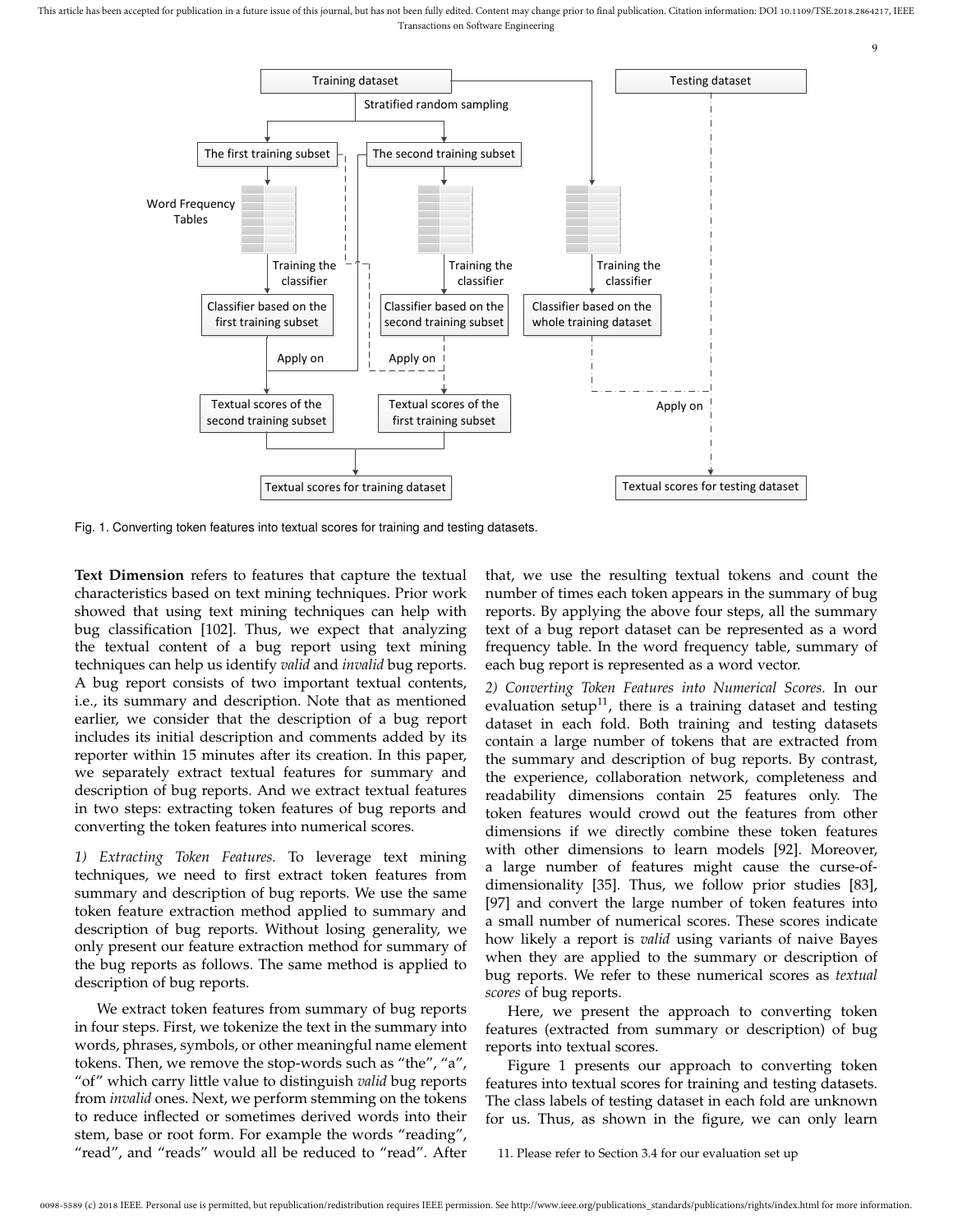10

TABLE 7 P-values and Cliff's delta for the eight features in the text dimension comparing *valid* and *invalid* bug reports on the mini-dataset.

| <b>Features</b>    | P-value |      | Cliff's delta |
|--------------------|---------|------|---------------|
| summary-nb-score   | < 0.001 | 0.41 | (Med)         |
| summary-mnb-score  | < 0.001 | 0.53 | (Large)       |
| summary-dmnb-score | < 0.001 | 0.54 | (Large)       |
| summary-cnb-score  | < 0.001 | 0.41 | (Med)         |
| desc-nb-score      | < 0.001 | 0.38 | (Med)         |
| desc-mnb-score     | < 0.001 | 0.59 | (Large)       |
| desc-dmnb-score    | < 0.001 | 0.68 | (Large)       |
| desc-cnb-score     | < 0.001 | 0.49 | (Large)       |

classifiers using bug reports in the training dataset. We elaborate the calculation of textual scores for training and testing datasets in one fold as follows.

The calculation of textual scores for the training dataset is as follows. We first split the training dataset into two subsets of equal sizes using stratified random sampling, so that the distribution and number of *valid* and *invalid* bug reports in both subsets are the same. Then, we train a classifier based on the first training subset and apply the classifier on the second training subset. For each bug report of the second training subset, the classifier outputs a "likelihood to be *valid*" score and we use the likelihood scores as textual scores for the second training subset. Also, we use the second training subset to train a classifier and use it to calculate the textual scores for the first training subset. By applying this strategy, we can calculate the textual scores for the training dataset without peeking into the testing dataset. Moreover, this strategy ensures that the used dataset for testing a classifier will not appear in the used dataset for training the classifier.

To calculate the textual scores for the testing dataset, we train a classifier based on the whole training dataset. Then, we apply the classifier on the testing dataset. For each bug report in the testing dataset, the classifier outputs a "likelihood to be *valid*" score and we use the likelihood scores as the textual scores of the testing dataset.

In this paper, we use four types of classifiers to convert token features into textual scores—namely naive Bayes classifier [54], multinomial naive Bayes classifier [54], discriminative multinomial naive Bayes classifier [74], and complement naive Bayes classifier [63]. Previous studies have shown that these four classifiers are fast and effective for text classification [54], [63], [74]. We use the implementation of the four classifiers in Weka [34]. We denote textual scores output by the four classifiers which are learned from summary of bug reports as *summary-nb-score*, *summary-mnb-score*, *summary-dmnb-score*, and *summary-cnbscore*, respectively. And we denote textual scores output by the four classifiers which are learned from description of bug reports as *desc-nb-score*, *desc-mnb-score*, *desc-dmnb-score*, and *desc-cnb-score*, respectively.

To calculate the eight textual features for the minidataset, we use the method introduced above for calculating the features for the training dataset of each fold. We split the mini-dataset into two subsets of equal sizes using stratified random sampling. We train models using the first subset and use the models to calculate the textual features for the second subset. Also, we train models using the second

subset and use the models to calculate the textual features for the first subset. Then, we have the eight textual features for the whole mini-dataset. Table 7 presents the p-values and Cliff's delta for the eight features comparing *valid* and *invalid* bug reports on the mini-dataset. From the table, we find that for all the eight textual features, the *valid* and *invalid* bug reports are statistically significantly different. Moreover, all the effect sizes are positive and at least medium—indicating that the eight features are effective in determining the validity of a bug report.

#### **3.3 Classifiers**

We characterize a bug report using the 33 features that we extract. These features are then used to learn a model to determine the validity of a bug report when it is initially submitted. In this study, we use random forest [15] as default classifier to construct the model. Zanetti et al. used SVM as their default classifier [99]. We also use SVM as the underlying classifier for one of our baselines (i.e., SVMZ). In this section, we present the classifiers that we use in our study, i.e., random forest and SVM.

**Random Forest:** Random forest is proposed by Breiman [15]. It is an ensemble approach and specially designed for decision tree classifiers. Random forest is composed of multiple decision trees, each of which is built based on a random subset of the features. To label a sample, random forest adopts the mode of the class labels output by the decision trees. The major advantage of random forest is that it is generally highly accurate and it can automatically generate feature importance. Moreover, since random forest summarizes classification results of many trees that are learned differently, it is robust to noise and outliers. In this paper, we apply the default random forest implementation in Weka [34].

**SVM:** Support Vector Machines (SVMs) [90] are built based on statistical theory. The core idea of SVM is to construct a hyperplane or a set of hyperplanes in a high- or infinitedimensional space, which are applied for classification. Given a set of training instances, an SVM model first selects a small number of critical boundary instances for each label as support vectors. In our case, the labels are *valid* and *invalid*. Then, the SVM model builds a linear or non-linear discriminative function to calculate classification boundaries using the principle of maximizing the margins among training instances of different labels. In this paper, we use the **LibSVM** package in Weka as our SVM implementation. LibSVM [18] is an integrated library for support vector classification, regression and distribution estimation. The library implements the SMO (Sequential Minimal Optimization) [60] algorithm for training SVMs. The SMO algorithm can efficiently solve the large quadratic programming (QP) problem that arises when training SVMs, since it breaks the problem into a series of smallest possible QP problems, which can be solved analytically in a short amount of time.

By default, when building SVM models for SVMZ, we use the default parameter setting of LibSVM in Weka. Parameter tuning may impact the classification performance of SVM [28]. Thus, in Section 5.1, we discuss the impact of tuning SVM parameters on the baseline.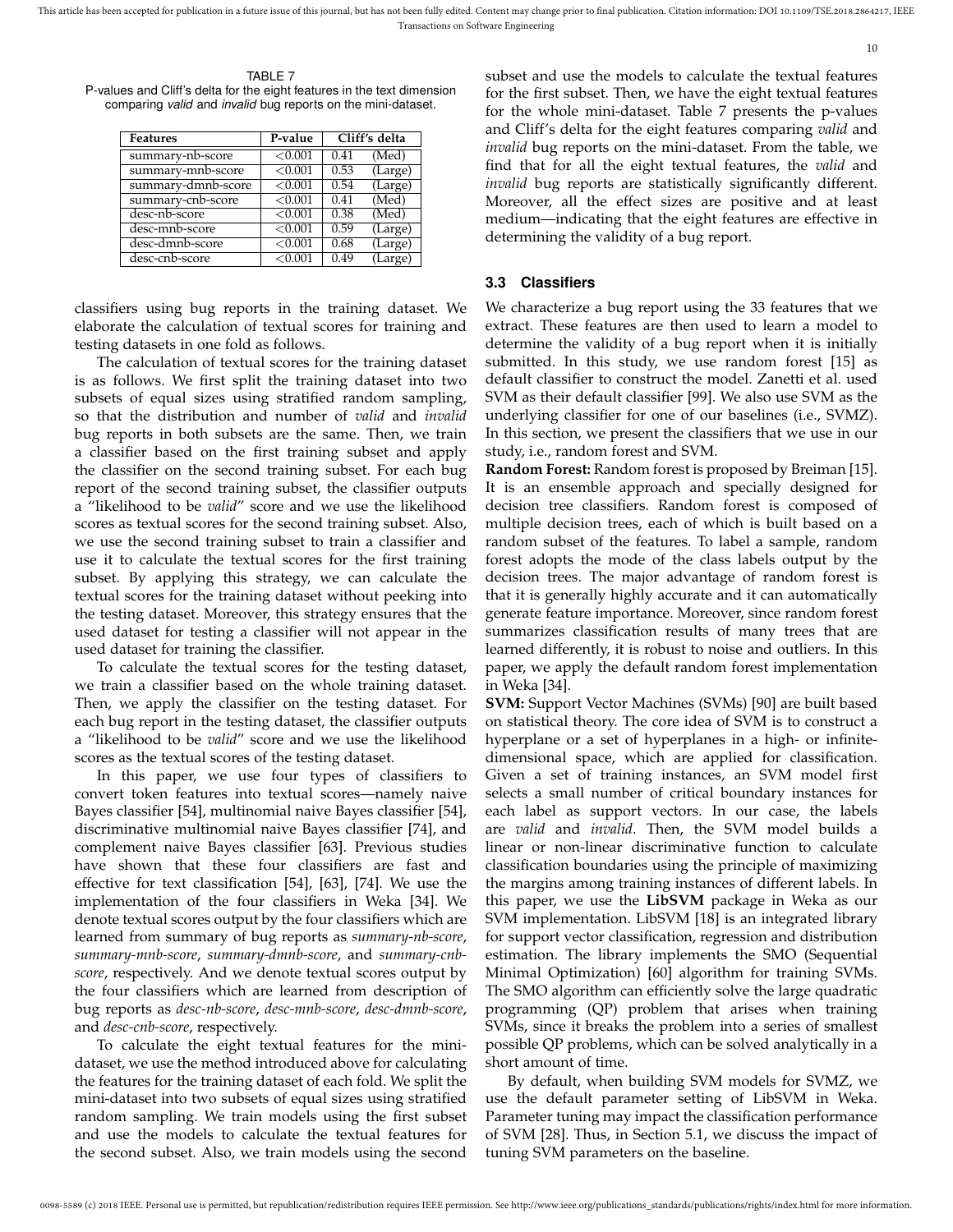11

**3.4 Evaluation Setup and Baselines**

In Section 3.2, we used the mini-dataset to investigate the effectiveness of the 33 extracted features. To avoid potential bias induced by the mini-dataset, we exclude the 10,000 bug reports of the mini-dataset from our datasets. In Section 4 and Section 5, we experiment on the remaining data which contains a total of 560,697 bug reports to evaluate the performance of our approach.

To simulate the usage of our approach in practical bug handling process, we use the longitudinal data setup described in previous software engineering studies [10], [77], [93]. First, the bug reports from each project presented in Table 1 are first sorted in chronological order according to their initially submission time. Then we put the bug reports into 11 non-overlapping frames (i.e., ordered set of bug reports), where each of them has the same number of bug reports. The process proceeds as follows: First, in fold 0, we train using bug reports in frame 0, and test the trained model using the bug reports in frame 1. Then, in fold 1, we train using bug reports in frame 1, and test the trained model using the bug reports in frame 2, and so on. In the final fold (fold-9), we train using bug reports in frame 9, and test using bug reports in frame 10. Notice that in each fold, we use one frame as training dataset and its next frame as testing dataset. We then calculate the average AUC scores across the 10 folds. In RQ1 and RQ2, we use this evaluation setup.

Zanetti et al. [99] proposed a set of features based on the collaboration networks they constructed, and used these features to determine whether a bug report is *valid* or not. They constructed collaboration network on the basis of dyadic relations *ASSIGN* and *CC*. Then for each bug report, they extracted nine features of its reporter's corresponding node in the network. After that, they used SVM as default underlying classifier to build models based on the extracted features. In this paper, we would like to investigate whether our features are more effective than the collaboration network features proposed by Zanetti et al.. To make a comparison, we choose two baselines which are all based on Zanetti et al.'s features. We name the two baselines as SVMZ and RFZ. SVMZ uses SVM as its underlying classifier, which is the original Zanetti et al.'s method as presented in their paper. RFZ uses random forest as its underlying classifier, which is the same as the classifier used by our approach. We introduce the second baseline to investigate whether the improvement that we achieve is due to the difference in the classifier or not.

#### **3.5 Evaluation Metrics**

For each bug report, there would be four possible determination outcomes: a bug report is determined as *valid* when it is truly *valid* (true positive, TP); it can be determined as *valid* when it is truly *invalid* (false positive, FP); it can be determined as *invalid* when it is truly *valid* (false negative, FN); it can be determined as *invalid* when it is truly *invalid* (true negative, TN). Based on these possible outcomes, we calculate precision, recall and F1-score to evaluate the performance of our approach in comparison with the baselines. We also use AUC as an evaluation metric in our study.

**Valid Precision:** is the proportion of bug reports that are correctly labeled as *valid* among those that are determined as *valid*, i.e.:

$$
P(v) = \frac{TP}{TP + FP} \tag{9}
$$

**Valid Recall:** is the proportion of *valid* bug reports that are correctly labeled, i.e.:

$$
R(v) = \frac{TP}{TP + FN} \tag{10}
$$

**Invalid Precision:** is the proportion of bug reports that are correctly labeled as *invalid* among those that are determined as *invalid*, i.e.:

$$
P(i) = \frac{TN}{TN + FN} \tag{11}
$$

**Invalid Recall:** is the proportion of *invalid* bug reports that are correctly labeled, i.e.:

$$
R(i) = \frac{TN}{FP + TN}
$$
\n(12)

**F1-score:** is a summary measure that combines both precision and recall—it evaluates if an increase in precision (recall) outweighs a reduction in recall (precision). For *valid* bug reports, the F1-score is calculated as the harmonic mean of  $P(v)$  and  $R(v)$ , i.e.:

$$
F1(v) = \frac{2 \times P(v) \times R(v)}{P(v) + R(v)}
$$
(13)

For *invalid* bug reports, the F1-score is calculated as the harmonic mean of  $P(i)$  and  $R(i)$ , i.e.:

$$
F1(i) = \frac{2 \times P(i) \times R(i)}{P(i) + R(i)}
$$
(14)

**AUC:** We use the Area Under the Curve (AUC) of receiver operator characteristic (ROC) [38] as a performance measure in our study. The AUC score is computed by plotting the ROC curve. In the ROC curve, the true positive rate (TPR) is plotted as a function of the false positive rate (FPR) across all thresholds. In our context, a threshold refers to the threshold that is needed by a classifier to label a bug report as *valid* or *invalid*. When determining the validity of a bug report, the classifier first outputs a likelihood score for the report to be *valid*, and then, the classifier needs to compare the score with a threshold to decide the label of the report. If the likelihood is higher than the threshold, the bug report is predicted as *valid*. Otherwise, the bug report is predicted as *invalid*. The threshold can be a value ranging from 0 to 1. AUC measures the prediction performance across all the thresholds. Thus, it is a threshold independent measure [13].

Also, AUC is robust towards the class imbalance problem [48], [78]. When calculating AUC, data imbalances that are inherent to the datasets can be automatically considered. Thus, AUC is not biased for classifiers when they are evaluated on datasets of different class distributions. AUC ranges from 0 to 1. Higher AUC values indicate better classification performance. An AUC of 0.5 indicates a classifier that is no better than random guessing.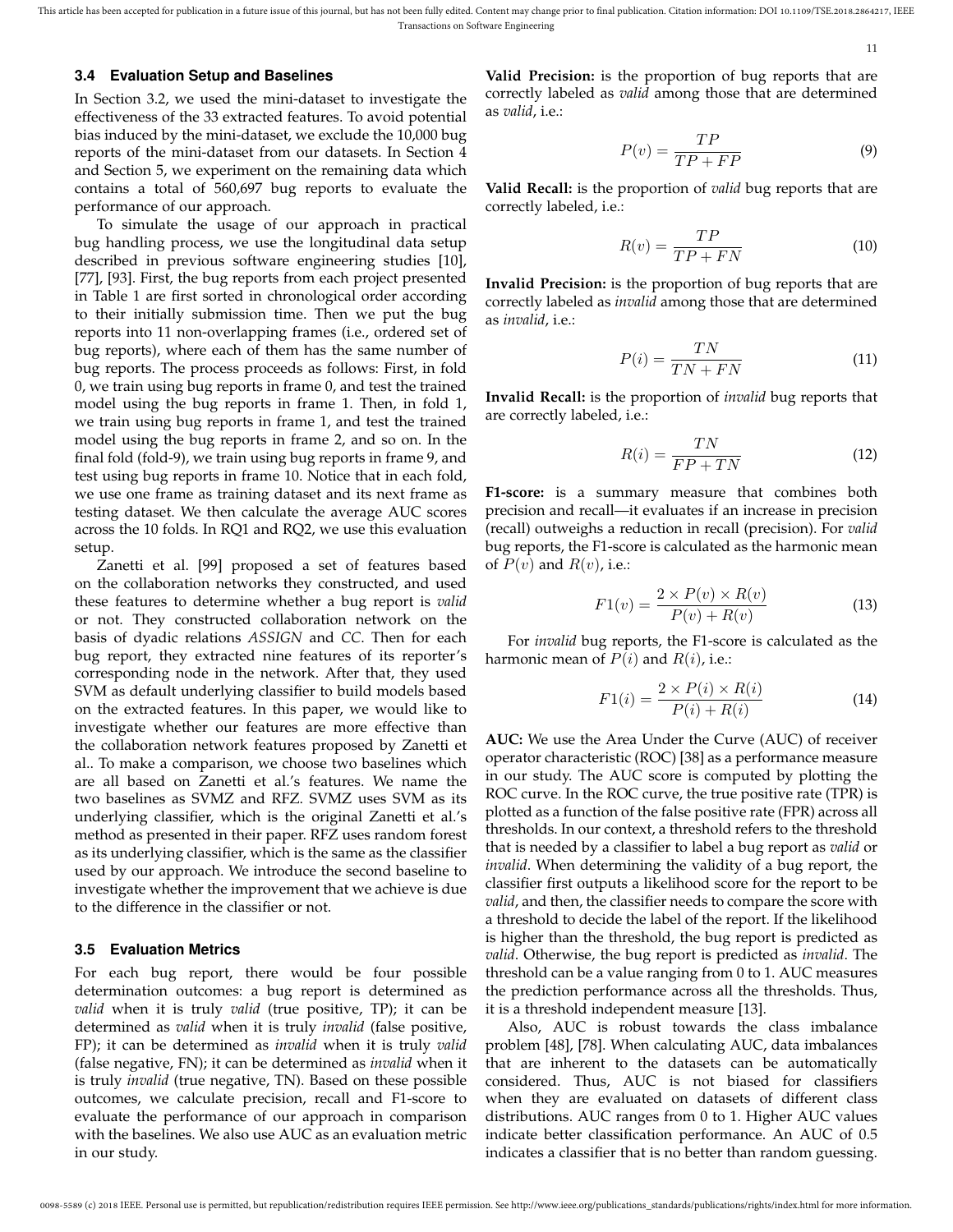As a general rule, a classifier with an AUC score that is more than 0.7 is considered to have acceptable performance [37].

AUC has a statistical interpretation: in our context, it evaluates the possibility that a classifier ranks a randomly chosen *valid* bug report higher than a randomly chosen *invalid* bug reports [48]. When developers use a classifier to prioritize their triaging tasks, AUC is an appropriate measure to evaluate the quality of the ranking list that is produced by the classifier.

## **4 RESULTS**

In this section, we presents answers of the four research questions proposed in Section 3.

## **4.1 RQ1: Can we effectively determine the validity of a bug report?**

To evaluate the performance of our approach and the baselines, we calculate the average AUC, precision, recall, and F1-scores for *valid* and *invalid* bug reports across the 10 folds. Table 8 presents the average AUC, F1-scores, precision and recall for *valid* and *invalid* bug reports of our approach in comparison with the baselines. On average, across the five datasets, our approach achieves an AUC, F1(v) and F1(i) of 0.81, 0.74 and 0.67, respectively. As shown in Table 8, our approach consistently outperforms the baselines in terms of AUC,  $F1(v)$  and  $F1(i)$  across the five datasets. We use Wilcoxon signed-rank test [87] with a Bonferroni correction [1] to investigate whether the improvements of our approach over the baselines are statistically significant. We also compute Cliff's delta [21]. Table 9 presents the adjusted p-values and Cliff's delta comparing AUC, F1(v) and F1(i) for our approach with the baselines.

We notice that as shown in Table 8, our approach outperforms SVMZ and RFZ in terms of average F1(i) across the 10 folds on the Netbeans dataset, while in Table 9, our statistical tests show that the improvements of our approach over the two baselines are not significant. We look into the F1(i) scores of our approach, SVMZ and RFZ in the 10 folds. We find that in three folds, SVMZ and RFZ only achieve F1(i) scores which are around 0.1, indicating that both SVMZ and RFZ cannot handle imbalanced data in these folds. As for our approach, in these folds, our approach can still achieve F1(i) scores which are around 0.5. Hence, the average F1(i) scores of SVMZ and RFZ on the Netbeans dataset are much lower than our approach. However, in five folds, both SVMZ and RFZ achieve equal/larger F1(i) scores than our approach with much lower  $F1(v)$  scores than our approach. Hence, the improvements of our approach over the baselines are not significant in terms of F1(i).

Moreover, we also notice that on the Eclipse dataset, both SVMZ and RFZ achieve a much lower recall for *invalid* bug reports (i.e., R(i)) than our approach. And the two baselines achieve an average F1(i) score near to 0. Hence, the two baselines cannot handle imbalanced data. In comparison with the two baselines, our approach achieves a much better performance in terms of F1(i). The underlying classifier of RFZ is the same as the classifier used by our approach. It indicates that our features are more robust towards imbalanced data than Zanetti et al.'s features.

From Tables 8 and 9, we observe the following findings:

12

- In terms of AUC, our approach on average improves SVMZ and RFZ by 33% and 19%, respectively. Statistical tests show that the improvements are significant, and all the effect sizes are positive and large.
- In terms of F1-scores for *valid* bug reports, i.e., F1(v), our approach on average improves SVMZ and RFZ by 9% and 12%, respectively. Statistical tests show that the improvements are significant, and all the effect sizes are positive and at least medium.
- In terms of F1-scores for *invalid* bug reports, i.e., F1(i), our approach on average improves SVMZ and RFZ by 34% and 29%, respectively. Statistical tests show that only two of the improvements are not significant, and most of the effect sizes are positive and non-negligible.

In summary, our approach outperforms SVMZ and RFZ by a substantial margin. Thus, our features are more effective than the proposed features by Zanetti et al. [99] to determine the validity of a bug report.

## **4.2 RQ2: How effective is our approach when all features are used than when a single dimension of features is used?**

By default, our approach combines 33 features from five dimensions (i.e., reporter experience, collaboration network, completeness, readability and text). In this research question, we investigate how effective is our model when built on a single dimension of features. We do this to find out whether our approach benefits from using multiple dimensions of features—as compared to a single dimension of features. If the answer is no, it means that we have made a simple problem too complex and we just need to use a feature dimension to identify *valid* bug reports. To achieve this goal, We compare performance of these models and our model learned using all features. For convenience, in this section, we denote our model learned using all the 33 features as All Features.

We build a random forest model using features from each dimension. In total, we build five random forest models for each dataset. We denote them as *reporter experience*, *collaboration network*, *completeness*, *readability* and *text* models, respectively. We then experiment the five random forest models on each dataset, and compute the average AUC, precision, recall and F1-scores for *valid* and *invalid* bug reports in the 10 folds.

Table 10 presents the AUC, precision, recall and F1 scores for *valid* and *invalid* bug reports of the All Features models in comparison with the models built using features in each dimension. As shown in the table, the All Features models achieve better AUC, F1(v) and F1(i) scores than the models that are learned using one dimension across the five datasets. Similar to RQ1 and RQ2, we use Wilcoxon signed-rank test with Bonferroni correction to investigate whether the improvements of the All Features models over the models learnt using one dimension are statistically significant. And we use Cliff's delta to measure effect size. Table 11 presents the adjusted p-values and Cliff's delta comparing AUC, F1(v) and F1(i) scores for the All Features models with the models learned using one dimension.

From Table 10 and 11, we have the following findings: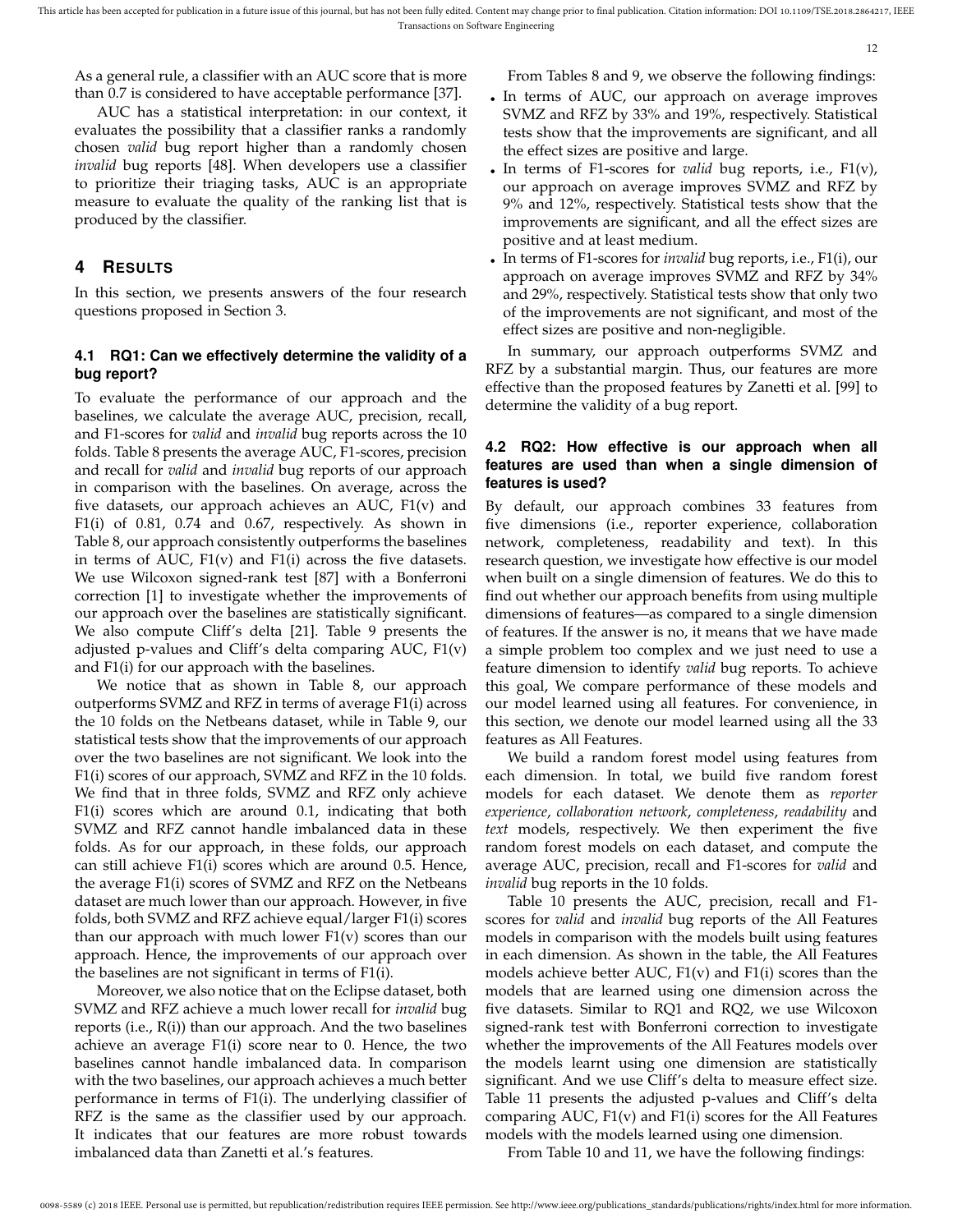13

TABLE 8

AUC, precision, recall and F1-scores for *valid* and *invalid* bug reports of our approach in comparison with the baselines. The best results are in bold.

| Project         | Approach | <b>AUC</b> |                    | Valid |      | Invalid |      |      |
|-----------------|----------|------------|--------------------|-------|------|---------|------|------|
|                 |          |            | $\overline{F1}(v)$ | P(v)  | R(v) | F1(i)   | P(i) | R(i) |
|                 | Ours     | 0.76       | 0.88               | 0.82  | 0.96 | 0.35    | 0.63 | 0.24 |
| Eclipse         | SVMZ.    | 0.50       | 0.88               | 0.78  | 1.00 | 0.00    | 0.00 | 0.00 |
|                 | RFZ.     | 0.63       | 0.87               | 0.78  | 0.99 | 0.01    | 0.15 | 0.01 |
|                 | Ours     | 0.73       | 0.76               | 0.72  | 0.80 | 0.55    | 0.61 | 0.49 |
| <b>Netbeans</b> | SVMZ.    | 0.58       | 0.69               | 0.69  | 0.73 | 0.39    | 0.36 | 0.44 |
|                 | RFZ      | 0.63       | 0.67               | 0.71  | 0.68 | 0.44    | 0.46 | 0.50 |
|                 | Ours     | 0.83       | 0.86               | 0.82  | 0.90 | 0.62    | 0.71 | 0.55 |
| Mozilla         | SVMZ.    | 0.58       | 0.81               | 0.74  | 0.89 | 0.33    | 0.54 | 0.27 |
|                 | RFZ      | 0.64       | 0.78               | 0.74  | 0.84 | 0.36    | 0.47 | 0.32 |
|                 | Ours     | 0.87       | 0.62               | 0.70  | 0.56 | 0.90    | 0.88 | 0.92 |
| Firefox         | SVMZ.    | 0.70       | 0.55               | 0.63  | 0.50 | 0.88    | 0.87 | 0.90 |
|                 | RFZ      | 0.77       | 0.50               | 0.61  | 0.43 | 0.88    | 0.85 | 0.91 |
|                 | Ours     | 0.84       | 0.59               | 0.74  | 0.51 | 0.92    | 0.89 | 0.95 |
| Thunderbird     | SVMZ.    | 0.68       | 0.49               | 0.66  | 0.41 | 0.90    | 0.87 | 0.94 |
|                 | RFZ      | 0.75       | 0.50               | 0.62  | 0.43 | 0.90    | 0.87 | 0.94 |

TABLE 9 Adjusted P-values and Cliff's Delta comparing AUC, F1(v) and F1(i) for our approach with the baselines.

| Project         | Approach    |      | <b>AUC</b>   | F1(v) |              | F1(i)   |              |
|-----------------|-------------|------|--------------|-------|--------------|---------|--------------|
|                 | SVMZ.       | 1.00 | $(Large)$ ** | 0.44  | $(Med)**$    | 1.00    | $(Large)$ ** |
| Eclipse         | RFZ.        | 1.00 | $(Large)$ ** | 0.58  | $(Large)$ ** | 1.00    | $(Large)$ ** |
| <b>Netbeans</b> | SVMZ.       | 1.00 | $(Large)$ ** | 0.62  | (Large)*     | 0.06    | (Negligible) |
|                 | RFZ.        | 1.00 | $(Large)$ ** | 0.80  | $(Large)$ ** | $-0.22$ | (Small)      |
| Mozilla         | <b>SVMZ</b> | 1.00 | $(Large)$ ** | 0.84  | $(Large)$ ** | 1.00    | $(Large)$ ** |
|                 | RFZ.        | 1.00 | $(Large)$ ** | 1.00  | $(Large)$ ** | 1.00    | $(Large)$ ** |
| Firefox         | SVMZ.       | 1.00 | $(Large)$ ** | 0.42  | (Med)**      | 0.28    | (Small)**    |
|                 | RFZ.        | 1.00 | $(Large)$ ** | 0.60  | (Large)**    | 0.28    | (Small)**    |
| Thunderbird     | <b>SVMZ</b> | 0.96 | $(Large)$ ** | 0.42  | (Med)**      | 0.46    | $(Med)**$    |
|                 | RFZ         | 0.84 | $(Large)$ ** | 0.44  | $(Med)**$    | 0.60    | $(Large)$ ** |

\*\*\*p<0.001, \*\*p<0.01, \*p<0.05

- In terms of AUC, the All Features models on average improve the *reporter experience*, *collaboration network*, *completeness*, *readability* and *text* models by 11%, 16%, 25%, 29% and 7%. Statistical tests show that the improvements are significant, and all the effect sizes are non-negligible.
- In terms of F1-scores for *valid* bug reports, i.e., F1(v), the All Features models on average improve the *reporter experience*, *collaboration network*, *completeness*, *readability* and *text* models by 7%, 9%, 19%, 25% and 4%, respectively. Statistical tests show that in most cases, the All Features models significantly improve the models built on a single dimension of features with nonnegligible effect sizes.
- In terms of F1-scores for *invalid* bug reports, i.e., F1(i), the All Features models on average improve the *reporter experience*, *collaboration network*, *completeness*, *readability* and *text* models by 12%, 24%, 49%, 29% and 8%, respectively. Statistical tests show that in most cases, the All Features models significantly improve the models built on a single dimension of features with nonnegligible effect sizes.

In summary, our approach that uses all features is more effective than the models using a single dimension of features in determining the validity of a bug report. Thus, our approach benefits from using multiple dimensions of features—as compared to a single dimension features.

#### **4.3 RQ3: Which features are most important for differentiating** *valid* **bug reports from** *invalid* **ones?**

In this research question, we would like to find out the most important features that differentiate *valid* bug reports from *invalid* bug reports in our Eclipse, Netbeans, Mozilla, Firefox and Thunderbird datasets. In different projects, the characteristics of bug reports that differentiate *valid* and *invalid* bug reports may be different. Thus, we conduct our experiment on each bug report dataset.

Note that in RQ1 and RQ2, the textual features we use are extracted based on training dataset and testing dataset in each fold. In this research question, we calculate the textual features for each dataset using all the bug reports in the dataset. First, we split the dataset into two subsets of equal sizes using stratified random sampling. Then, we create word frequency tables for each subsets. Next, we use the first subset to train models using the four types of classifiers presented in Section 3.2. We apply these models to calculate textual scores for the second subset. We also use the second subset to train models using the four types of classifiers and apply these models to calculate textual scores for the first subset. After the above steps, we have textual features for all the bug reports in the dataset.

Following Tian et al.'s study [82], we leverage the random forest classifier with 10-times 10-fold crossvalidation to investigate the most important features. Comparing with the random forest models we build in RQ1,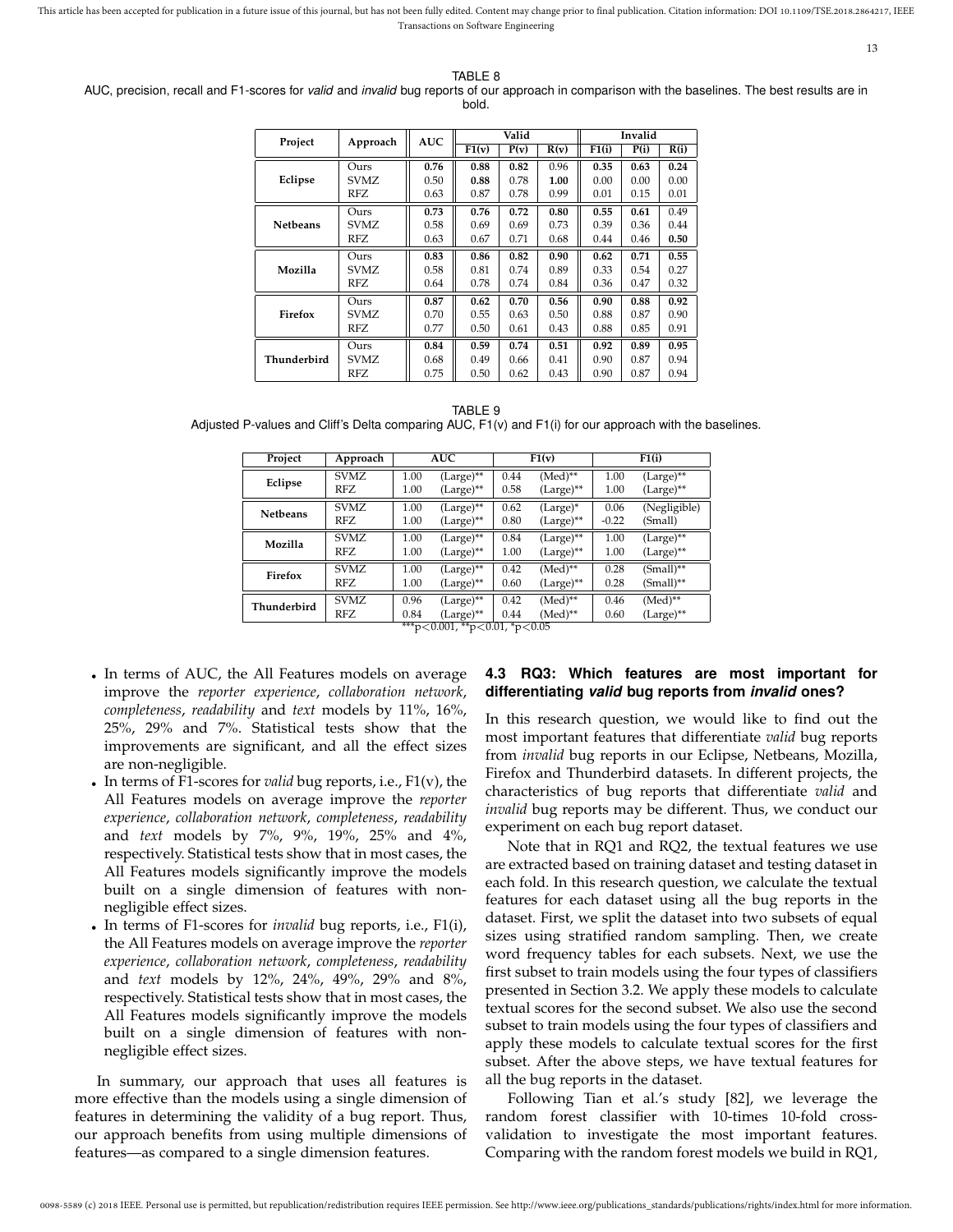14

|                 |                              | <b>AUC</b> |                    | Valid |      |       | Invalid |      |
|-----------------|------------------------------|------------|--------------------|-------|------|-------|---------|------|
| Project         | Approach                     |            | $\overline{F1(v)}$ | P(v)  | R(v) | F1(i) | P(i)    | R(i) |
|                 | All Features                 | 0.76       | 0.88               | 0.82  | 0.96 | 0.35  | 0.63    | 0.24 |
|                 | Reporter Experience          | 0.67       | 0.86               | 0.80  | 0.94 | 0.18  | 0.34    | 0.13 |
| Eclipse         | <b>Collaboration Network</b> | 0.64       | 0.87               | 0.78  | 0.98 | 0.04  | 0.20    | 0.02 |
|                 | Completeness                 | 0.58       | 0.88               | 0.78  | 1.00 | 0.00  | 0.21    | 0.00 |
|                 | Readability                  | 0.57       | 0.87               | 0.79  | 0.98 | 0.10  | 0.39    | 0.06 |
|                 | Text                         | 0.68       | 0.87               | 0.81  | 0.96 | 0.26  | 0.53    | 0.17 |
|                 | All Features                 | 0.73       | 0.76               | 0.72  | 0.80 | 0.55  | 0.61    | 0.49 |
|                 | Reporter Experience          | 0.64       | 0.69               | 0.70  | 0.68 | 0.52  | 0.51    | 0.53 |
| <b>Netbeans</b> | <b>Collaboration Network</b> | 0.63       | 0.70               | 0.68  | 0.74 | 0.42  | 0.49    | 0.43 |
|                 | Completeness                 | 0.52       | 0.76               | 0.61  | 1.00 | 0.00  | 0.22    | 0.00 |
|                 | Readability                  | 0.57       | 0.70               | 0.64  | 0.77 | 0.37  | 0.46    | 0.31 |
|                 | Text                         | 0.66       | 0.73               | 0.68  | 0.80 | 0.47  | 0.56    | 0.41 |
|                 | All Features                 | 0.83       | 0.86               | 0.82  | 0.90 | 0.62  | 0.71    | 0.55 |
|                 | Reporter Experience          | 0.73       | 0.81               | 0.79  | 0.84 | 0.52  | 0.57    | 0.49 |
| Mozilla         | <b>Collaboration Network</b> | 0.69       | 0.81               | 0.77  | 0.87 | 0.47  | 0.57    | 0.41 |
|                 | Completeness                 | 0.68       | 0.83               | 0.77  | 0.90 | 0.48  | 0.62    | 0.39 |
|                 | Readability                  | 0.68       | 0.81               | 0.75  | 0.88 | 0.40  | 0.54    | 0.32 |
|                 | Text                         | 0.80       | 0.85               | 0.81  | 0.89 | 0.59  | 0.67    | 0.53 |
|                 | All Features                 | 0.87       | 0.62               | 0.70  | 0.56 | 0.90  | 0.88    | 0.92 |
|                 | Reporter Experience          | 0.81       | 0.54               | 0.62  | 0.47 | 0.88  | 0.85    | 0.91 |
| Firefox         | <b>Collaboration Network</b> | 0.79       | 0.50               | 0.59  | 0.44 | 0.88  | 0.85    | 0.91 |
|                 | Completeness                 | 0.74       | 0.28               | 0.82  | 0.23 | 0.87  | 0.83    | 0.94 |
|                 | Readability                  | 0.70       | 0.34               | 0.56  | 0.26 | 0.87  | 0.81    | 0.92 |
|                 | Text                         | 0.85       | 0.58               | 0.66  | 0.53 | 0.89  | 0.87    | 0.91 |
|                 | All Features                 | 0.84       | 0.59               | 0.74  | 0.51 | 0.92  | 0.89    | 0.95 |
|                 | Reporter Experience          | 0.79       | 0.53               | 0.64  | 0.46 | 0.90  | 0.87    | 0.94 |
| Thunderbird     | <b>Collaboration Network</b> | 0.77       | 0.51               | 0.63  | 0.44 | 0.90  | 0.87    | 0.93 |
|                 | Completeness                 | 0.74       | 0.33               | 0.82  | 0.26 | 0.89  | 0.84    | 0.95 |
|                 | Readability                  | 0.65       | 0.24               | 0.48  | 0.17 | 0.88  | 0.82    | 0.95 |
|                 | Text                         | 0.81       | 0.54               | 0.67  | 0.46 | 0.91  | 0.88    | 0.94 |

TABLE 10 AUC, precision, recall and F1-scores for *valid* and *invalid* bug reports of All Features models in comparison with models built using features in each dimension. The best results are in bold.

| TABLE 11                                                                                                                                       |
|------------------------------------------------------------------------------------------------------------------------------------------------|
| Adjusted P-values and Cliff's Delta comparing AUC, F1(v) and F1(i) for All Features models with models built using features in each dimension. |

| Project         | Approach                     |      | AUC                                                     |         | F1(v)          | F1(i) |                |  |
|-----------------|------------------------------|------|---------------------------------------------------------|---------|----------------|-------|----------------|--|
|                 | Reporter Experience          | 1.00 | $(Large)$ **                                            | 0.80    | $(Large)$ **   | 0.90  | (Large)**      |  |
|                 | <b>Collaboration Network</b> | 1.00 | $(Large)$ **                                            | 0.74    | $(Large)$ **   | 1.00  | $(Large)$ **   |  |
| Eclipse         | Completeness                 | 1.00 | $(Large)$ **                                            | 0.44    | $(Med)^{**}$   | 1.00  | $(Large)$ **   |  |
|                 | Readability                  | 1.00 | $(Large)$ **                                            | 0.62    | $(Large)$ **   | 1.00  | (Large)**      |  |
|                 | Text                         | 1.00 | $(Large)$ **                                            | 0.50    | $(Large)$ **   | 0.82  | $(Large)$ **   |  |
|                 | Reporter Experience          | 1.00 | (Large)**                                               | 0.88    | (Large)**      | 0.40  | $(Med)^*$      |  |
|                 | <b>Collaboration Network</b> | 1.00 | $(Large)$ **                                            | 0.74    | $(Large)$ **   | 0.30  | (Small)        |  |
| <b>Netbeans</b> | Completeness                 | 1.00 | $(Large)$ **                                            | $-0.04$ | (Negligible)   | 1.00  | $(Large)$ **   |  |
|                 | Readability                  | 1.00 | $(Large)$ **                                            | 0.82    | (Large)**      | 1.00  | $(Large)$ **   |  |
|                 | Text                         | 0.94 | $(Large)$ **                                            | 0.44    | $(Med)^{**}$   | 0.76  | $(Large)$ **   |  |
|                 | Reporter Experience          | 0.98 | (Large)**                                               | 0.82    | (Large)**      | 1.00  | (Large)**      |  |
|                 | <b>Collaboration Network</b> | 1.00 | $(Large)$ **                                            | 0.70    | $(Large)$ **   | 1.00  | (Large)**      |  |
| Mozilla         | Completeness                 | 1.00 | $(Large)$ **                                            | 0.54    | $(Large)$ **   | 1.00  | $(Large)$ **   |  |
|                 | Readability                  | 1.00 | $(Large)$ **                                            | 0.82    | $(Large)$ **   | 1.00  | $(Large)$ **   |  |
|                 | Text                         | 0.52 | $(Large)$ **                                            | 0.42    | $(Med)**$      | 0.92  | $(Large)$ **   |  |
|                 | Reporter Experience          | 0.90 | $(Large)$ **                                            | 0.50    | (Large)**      | 0.26  | $(Small)$ **   |  |
|                 | <b>Collaboration Network</b> | 0.98 | $(Large)$ **                                            | 0.60    | (Large)**      | 0.30  | $(Small)^{**}$ |  |
| Firefox         | Completeness                 | 1.00 | $(Large)$ **                                            | 0.72    | $(Large)$ **   | 0.30  | $(Small)^{**}$ |  |
|                 | Readability                  | 1.00 | $(Large)$ **                                            | 0.94    | $(Large)$ **   | 0.32  | $(Small)^{**}$ |  |
|                 | Text                         | 0.60 | $(Large)$ **                                            | 0.26    | (Small)**      | 0.18  | $(Small)^{**}$ |  |
|                 | Reporter Experience          | 0.64 | $(Large)$ **                                            | 0.36    | $(Med)^{**}$   | 0.52  | (Large)**      |  |
| Thunderbird     | <b>Collaboration Network</b> | 0.68 | (Large)**                                               | 0.44    | $(Med)^{**}$   | 0.52  | (Large)**      |  |
|                 | Completeness                 | 0.84 | $(Large)$ **                                            | 0.84    | $(Large)$ **   | 0.46  | $(Med)^{**}$   |  |
|                 | Readability                  | 1.00 | $(Large)$ **                                            | 1.00    | $(Large)$ **   | 0.72  | $(Large)$ **   |  |
|                 | Text                         | 0.32 | $(Small)^{**}$<br>$***\sim0.001**\sim0.01*_{p}\sim0.05$ | 0.24    | $(Small)^{**}$ | 0.36  | $(Med)^{**}$   |  |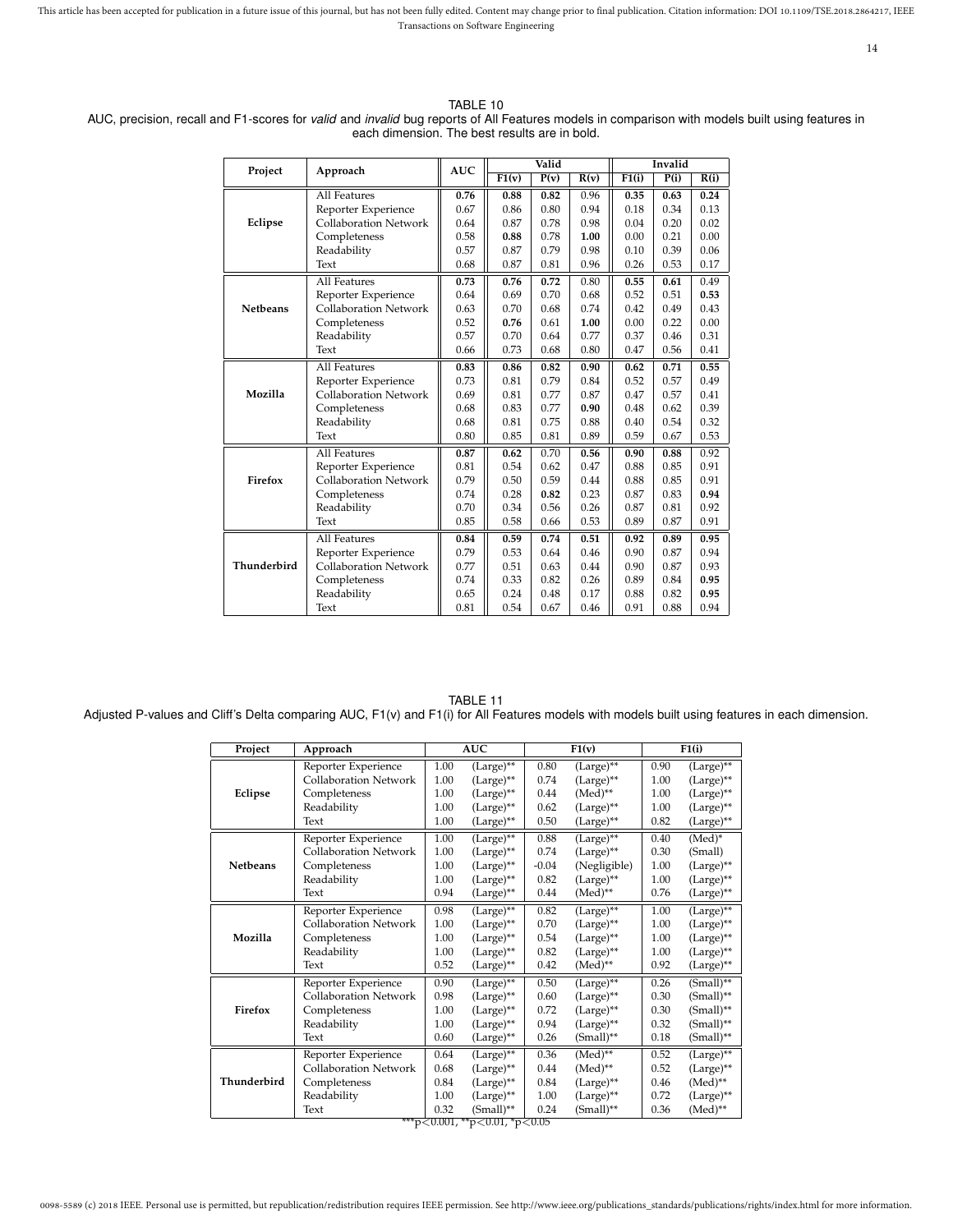we first apply feature selection and use the selected features to build another random forest models. Feature selection is aimed at removing correlated features which may lead to poor models [56].

*Step 1: Correlation Analysis.* For each bug report dataset, we first look for the correlations among the features by taking advantage of variable clustering analysis implemented in the R package **Hmisc**. Then, we construct a hierarchical overview of the 33 features. In the hierarchical overview, the correlated features are grouped into sub-hierarchies. To remove correlated features, we use the same setting in the previous study [82]—we randomly select one feature and remove the other features from a sub-hierarchy if the correlations of features in the sub-hierarchy are above 0.7. After this step, we remove 15, 18, 16, 19 and 20 features in the datasets of Eclipse, Netbeans, Mozilla, Firefox and Thunderbird, respectively. Note that we separately study the most important features for different projects and different projects may have different correlated features. Thus, we have different remaining features for different projects.

*Step 2: Redundancy Analysis.* After reducing collinearity among the features by correlation analysis, we detect redundant features which do not consist of unique signal as compared to the other features. To do the redundancy analysis, we apply the **redun** function provided by the R package **rms**. By redundancy analysis, we find that in the Eclipse, Mozilla and Firefox datasets, one of the remaining features can be represented by other features (i.e., the feature is redundant). Thus, in this step, we remove one feature from the Eclipse, Mozilla and Firefox datasets, respectively.

*Step3: Important Features Identification.* After the above two steps, there are 17, 15, 16, 13 and 13 features remaining in the Eclipse, Netbeans, Mozilla, Firefox and Thunderbird datasets, respectively. For each dataset, we build a random forest model based on the remaining features using the R package **bigrf**. In the training process, we use the **varimp** function in the R package **bigrf** to compute the importance of features. The feature importance evaluation is based on an internal error estimate of a random forest classifier, which is called out of the bag (OOB) estimate [89]. The key idea behind it is to see whether the OOB estimate will be reduced significantly or not when features are randomly permuted one by one.

We perform 10 times 10-fold cross-validation when we compute the importance of features. In each run of 10-fold cross-validation, we have 10 importance values for each feature. To determine which of the features are the most important, we apply the Scott-Knott Effect Size Difference (ESD) test [49], [79], [91] for the importance values taken from all 10 runs of 10-fold cross-validation. The Scott-Knott ESD test is different from the Scott-Knott test [67]. The Scott-Knott test assumes that the data is normally distributed. This might cause that the created groups are trivially different from one another. The Scott-Knott ESD test can correct the non-normal distribution of an input dataset and merge any two statistically distinct groups (i.e., the groups have a negligible effect size) into one group.

Tables 12, 13, 14, 15 and 16 present the importance of the remaining features as ranked according to the Scott-Knott

TABLE 12 Importance of the 17 features in the Eclipse dataset as ranked according to the Scott-Knott ESD test. The second and third columns show P-values, Cliff's Delta for the features. The features with non-negligible effect sizes are in bold.

15

| Cliff's delta<br>desc-dmnb-score<br>$<$ 0.001<br>0.52<br>1<br>(Large)<br>(Med)<br>valid-rate<br>$\overline{2}$<br>0.45<br>$<$ 0.001<br>3<br>summary-dmnb-score<br>(Med)<br>$<$ 0.001<br>0.40<br>summary-nb-score<br>4<br>(Smal)<br>$<$ 0.001<br>0.26<br>5<br>(Negligible)<br>flesch<br>< 0.001<br>0.08<br>(Negligible)<br>lix<br>< 0.001<br>$-0.12$<br>6<br>(Smal)<br>7<br>< 0.001<br>0.22<br>bug-num<br>(Negligible)<br>$\overline{8}$<br>clustering-coefficient<br>< 0.001<br>0.13<br>(Smal)<br>desc-mnb-score<br>9<br>< 0.001<br>0.16<br>desc-nb-score<br>10<br>$<$ 0.001<br>0.18<br>(Small)<br>lcc-membership<br>11<br>< 0.001<br>0.20<br>(Small)<br>(Negligible)<br>$\overline{12}$<br>< 0.001<br>$-0.09$<br>has-step<br>has-stack<br>(Small)<br>13<br>$<$ 0.001<br>$-0.15$<br>(Negligible)<br>14<br>< 0.001<br>$-0.01$<br>has-code<br>(Negligible)<br>15<br>$-0.02$<br>has-screenshot<br>${<}0.001$<br>(Negligible)<br>16<br>0.06<br>has-patch<br>< 0.001<br>(Negligible)<br>17<br>has-testcase<br>0.00<br>>0.05 |        |          |         |  |
|------------------------------------------------------------------------------------------------------------------------------------------------------------------------------------------------------------------------------------------------------------------------------------------------------------------------------------------------------------------------------------------------------------------------------------------------------------------------------------------------------------------------------------------------------------------------------------------------------------------------------------------------------------------------------------------------------------------------------------------------------------------------------------------------------------------------------------------------------------------------------------------------------------------------------------------------------------------------------------------------------------------------|--------|----------|---------|--|
|                                                                                                                                                                                                                                                                                                                                                                                                                                                                                                                                                                                                                                                                                                                                                                                                                                                                                                                                                                                                                        | Groups | Features | P-value |  |
|                                                                                                                                                                                                                                                                                                                                                                                                                                                                                                                                                                                                                                                                                                                                                                                                                                                                                                                                                                                                                        |        |          |         |  |
|                                                                                                                                                                                                                                                                                                                                                                                                                                                                                                                                                                                                                                                                                                                                                                                                                                                                                                                                                                                                                        |        |          |         |  |
|                                                                                                                                                                                                                                                                                                                                                                                                                                                                                                                                                                                                                                                                                                                                                                                                                                                                                                                                                                                                                        |        |          |         |  |
|                                                                                                                                                                                                                                                                                                                                                                                                                                                                                                                                                                                                                                                                                                                                                                                                                                                                                                                                                                                                                        |        |          |         |  |
|                                                                                                                                                                                                                                                                                                                                                                                                                                                                                                                                                                                                                                                                                                                                                                                                                                                                                                                                                                                                                        |        |          |         |  |
|                                                                                                                                                                                                                                                                                                                                                                                                                                                                                                                                                                                                                                                                                                                                                                                                                                                                                                                                                                                                                        |        |          |         |  |
|                                                                                                                                                                                                                                                                                                                                                                                                                                                                                                                                                                                                                                                                                                                                                                                                                                                                                                                                                                                                                        |        |          |         |  |
|                                                                                                                                                                                                                                                                                                                                                                                                                                                                                                                                                                                                                                                                                                                                                                                                                                                                                                                                                                                                                        |        |          |         |  |
|                                                                                                                                                                                                                                                                                                                                                                                                                                                                                                                                                                                                                                                                                                                                                                                                                                                                                                                                                                                                                        |        |          |         |  |
|                                                                                                                                                                                                                                                                                                                                                                                                                                                                                                                                                                                                                                                                                                                                                                                                                                                                                                                                                                                                                        |        |          |         |  |
|                                                                                                                                                                                                                                                                                                                                                                                                                                                                                                                                                                                                                                                                                                                                                                                                                                                                                                                                                                                                                        |        |          |         |  |
|                                                                                                                                                                                                                                                                                                                                                                                                                                                                                                                                                                                                                                                                                                                                                                                                                                                                                                                                                                                                                        |        |          |         |  |
|                                                                                                                                                                                                                                                                                                                                                                                                                                                                                                                                                                                                                                                                                                                                                                                                                                                                                                                                                                                                                        |        |          |         |  |
|                                                                                                                                                                                                                                                                                                                                                                                                                                                                                                                                                                                                                                                                                                                                                                                                                                                                                                                                                                                                                        |        |          |         |  |
|                                                                                                                                                                                                                                                                                                                                                                                                                                                                                                                                                                                                                                                                                                                                                                                                                                                                                                                                                                                                                        |        |          |         |  |
|                                                                                                                                                                                                                                                                                                                                                                                                                                                                                                                                                                                                                                                                                                                                                                                                                                                                                                                                                                                                                        |        |          |         |  |
|                                                                                                                                                                                                                                                                                                                                                                                                                                                                                                                                                                                                                                                                                                                                                                                                                                                                                                                                                                                                                        |        |          |         |  |

TABLE 13 Importance of the 15 features in the Netbeans dataset as ranked according to the Scott-Knott ESD test. The second and third columns show P-values, Cliff's Delta for the features. The features with non-negligible effect sizes are in bold.

| Groups         | <b>Features</b>        | P-value    |         | Cliff's delta |
|----------------|------------------------|------------|---------|---------------|
| 1              | desc-dmnb-score        | < 0.001    | 0.43    | (Med)         |
| $\overline{2}$ | summary-dmnb-score     | < 0.001    | 0.33    | Small         |
| 3              | valid-rate             | $<$ 0.001  | 0.37    | (Med)         |
| 4              | desc-mnb-score         | $<$ 0.001  | 0.30    | (Small)       |
| 5              | summary-nb-score       | $<$ 0.001  | 0.20    | (Small)       |
| 6              | lix                    | < 0.001    | $-0.02$ | (Negligible)  |
| 7              | bug-num                | $<$ 0.001  | 0.28    | (Small)       |
| 8              | clustering-coefficient | $<$ 0.001  | 0.18    | (Small)       |
| 9              | desc-nb-score          | ${<}0.001$ | 0.07    | (Negligible)  |
| 10             | has-stack              | < 0.001    | $-0.05$ | (Negligible)  |
| 11             | has-step               | < 0.001    | 0.02    | (Negligible)  |
| 12             | has-screenshot         | >0.05      | 0.00    | (Negligible)  |
| 13             | has-code               | ${<}0.001$ | 0.02    | (Negligible)  |
| 14             | has-testcase           | ${<}0.001$ | 0.00    | (Negligible)  |
| 15             | has-patch              | < 0.001    | 0.01    | (Negligible)  |

TABLE 14 Importance of the 16 features in the Mozilla dataset as ranked according to the Scott-Knott ESD test. The second and third columns show P-values, Cliff's Delta for the features. The features with non-negligible effect sizes are in bold.

| Groups          | Features               | P-value   |         | Cliff's delta |
|-----------------|------------------------|-----------|---------|---------------|
| 1               | desc-dmnb-score        | < 0.001   | 0.64    | (Large)       |
| $\overline{2}$  | summary-dmnb-score     | $<$ 0.001 | 0.58    | (Large)       |
| 3               | valid-rate             | < 0.001   | 0.55    | Large         |
| 4               | bug-num                | < 0.001   | 0.30    | (Small)       |
| 5               | $\frac{1}{x}$          | < 0.001   | $-0.12$ | (Negligible)  |
| 6               | coleman-liau           | < 0.001   | $-0.03$ | (Negligible)  |
| 7               | clustering-coefficient | < 0.001   | 0.25    | (Small)       |
| 8               | eigenvector-centrality | < 0.001   | 0.13    | (Negligible)  |
| 9               | has-step               | < 0.001   | $-0.30$ | (Smal)        |
| 10              | desc-nb-score          | < 0.001   | 0.20    | Small         |
| 11              | lcc-membership         | < 0.001   | 0.21    | (Small)       |
| $\overline{12}$ | has-screenshot         | < 0.001   | $-0.06$ | (Negligible)  |
| 13              | has-patch              | < 0.001   | 0.06    | (Negligible)  |
| 14              | has-testcase           | < 0.001   | 0.00    | (Negligible)  |
| $\overline{15}$ | has-code               | >0.05     | 0.00    | (Negligible)  |
| 16              | has-stack              | < 0.001   | 0.00    | (Negligible)  |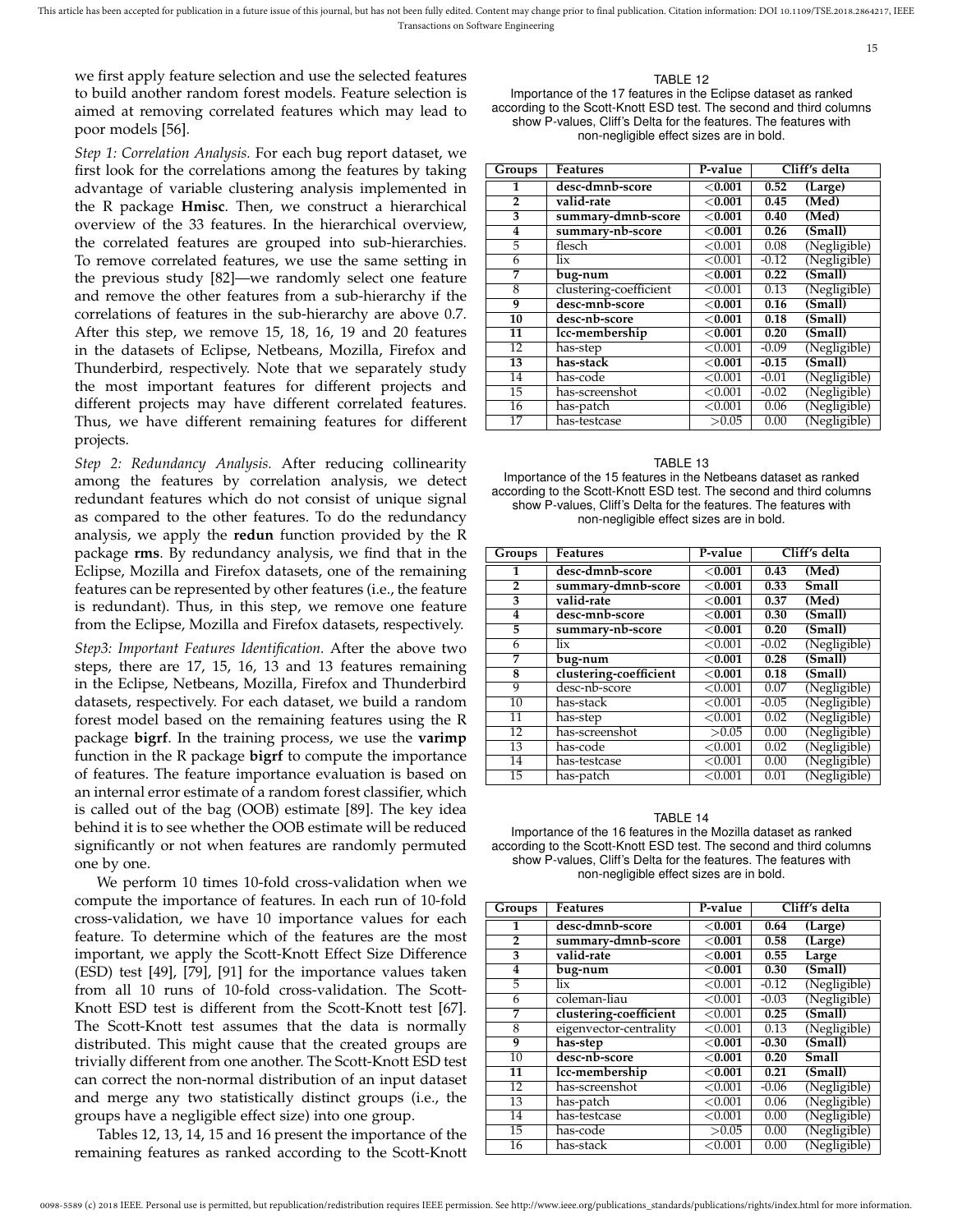TABLE 15 Importance of the 13 features in the Firefox dataset as ranked according to the Scott-Knott ESD test. The second and third columns show P-values, Cliff's Delta for the features. The features with non-negligible effect sizes are in bold.

| Groups       | <b>Features</b>    | P-value   |         | Cliff's delta |
|--------------|--------------------|-----------|---------|---------------|
| 1            | desc-dmnb-score    | < 0.001   | 0.75    | (Large)       |
| $\mathbf{2}$ | valid-rate         | $<$ 0.001 | 0.67    | (Large)       |
| 3            | summary-dmnb-score | < 0.001   | 0.63    | (Large)       |
| 4            | summary-nb-score   | < 0.001   | 0.44    | (Med)         |
| 5            | lix                | $<$ 0.001 | $-0.20$ | (Small)       |
| 6            | coleman-liau       | < 0.001   | $-0.06$ | (Negligible)  |
| 7            | has-step           | $<$ 0.001 | $-0.48$ | (Large)       |
| 8            | desc-nb-score      | $<$ 0.001 | 0.40    | Med           |
| 9            | has-patch          | < 0.001   | 0.09    | (Negligible)  |
| 10           | has-screenshot     | < 0.001   | 0.01    | (Negligible)  |
| 11           | has-testcase       | >0.05     | 0.00    | (Negligible)  |
| 12           | has-code           | < 0.001   | 0.00    | (Negligible)  |
| 13           | has-stack          | >0.05     | 0.00    | (Negligible)  |

TABLE 16 Importance of the 13 features in the Thunderbird dataset as ranked according to the Scott-Knott ESD test. The second and third columns show P-values, Cliff's Delta for the features. The features with non-negligible effect sizes are in bold.

| Groups          | <b>Features</b>        | P-value    |         | Cliff's delta |
|-----------------|------------------------|------------|---------|---------------|
| 1               | desc-dmnb-score        | $<$ 0.001  | 0.68    | Large         |
| $\overline{2}$  | valid-rate             | < 0.001    | 0.62    | (Large)       |
| 3               | summary-dmnb-score     | $<$ 0.001  | 0.52    | (Large)       |
| 4               | clustering-coefficient | $<$ 0.001  | 0.50    | (Large)       |
| 5               | coleman-liau           | >0.05      | 0.01    | (Negligible)  |
| 6               | $\frac{1}{x}$          | ${<}0.001$ | $-0.10$ | (Negligible)  |
| 7               | desc-nb-score          | $<$ 0.001  | 0.41    | (Small)       |
| 8               | has-step               | < 0.001    | $-0.43$ | (Med)         |
| 9               | has-patch              | $<$ 0.001  | 0.16    | (Small)       |
| 10              | has-screenshot         | ${<}0.001$ | 0.02    | (Negligible)  |
| $\overline{11}$ | has-code               | < 0.05     | 0.00    | (Negligible)  |
| $\overline{12}$ | has-stack              | >0.05      | 0.00    | (Negligible)  |
| 13              | has-testcase           | >0.05      | 0.00    | (Negligible)  |

ESD test results in the Eclipse, Netbeans, Mozilla, Firefox and Thunderbird, respectively. As shown in the tables, the features *desc-dmnb-score*, *valid-rate* and *summary-dmnb-score* are consistently ranked in the top three important features that affect the random forest models to differentiate *valid* bug reports and *invalid* ones across the five datasets.

*Step4: Effect of Important Features.* To understand the impact of each feature, we compare the values of the remaining features between *valid* and *invalid* bug reports in the five datasets. Similar to Section 3.2, we apply the Wilcoxon ranksum test [52] to analyze the statistical significance of the difference between *valid* and *invalid* bug reports. We use Cliff's delta to measure the effect size of difference between the two groups of bug reports. Tables 12, 13, 14, 15 and 16 present the p-values and Cliff's delta for the remaining features of the Eclipse, Netbeans, Mozilla, Firefox and Thunderbird datasets, respectively.

Based on the results shown in Tables 12–16, the features *desc-dmnb-score*, *valid-rate* and *summary-dmnb-score* are the most important features to distinguish *valid* and *invalid* bug reports. Across the five datasets, these features are ranked in the top three most important features, and they have statistically significant and non-negligible positive effect. This indicates that for a bug report, its textual features and

its reporter's experience are the most important factors that positively influence the likelihood of the bug report being *valid*.

## **4.4 RQ4: How effective is our model when built on a subset of our features?**

In this research question, we investigate the effectiveness of various subsets of our features. We do this in two parts. We first focus on the five feature dimensions and investigate the contributions of each dimension. Then, we focus on subsets of individual features coming across the five dimensions. Similarly to Section 4.2, in this section, we denote our model learned using all the 33 features as All Features.

#### *4.4.1 Feature Dimensions*

In this part, we investigate effectiveness of the five dimensions. To do this, we evaluate contribution of each dimension to our approach in presence of the other four dimensions.

To investigate contribution of a dimension to our approach, we exclude the dimension and compare performance of the All Features model and the random forest model built using features of remaining four dimensions. If the dimension has contributions to our approach, the All Features model will achieve better performance than the latter model.

We exclude a dimension at a time and learn a random forest model using the remaining dimensions. In total, we build five random forest models for each dataset. We denote them as *reporter experience*<sup>C</sup>, collaboration network<sup>C</sup>, *completeness*{ , *readability*{ and *text*{ , respectively. The symbol  ${\cal C}$  denotes that the model uses the complement set of the features (e.g.,  $text{text}$ <sup> $\mathcal{C}$ </sup> denotes the model using features excluding the text dimension). We then experiment the five random forest models on each dataset, and compute the average AUC, precision, recall and F1-scores for *valid* and *invalid* bug reports across the 10 folds.

Table 17 presents the AUC, precision, recall and F1 scores for *valid* and *invalid* bug reports of All Features models in comparison with the random forest models built using features of four dimensions. In Table 17, we find that the All Features models achieve better AUC, F1(v) and F1(i) scores than *reporter experience*<sup>C</sup> and *text*<sup>C</sup> models. However, the All Features models do not show improvements over the *collaboration network*<sup>C</sup>, *completeness*<sup>C</sup> and *readability*<sup>6</sup> models. We use Wilcoxon signed-rank test with Bonferroni correction to investigate whether the All Features models statistically significantly improve the models learned using features from four dimensions. And we use Cliff's delta to measure effect size. Table 18 presents the adjusted p-values and Cliff's delta comparing AUC,  $F1(v)$  and  $F1(i)$  scores for All Features models with the models learned using four dimensions.

From Table 18, we have the following findings:

• The All Features models statistically significantly improve the *reporter experience*<sup>C</sup> models in terms of AUC,  $F1(v)$  and  $F1(i)$  across the five datasets. All the effect sizes are positive and most of the effect sizes are non-negligible.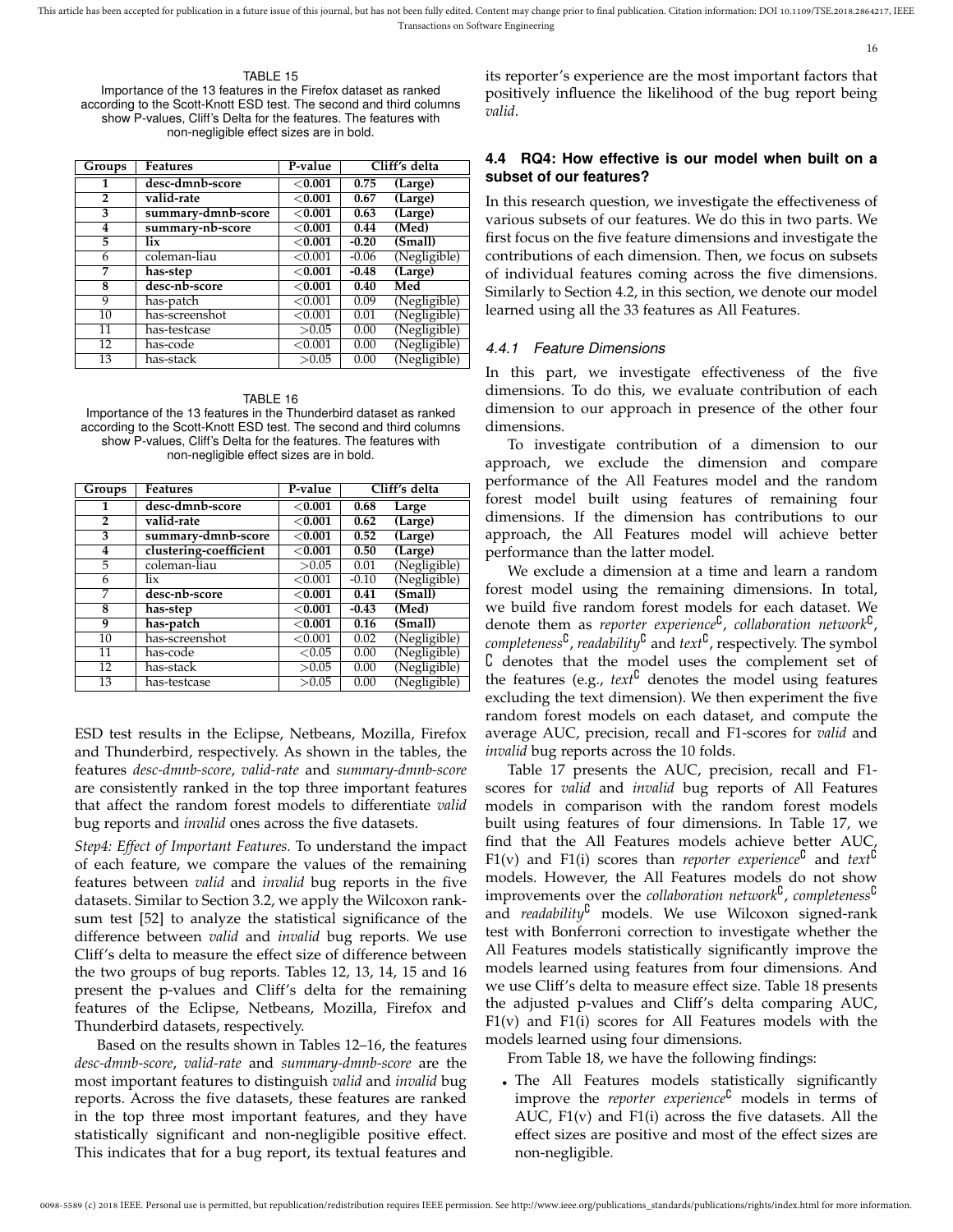17

## TABLE 17

AUC, precision, recall and F1-scores for *valid* and *invalid* bug reports of All Features models in comparison with models built using features of four dimensions. The symbol C denotes the model uses the complement set of features. The best results are in bold.

|                 |                                    |            |       | Valid |      | Invalid |      |      |  |
|-----------------|------------------------------------|------------|-------|-------|------|---------|------|------|--|
| Project         | Approach                           | <b>AUC</b> | F1(v) | P(v)  | R(v) | F1(i)   | P(i) | R(i) |  |
|                 | All Features                       | 0.76       | 0.88  | 0.82  | 0.96 | 0.35    | 0.63 | 0.24 |  |
|                 | Reporter Experience <sup>C</sup>   | 0.73       | 0.88  | 0.81  | 0.96 | 0.31    | 0.60 | 0.21 |  |
| Eclipse         | Collaboration Network <sup>C</sup> | 0.76       | 0.88  | 0.82  | 0.96 | 0.35    | 0.62 | 0.24 |  |
|                 | Completeness <sup>C</sup>          | 0.76       | 0.88  | 0.82  | 0.96 | 0.34    | 0.63 | 0.24 |  |
|                 | Readability <sup>C</sup>           | 0.76       | 0.88  | 0.82  | 0.96 | 0.35    | 0.61 | 0.25 |  |
|                 | Text <sup>C</sup>                  | 0.73       | 0.88  | 0.81  | 0.96 | 0.29    | 0.55 | 0.20 |  |
|                 | All Features                       | 0.73       | 0.76  | 0.72  | 0.80 | 0.55    | 0.61 | 0.49 |  |
|                 | Reporter Experience <sup>C</sup>   | 0.72       | 0.75  | 0.71  | 0.80 | 0.53    | 0.60 | 0.48 |  |
| <b>Netbeans</b> | Collaboration Network <sup>C</sup> | 0.73       | 0.76  | 0.72  | 0.80 | 0.55    | 0.61 | 0.50 |  |
|                 | Completeness <sup>C</sup>          | 0.73       | 0.76  | 0.72  | 0.80 | 0.55    | 0.61 | 0.49 |  |
|                 | Readability <sup>C</sup>           | 0.73       | 0.75  | 0.71  | 0.80 | 0.54    | 0.61 | 0.49 |  |
|                 | $Text^{\complement}$               | 0.69       | 0.73  | 0.69  | 0.79 | 0.49    | 0.57 | 0.44 |  |
|                 | All Features                       | 0.83       | 0.86  | 0.82  | 0.90 | 0.62    | 0.71 | 0.55 |  |
|                 | Reporter Experience <sup>C</sup>   | 0.82       | 0.86  | 0.82  | 0.90 | 0.61    | 0.70 | 0.54 |  |
| Mozilla         | Collaboration Network <sup>C</sup> | 0.82       | 0.86  | 0.82  | 0.90 | 0.62    | 0.71 | 0.56 |  |
|                 | Completeness <sup>C</sup>          | 0.82       | 0.86  | 0.82  | 0.90 | 0.62    | 0.71 | 0.55 |  |
|                 | Readability <sup>C</sup>           | 0.82       | 0.86  | 0.82  | 0.90 | 0.62    | 0.71 | 0.55 |  |
|                 | Text <sup>C</sup>                  | 0.79       | 0.85  | 0.80  | 0.90 | 0.57    | 0.68 | 0.49 |  |
|                 | All Features                       | 0.87       | 0.62  | 0.70  | 0.56 | 0.90    | 0.88 | 0.92 |  |
|                 | Reporter Experience <sup>C</sup>   | 0.87       | 0.61  | 0.69  | 0.56 | 0.90    | 0.88 | 0.92 |  |
| Firefox         | Collaboration Network <sup>C</sup> | 0.87       | 0.63  | 0.70  | 0.57 | 0.90    | 0.89 | 0.92 |  |
|                 | Completeness <sup>C</sup>          | 0.87       | 0.62  | 0.70  | 0.57 | 0.90    | 0.89 | 0.92 |  |
|                 | Readability <sup>C</sup>           | 0.87       | 0.62  | 0.70  | 0.56 | 0.90    | 0.88 | 0.92 |  |
|                 | Text <sup>C</sup>                  | 0.84       | 0.57  | 0.67  | 0.51 | 0.89    | 0.87 | 0.92 |  |
|                 | <b>All Features</b>                | 0.84       | 0.59  | 0.74  | 0.51 | 0.92    | 0.89 | 0.95 |  |
|                 | Reporter Experience <sup>C</sup>   | 0.83       | 0.58  | 0.73  | 0.49 | 0.92    | 0.88 | 0.95 |  |
| Thunderbird     | Collaboration Network <sup>C</sup> | 0.84       | 0.59  | 0.75  | 0.50 | 0.92    | 0.89 | 0.96 |  |
|                 | Completeness <sup>C</sup>          | 0.84       | 0.59  | 0.73  | 0.50 | 0.92    | 0.89 | 0.95 |  |
|                 | Readability <sup>C</sup>           | 0.84       | 0.60  | 0.74  | 0.51 | 0.92    | 0.89 | 0.95 |  |
|                 | $Text^{\complement}$               | 0.82       | 0.57  | 0.71  | 0.48 | 0.91    | 0.88 | 0.95 |  |

#### TABLE 18

Adjusted P-values and Cliff's Delta comparing AUC, F1(v) and F1(i) for All Features models with models built using features of four dimensions.

| Project                       | Approach                            |      | <b>AUC</b>     |         | F1(v)          |         | F1(i)          |  |  |
|-------------------------------|-------------------------------------|------|----------------|---------|----------------|---------|----------------|--|--|
|                               | Reporter Experience <sup>C</sup>    | 0.74 | (Large)**      | 0.18    | $(Small)^{**}$ | 0.70    | $(Large)$ **   |  |  |
| Eclipse                       | Collaboration Network <sup>C</sup>  | 0.14 | (Negligible)   | 0.02    | (Negligible)   | $-0.04$ | (Negligible)   |  |  |
|                               | $Completeness^{\complement}$        | 0.28 | $(Small)^{**}$ | 0.00    | (Negligible)   | 0.08    | (Negligible)   |  |  |
|                               | Readability <sup>C</sup>            | 0.02 | (Negligible)   | 0.12    | (Negligible)** | $-0.02$ | (Negligible)   |  |  |
|                               | $\text{Text}^{\complement}$         | 0.74 | (Large)**      | 0.46    | $(Med)$ **     | 0.82    | (Large)**      |  |  |
|                               | Reporter Experience <sup>C</sup>    | 0.40 | $(Med)**$      | 0.16    | $(Small)^{**}$ | 0.34    | $(Med)^*$      |  |  |
|                               | Collaboration Network <sup>C</sup>  | 0.08 | (Negligible)   | 0.00    | (Negligible)   | $-0.02$ | (Negligible)   |  |  |
| <b>Netbeans</b>               | Completeness <sup>0</sup>           | 0.02 | (Negligible)   | 0.04    | (Negligible)   | 0.02    | (Negligible)   |  |  |
|                               | Readability <sup>C</sup>            | 0.14 | (Negligible)   | 0.10    | (Negligible)   | 0.04    | (Negligible)   |  |  |
|                               | $\operatorname{Text}^{\complement}$ | 0.80 | (Large)**      | 0.40    | $(Med)$ **     | 0.68    | (Large)**      |  |  |
|                               | Reporter Experience <sup>C</sup>    | 0.26 | $(Small)^{**}$ | 0.16    | $(Small)^{**}$ | 0.52    | $(Large)$ **   |  |  |
|                               | Collaboration Network <sup>C</sup>  | 0.06 | (Negligible)   | 0.06    | (Negligible)   | 0.00    | (Negligible)   |  |  |
| Mozilla                       | Completeness <sup>0</sup>           | 0.06 | (Negligible)   | $-0.04$ | (Negligible)   | 0.02    | (Negligible)   |  |  |
|                               | Readability <sup>C</sup>            | 0.10 | (Negligible)   | 0.08    | (Negligible)   | 0.06    | (Negligible)   |  |  |
|                               | $\operatorname{Text}^{\complement}$ | 0.56 | $(Large)**$    | 0.40    | $(Med)**$      | 0.98    | (Large)**      |  |  |
|                               | Reporter Experience <sup>C</sup>    | 0.18 | $(Small)^{**}$ | 0.10    | (Negligible)   | 0.10    | (Negligible)*  |  |  |
|                               | Collaboration Network <sup>C</sup>  | 0.02 | (Negligible)   | $-0.14$ | (Negligible)   | $-0.06$ | (Negligible)   |  |  |
| Firefox                       | Completeness <sup>0</sup>           | 0.12 | (Negligible)*  | $-0.02$ | (Negligible)   | 0.00    | (Negligible)   |  |  |
|                               | Readability <sup>0</sup>            | 0.04 | (Negligible)   | 0.06    | (Negligible)   | 0.00    | (Negligible)   |  |  |
|                               | $\operatorname{Text}^{\complement}$ | 0.58 | $(Large)$ **   | 0.30    | $(Small)^{**}$ | 0.14    | (Negligible)** |  |  |
|                               | Reporter Experience <sup>C</sup>    | 0.16 | $(Small)^{**}$ | 0.10    | (Negligible)   | 0.14    | (Negligible)   |  |  |
|                               | Collaboration Network <sup>C</sup>  | 0.06 | (Negligible)   | 0.00    | (Negligible)   | $-0.04$ | (Negligible)   |  |  |
| Thunderbird                   | Completeness <sup>0</sup>           | 0.06 | (Negligible)   | 0.04    | (Negligible)   | 0.06    | (Negligible)   |  |  |
|                               | Readability <sup>C</sup>            | 0.02 | (Negligible)   | $-0.02$ | (Negligible)   | $-0.02$ | (Negligible)   |  |  |
|                               | $Text^0$                            | 0.30 | $(Small)^{**}$ | 0.16    | $(Small)^{**}$ | 0.22    | $(Small)^*$    |  |  |
| ***p<0.001, **p<0.01, *p<0.05 |                                     |      |                |         |                |         |                |  |  |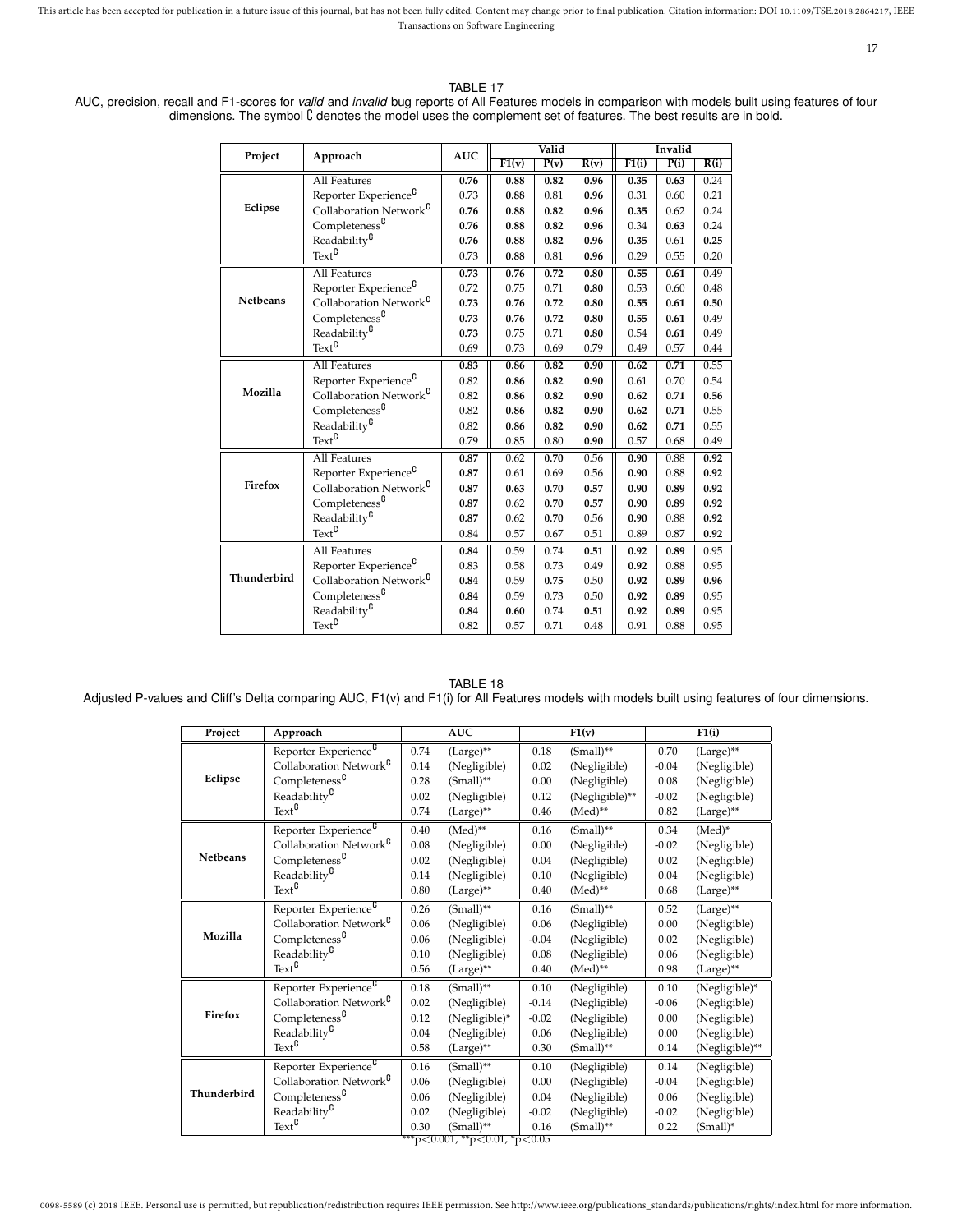18

- The All Features models do not achieve statistically significant improvements over the *collaboration network*{ and *readability*<sup> $\ddot{u}$ </sup> models in terms of AUC, F1(v) and F1(i) across the five datasets.
- The All Features models achieve only one statistically significant improvement with positive and nonnegligible effect size over the *completeness*{ models. In other cases, the improvements are not significant.
- The All Features models statistically significantly improve the  $text^0$  models in terms of AUC, F1(v) and F1(i) across the five datasets. All the effect sizes are positive. And only one effect size is negligible.

In summary, in the presence of the other four dimensions, the collaboration network, completeness or readability dimension has little contribution to the performance of our approach. On the other hand, the reporter experience and text dimensions have statistically significant contributions—indicating that the two dimensions play a notably important role in our approach. Our findings from the above analysis are consistent with our conclusion in Section 4.3: reporter experience and textual features of bug reports are the most important features in identifying *valid* bug reports.

## *4.4.2 Individual Features*

In this part, we investigate effectiveness of feature subsets in which features are across the five dimensions. We would like to find out a feature subset achieving similar performance of the full features for each dataset. We leverage the results of Section 4.3 to achieve this goal.

In Section 4.3, correlated and redundant features of each dataset are removed. For each dataset, the remaining features are ranked by their importance as shown in Tables 12–16. We focus on two subsets of features for each dataset: top 5 and top 10 most important features. Based on each subset of features, we learn a random forest model. In total, we build two random forest models for each dataset. We denote the random forest models using top 5 and top 10 most important features as TOP5 and TOP10, respectively. We then experiment the two random forest models on each dataset, and compute the average AUC, precision, recall and F1-scores for *valid* and *invalid* bug reports across the 10 folds. Table 19 presents the AUC, precision, recall and F1-scores for *valid* and *invalid* bug reports of the All Features models in comparison with TOP5 and TOP10 models. From the table, we find that TOP5 and TOP10 achieve similar performance of the All Features models in terms of AUC, F1(v) and F1(i) scores. In addition, by comparing the results shown in Tables 19 and 8, we find that TOP5 and TOP10 models outperform the two baselines using Zanetti et al.'s features (i.e., SVMZ and RFZ) in terms of AUC and F1-scores for *valid* and *invalid* bug reports (Zanetti et al.'s models use 9 features).

We use Wilcoxon signed-rank test with Bonferroni correction to investigate whether the All Features models statistically significantly improve TOP5 and TOP10 models in terms of AUC, F1(v) and F1(i). And we use Cliff's delta to measure effect size. Table 20 presents the adjusted p-values and Cliff's delta comparing AUC, F1(v) and F1(i) scores for All Features models with TOP5 and TOP10 models.

From the table, we find that the All Features models cannot achieve statistically significant improvements over TOP5 and TOP10 across the five datasets in terms of  $F1(v)$  and F1(i).

In summary, models built using top 5 or top 10 important features can effectively determine the validity of a bug report and achieve similar performance of our models that use all features. And our top 5 or top 10 important features are more effective than Zanetti et al.'s 9 features.

## **5 DISCUSSION**

In this section, we further analyze and discuss the performance of our approach in comparison with the baselines in various settings.

## **5.1 Impact of Tuning SVM Parameters on Our Baseline**

By default, we use the default SVM parameters in Weka for SVMZ. Fu et al. found that parameter selection can impact the classification performance of SVM models [28]. Thus, in this section, we would like to investigate whether parameter tuning can improve the performance of SVMZ. We also investigate whether our approach can still outperform SVMZ with parameter tuning in terms of AUC and F1 scores for *valid* and *invalid* bug reports. We use the parameter tuning technique proposed by Fu et al. [28]. In the following paragraphs, we describe the details of SVM parameters, our parameter tuning approach, and evaluation results of SVMZ with parameter tuning.

**SVM Parameters:** SVM has several parameters which we can use to control its learning process. Following Fu et al.'s study, we focus on four parameters: *C*, *Kernel*, *Gamma* and *Coef0*. Also, we use the same searching range of these parameters in Fu et al.'s study. The parameter *C* is the regularization term in SVM. It controls the tradeoff between training errors and model complexity. A smaller *C* will generate a simple SVM model with more training errors, while a larger *C* leads to a more complex SVM model with fewer training errors. In our study, we tune *C* ranging from 1 to 50. As for the parameter *Kernel*, we use it to introduce different nonlinearities into the SVM model by applying the kernel function to training data. In our study, we tune *Kernel* using four candidate kernel functions: linear kernel, polynomial kernel, radial-based function (rbf) kernel and sigmoid kernel. The parameter *Gamma* controls how far the influence of a single training example reaches—low values mean "far" and high values mean "close". *Gamma* is used in polynomial, rbf and sigmoid kernel functions. We tune *Gamma* ranging from 0 and 1. The parameter *Coef0* is an independent parameter which is used in polynomial and sigmoid kernel functions. In our study, we tune *Coef0* ranging from 0 and 1.

The LibSVM library uses rbf kernel as the default kernel function. By default, it sets  $C$  and  $Coef0$  as 1 and 0, respectively. The default *Gamma* of LibSVM is 1/k, where k denotes the number of input features. We use this parameter setting as the default parameter setting of SVM in our study.

**Parameter Tuning Approach:** We use the parameter tuning approach that is proposed in Fu et al.'s study [28]. We present this approach as follows.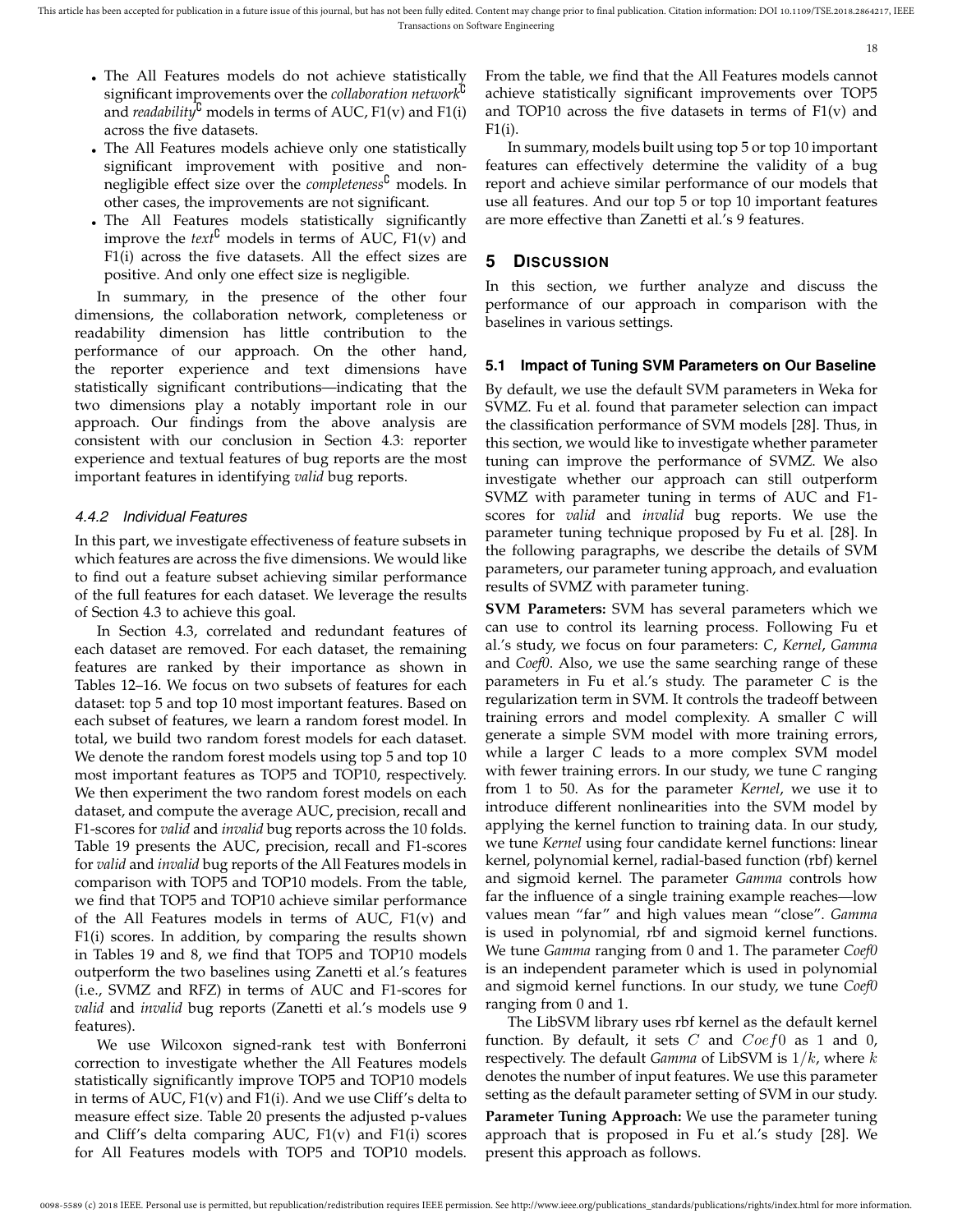19

TABLE 19

| AUC, precision, recall and F1-scores for valid and invalid bug reports of All Features models in comparison with models built using top 5 and top |
|---------------------------------------------------------------------------------------------------------------------------------------------------|
| 10 most important features. The best results are in bold.                                                                                         |

| Project         | Approach     | <b>AUC</b> |       | Valid |      |       | Invalid |      |
|-----------------|--------------|------------|-------|-------|------|-------|---------|------|
|                 |              |            | F1(v) | P(v)  | R(v) | F1(i) | P(i)    | R(i) |
|                 | All Features | 0.76       | 0.88  | 0.82  | 0.96 | 0.35  | 0.63    | 0.24 |
| Eclipse         | TOP5         | 0.73       | 0.88  | 0.82  | 0.95 | 0.37  | 0.59    | 0.27 |
|                 | TOP10        | 0.76       | 0.88  | 0.82  | 0.96 | 0.36  | 0.61    | 0.26 |
|                 | All Features | 0.73       | 0.76  | 0.72  | 0.80 | 0.55  | 0.61    | 0.49 |
| <b>Netbeans</b> | TOP5         | 0.71       | 0.74  | 0.71  | 0.77 | 0.53  | 0.58    | 0.50 |
|                 | TOP10        | 0.72       | 0.75  | 0.72  | 0.79 | 0.55  | 0.60    | 0.50 |
|                 | All Features | 0.83       | 0.86  | 0.82  | 0.90 | 0.62  | 0.71    | 0.55 |
| Mozilla         | TOP5         | 0.81       | 0.85  | 0.82  | 0.89 | 0.61  | 0.69    | 0.55 |
|                 | TOP10        | 0.82       | 0.86  | 0.82  | 0.90 | 0.62  | 0.70    | 0.55 |
|                 | All Features | 0.87       | 0.62  | 0.70  | 0.56 | 0.90  | 0.88    | 0.92 |
| Firefox         | TOP5         | 0.86       | 0.61  | 0.68  | 0.55 | 0.90  | 0.88    | 0.92 |
|                 | TOP10        | 0.86       | 0.61  | 0.69  | 0.56 | 0.90  | 0.88    | 0.92 |
|                 | All Features | 0.84       | 0.59  | 0.74  | 0.51 | 0.92  | 0.89    | 0.95 |
| Thunderbird     | TOP5         | 0.82       | 0.58  | 0.71  | 0.50 | 0.92  | 0.89    | 0.95 |
|                 | TOP10        | 0.83       | 0.59  | 0.74  | 0.50 | 0.92  | 0.89    | 0.96 |

TABLE 20

Adjusted P-values and Cliff's Delta comparing AUC, F1(v) and F1(i) for All Features models with models built using top 5 and top 10 most important features.

| Project         | Approach |                                     | <b>AUC</b>          | F1(v)                        |                           |         | F1(i)          |
|-----------------|----------|-------------------------------------|---------------------|------------------------------|---------------------------|---------|----------------|
|                 | TOP5     | 0.62                                | (Large)**           | 0.28                         | (Small)                   | $-0.20$ | (Small)        |
| Eclipse         | TOP10    | 0.28                                | (Small)             | 0.16                         | (Small)                   | $-0.14$ | (Negligible)   |
| <b>Netbeans</b> | TOP5     | 0.48                                | (Large)**           | 0.36                         | $(Med)**$                 | 0.30    | $(Small)^*$    |
|                 | TOP10    | 0.28                                | (Small)**           | 0.16                         | (Small)**                 | 0.08    | (Negligible)   |
| Mozilla         | TOP5     | 0.38                                | (Med)**             | 0.30                         | $(Small)^{**}$            | 0.36    | $(Med)**$      |
|                 | TOP10    | 0.24                                | (Small)*            | 0.16                         | $(Small)^{**}$            | 0.18    | (Small)        |
| Firefox         | TOP5     | 0.36                                | (Med)**             | 0.14                         | (Negligible)**            | 0.08    | (Negligible)** |
|                 | TOP10    | 0.24                                | (Small)**           | 0.10                         | (Negligible)              | 0.00    | (Negligible)   |
| Thunderbird     | TOP5     | 0.28                                | (Small)**           | 0.08                         | (Negligible)**            | 0.12    | (Negligible)*  |
|                 | TOP10    | 0.18<br><b><i><u>U.U.U.</u></i></b> | (Small)**<br>.0.001 | 0.02<br>$\sim$ $\sim$ $\sim$ | (Negligible)<br>$\lambda$ | 0.02    | (Negligible)   |

<sup>\*\*\*</sup>p<0.001, \*\*p<0.01, \*p<0.05

In each fold, we first use stratified random sampling technique to split the training dataset into two subsets. The first subset contains 80% bug reports of the training dataset, which is used for training when tuning parameters. To distinguish the training dataset and the first subset, we call the first subset as *tuning-training dataset*. The second subset contains the remaining bug reports, which is used for validation when tuning parameters. We call the second subset as *validation dataset*.

When tuning parameters, we train SVM models on the tuning-training dataset using different combinations of four parameters and evaluate the performance of these models on the validation dataset. Our aim is to find a combination of parameters to optimize an objective function on validation dataset. As shown in Table 1, class distributions of our datasets are imbalanced. In the Eclipse, Netbeans and Mozilla datasets, bug reports of the minority class are *invalid*. In the Firefox and Thunderbird datasets, bug reports of the minority class are *valid*. In Section 4.1, we find that using default parameter setting in Weka, SVMZ suffers from the data imbalance problem. It achieves a much lower F1 score for the minority class than our approach on the five datasets. Thus, we use the F1-score for the minority class as our objective function. When tuning parameters, we aim to maximize the F1-score for the minority class on validation dataset.

When searching the optimal combination of parameters, we follow Fu et al.' study [28] and use the differential evolution technique [20], [73]. Differential evolution (DE) is a heuristic approach that optimizes a problem by iteratively trying to improve a candidate solution with regard to a give objective function [73]. The technique has been used in many previous software engineering studies [2], [28], [29]. When tuning parameters, we take the same DE steps presented in Fu et al.'s study [28] to find a combination of parameters which maximize the objective function. Then we use the combination of parameters to train an SVM model on the tuning-training dataset, and evaluate its performance on the testing dataset of the fold.

**Evaluation Results:** In this section and the following text, we use SVMZ denote SVMZ using the default parameter setting. And we denote SVMZ with the parameter tuning approach as T-SVMZ. For each dataset, we calculate the average AUC and F1-scores for *valid* and *invalid* bug reports of T-SVMZ across the 10 folds. Table 21 presents the average AUC and F1-scores for *valid* and *invalid* bug reports of our approach in comparison with SVMZ and T-SVMZ. From the table, we find that T-SVMZ improves SVMZ in terms of F1-scores for the minority class on each dataset. For example, on Eclipse dataset, SVMZ cannot identify *invalid* bug reports—its F1(i) is 0. With parameter tuning approach, T-SVMZ achieves an F1(i) of 0.12. We also find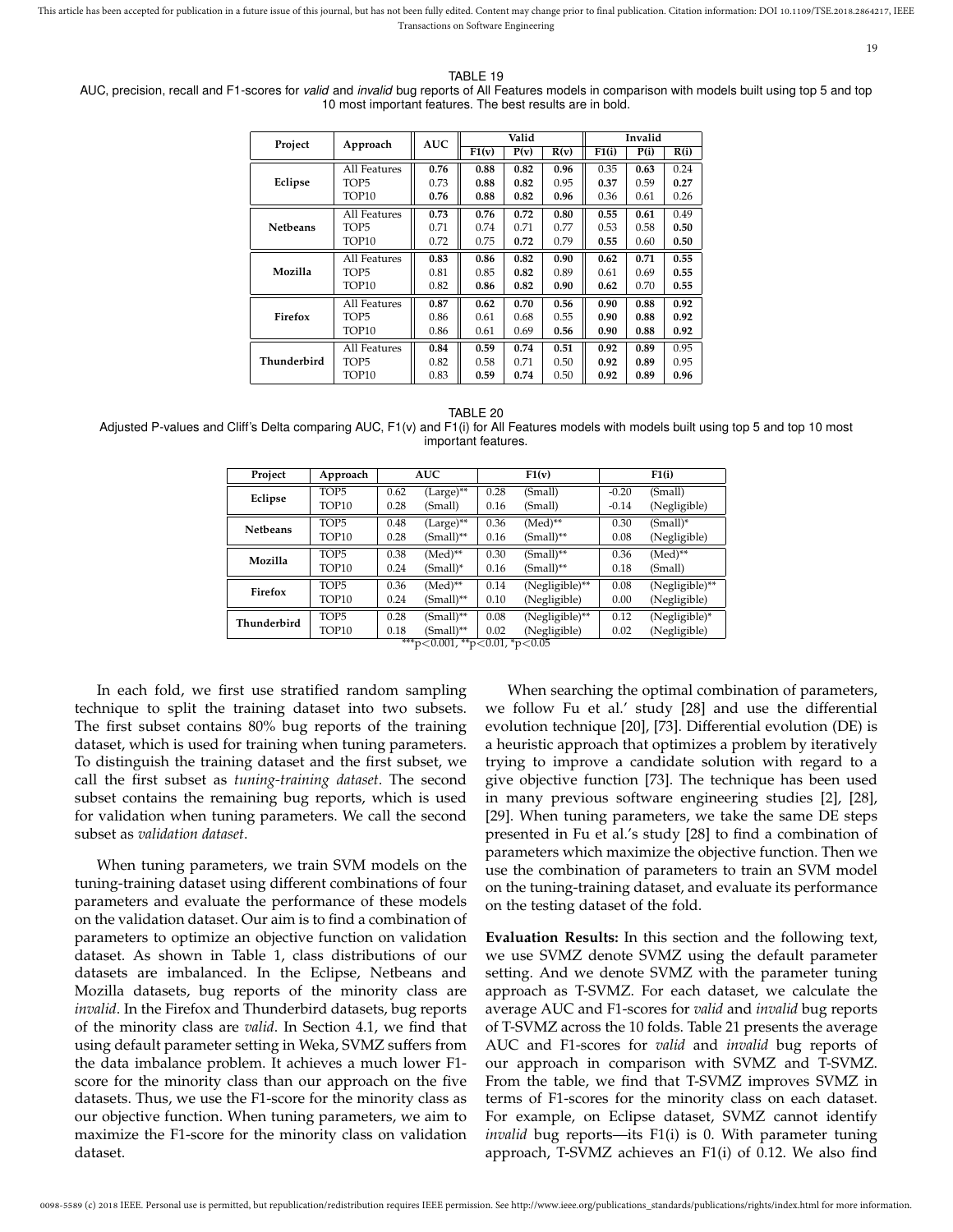TABLE 21 AUC and F1-scores for *valid* and *invalid* bug reports of our approach in comparison with SVMZ using the default parameter setting and SVMZ using the parameter tuning approach. The best results are in bold.

| Project         | Approach | <b>AUC</b> | F1(v) | F1(i) |
|-----------------|----------|------------|-------|-------|
|                 | Ours     | 0.76       | 0.88  | 0.35  |
| Eclipse         | SVMZ.    | 0.50       | 0.88  | 0.00  |
|                 | T-SVMZ   | 0.46       | 0.78  | 0.12  |
|                 | Ours     | 0.73       | 0.76  | 0.55  |
| <b>Netbeans</b> | SVMZ.    | 0.58       | 0.69  | 0.39  |
|                 | T-SVMZ   | 0.59       | 0.65  | 0.51  |
|                 | Ours     | 0.83       | 0.86  | 0.62  |
| Mozilla         | SVMZ.    | 0.58       | 0.81  | 0.33  |
|                 | T-SVMZ   | 0.58       | 0.75  | 0.40  |
|                 | Ours     | 0.87       | 0.62  | 0.90  |
| Firefox         | SVMZ.    | 0.70       | 0.55  | 0.88  |
|                 | T-SVMZ   | 0.74       | 0.60  | 0.88  |
|                 | Ours     | 0.84       | 0.59  | 0.92  |
| Thunderbird     | SVMZ.    | 0.68       | 0.49  | 0.90  |
|                 | T-SVMZ   | 0.72       | 0.56  | 0.90  |

that T-SVMZ outperforms SVMZ in terms of AUC,  $F1(v)$ and F1(i). However, as shown in Table 21, our approach achieves the best AUC,  $F1(v)$  and  $F1(i)$  scores across the five datasets. In terms of AUC,  $F1(v)$  and  $F1(i)$ , our approach on average outperforms T-SVMZ by 31%, 10% and 20%, respectively. Thus, our approach still outperforms SVMZ with the parameter tuning approach.

#### **5.2 Impact of Different Underlying Classifiers**

In this paper, we use random forest as the default underlying classifier to evaluate the performance of our approach. Here, we would like to investigate the impact of different underlying classifiers on the classification performance. In addition to random forest, we also use other classifiers namely SVM, naive Bayes and decision tree [35]. These classifiers are widely used in past software engineering studies [41], [44], [81]. For naive Bayes and decision tree, we apply the default implementation in Weka [34]. And we use the **LibSVM** package in Weka as our SVM implementation. In addition to evaluate the performance of SVM models with the default parameter setting, we also evaluate the performance of SVM models using the parameter tuning approach introduced in Section 5.1. We denote SVM models using the parameter tuning approach as T-SVM.

Table 22 presents the AUC and F1-scores for *valid* and *invalid* bug reports of models built on our features using different underlying classifiers. In Table 22, we notice that the random forest models achieve the best performance in terms of AUC across the five datasets. And the random forest and naive Bayes models achieve better performance in terms of F1-scores for *valid* and *invalid* bug reports than the other three models. In most cases, the random forest models show better performance as compared to models using the other classifiers in terms of AUC and F1-scores.

We notice that the T-SVM models achieve better classification performance than the SVM models, especially on the Firefox and Thunderbird datasets. The SVM models suffer from imbalanced data and achieve low F1-scores for *valid* bug reports on the two datasets. With the parameter tuning approach, T-SVM models achieves better AUC, F1(v)

20

TABLE 22 AUC and F1-scores for *valid* and *invalid* bug reports of models built on our features using different underlying classifiers. The best results are in bold.

| Project         | Approach      | <b>AUC</b> | F1(v) | F1(i) |
|-----------------|---------------|------------|-------|-------|
|                 | Random Forest | 0.76       | 0.88  | 0.35  |
|                 | <b>SVM</b>    | 0.53       | 0.88  | 0.14  |
| Eclipse         | T-SVM         | 0.55       | 0.82  | 0.29  |
|                 | Naive Bayes   | 0.72       | 0.85  | 0.47  |
|                 | Decision Tree | 0.64       | 0.87  | 0.37  |
|                 | Random Forest | 0.73       | 0.76  | 0.55  |
|                 | <b>SVM</b>    | 0.57       | 0.76  | 0.32  |
| <b>Netbeans</b> | T-SVM         | 0.61       | 0.70  | 0.53  |
|                 | Naive Bayes   | 0.70       | 0.70  | 0.58  |
|                 | Decision Tree | 0.61       | 0.71  | 0.52  |
|                 | Random Forest | 0.83       | 0.86  | 0.62  |
|                 | <b>SVM</b>    | 0.59       | 0.84  | 0.34  |
| Mozilla         | T-SVM         | 0.66       | 0.85  | 0.51  |
|                 | Naive Bayes   | 0.80       | 0.84  | 0.60  |
|                 | Decision Tree | 0.73       | 0.84  | 0.59  |
|                 | Random Forest | 0.87       | 0.62  | 0.90  |
|                 | <b>SVM</b>    | 0.55       | 0.15  | 0.86  |
| Firefox         | T-SVM         | 0.73       | 0.59  | 0.89  |
|                 | Naive Bayes   | 0.85       | 0.65  | 0.88  |
|                 | Decision Tree | 0.75       | 0.60  | 0.89  |
|                 | Random Forest | 0.84       | 0.59  | 0.92  |
|                 | <b>SVM</b>    | 0.53       | 0.07  | 0.88  |
| Thunderbird     | T-SVM         | 0.71       | 0.54  | 0.90  |
|                 | Naive Bayes   | 0.83       | 0.62  | 0.90  |
|                 | Decision Tree | 0.70       | 0.56  | 0.90  |

and F1(i) scores than SVM models. However, the random forest models still achieve better classification performance than T-SVM in terms of AUC, F1(v) and F1(i) scores.

In practice, to achieve the best performance for our approach, we recommend developers to use random forest as the underlying classifier to build models.

Here, we would like to investigate why random forest outperforms T-SVM. We analyze the classification errors made by random forest and T-SVM. This may also shed lights on an avenue to further improve the performance of our approach. In Table 22, we notice that on the Eclipse dataset, random forest substantially outperforms T-SVM in terms of AUC, F1(v) and F1(i). Thus, we investigate the difference of the incorrectly classified reports between random forest and T-SVM on the Eclipse dataset.

For the Eclipse dataset, we record the bug reports which are incorrectly labeled by the classifier (random forest or T-SVM) in each fold. And we combine these incorrectly labeled bug reports across the 10 folds. In total, across the 10 folds, the random forest model incorrectly labels 21,503 bug reports, in which 3,295 (15%) ones are truly *valid* and 18,208 (85%) ones are truly *invalid*. And the T-SVM model in total incorrectly labels 31,661 bug reports, in which 14,611 (46%) ones are truly *valid* and 17,050 (54%) ones are truly *invalid*. The T-SVM model incorrectly labels many more truly *valid* bug reports than the random forest model. Hence, T-SVM achieves much worse classification performance than random forest.

We use a box-plot [88] to observe the distributions of our features in the truly *valid* and *invalid* bug reports which are incorrectly labeled by the random forest model and T-SVM model. A box-plot is a graphical method for depicting the distribution of numerical data based on minimum (0%), first quartile (25%), median (50%), third quartile (75%), and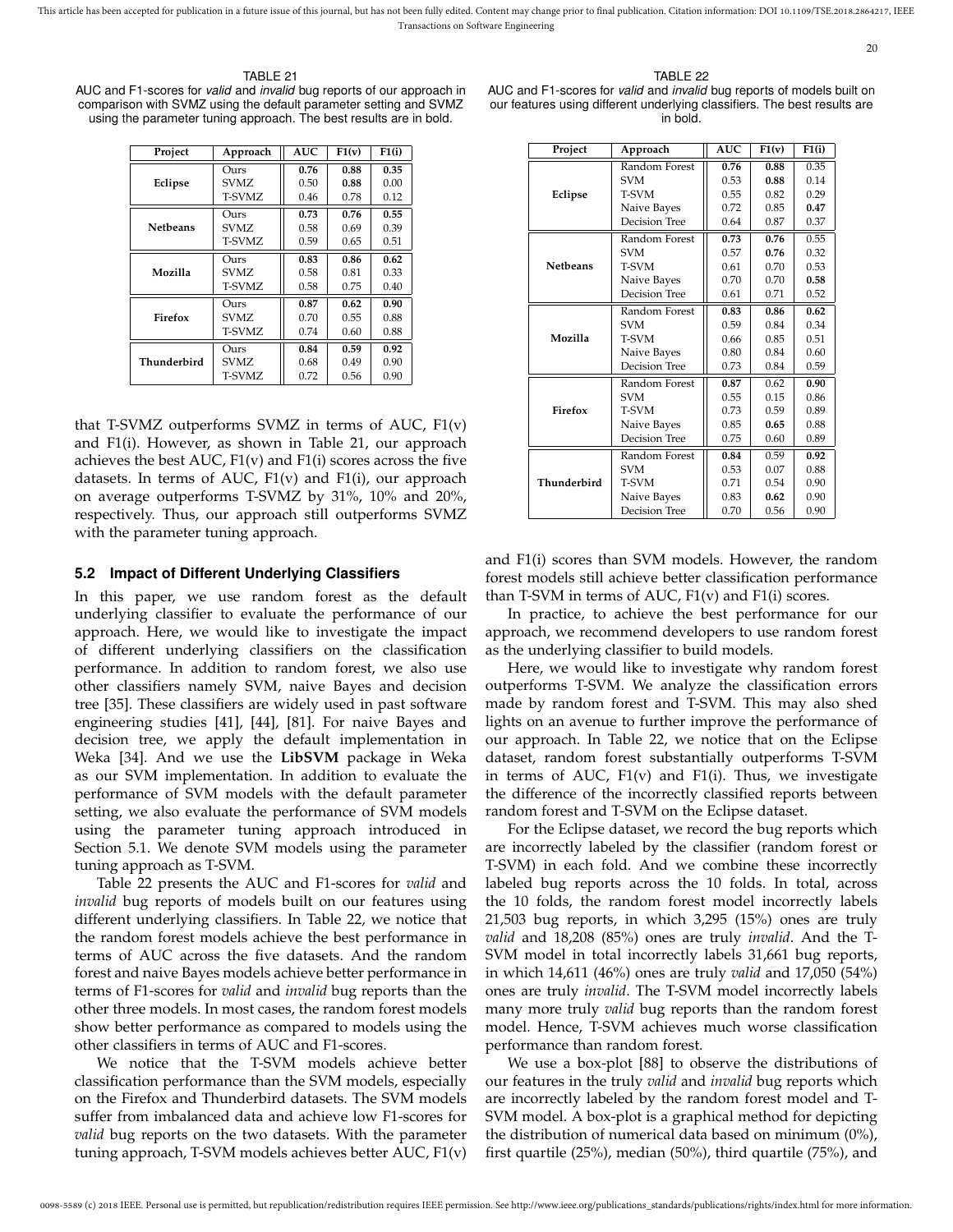

Fig. 2. Distributions of *valid-rate* in the truly *valid* and *invalid* bug reports that are incorrectly labeled by random forest and T-SVM on the Eclipse dataset.

maximum (100%). We find that the box plots, which show the distributions of *valid-rate* of the incorrectly labeled bug reports, present visible differences between the two models. Notice that *valid-rate* of a bug report refers to the valid rate of the prior reports with known labels as submitted by the reporter of this bug report. A larger *valid-rate* indicates that the reporter is more likely to have more experience. In the following paragraphs, we focus on using *valid-rate* to analyze the classification errors made by the two models.

Figure 2 presents the box plots showing the distributions of *valid-rate* in the truly *valid* and *invalid* bug reports that are incorrectly labeled by random forest and T-SVM on the Eclipse dataset. In the figure, valid (RF) and valid (T-SVM) denote the truly *valid* bug reports that are incorrectly labeled as *invalid* by the random forest and T-SVM models, respectively. And invalid (RF) and invalid (T-SVM) denote the truly *invalid* bug reports that are incorrectly labeled as *valid* by the random forest and T-SVM models, respectively.

From Figure 2, we find that box plots showing the distributions of *valid-rate* for valid (RF) and valid (T-SVM) are visibly different. For random forest, most of the incorrectly labeled truly *valid* reports by random forest have a *valid-rate* less than 0.3, while for T-SVM, most of those reports have a *valid-rate* larger than 0.5. In Section 4.3, we find that *valid-rate* is an important feature in identifying *valid* reports from *invalid* ones and it has a positive effect size. It indicates that a bug report with a larger *valid-rate* is more likely to be *valid*. T-SVM classifies a large number of bug reports with high *valid-rate* as *invalid*, while random forest does not have such a problem. This observation helps explain why T-SVM incorrectly labels many more truly *valid* bug reports than random forest. Here, we present more empirical evidence to verify this claim.

In the incorrectly labeled bug reports of random forest and T-SVM, we find that only 4% of the reports have a *validrate* in the range (0.1, 0.5). Thus, we could ignore these bug reports and focus more on the bug reports having a *validrate* in the range [0, 0.1] or [0.5, 1]. We count that bug reports with a *valid-rate*  $\leq$  0.1 are submitted by inexperienced reporters. And we count that bug reports with a *valid-rate*  $\geq$  0.5 are submitted by experienced reporters. Then, for random forest and T-SVM, we categorize incorrectly labeled bug reports having a *valid-rate* in the range [0, 0.1] or [0.5, 1] as follows.

The following are the categories of errors made by random forest:

1. Inexperienced bug reporters who submit *valid* bug reports (*valid-rate*  $\leq$  0.1). This account for 11% of the errors (including 2403 bug reports).

21

- 2. Experienced bug reporters who submit *invalid* bug reports (*valid-rate*  $\geq$  0.5). This account for 55% of the errors (including 11868 bug reports).
- 3. Inexperienced bug reporters who submit *invalid* bug reports (*valid-rate*  $\leq$  0.1). This account for 26% of the errors (including 5644 bug reports).
- 4. Experienced bug reporters who submit *valid* bug reports (*valid-rate*  $\geq$  0.5). This account for 3% of the errors (including 624 bug reports).

The following are the categories of errors made by T-SVM:

- 1. Inexperienced bug reporters who submit *valid* bug reports (*valid-rate*  $\leq$  0.1). This account for 11% of the errors (including 3335 bug reports).
- 2. Experienced bug reporters who submit *invalid* bug reports (*valid-rate*  $\geq$  0.5). This account for 31% of the errors (including 9838 bug reports).
- 3. Inexperienced bug reporters who submit *invalid* bug reports (*valid-rate*  $\leq$  0.1). This account for 20% of the errors (including 6331 bug reports).
- 4. Experienced bug reporters who submit *valid* bug reports (*valid-rate*  $\geq$  0.5). This account for 35% of the errors (including 11024 bug reports).

Based on the above analysis, we can notice that T-SVM incorrectly labels many more *valid* bug reports which are submitted by experienced reporters, which is the most different error category in comparison with random forest. This results in that T-SVM achieves much worse performance than random forest.

#### **5.3 Impact of Imbalanced Data**

From Table 3.1, we notice that all of our datasets are imbalanced. In the Eclipse, Netbeans and Mozilla datasets, *valid* bug reports are the majority class and *invalid* ones are the minority class. In the Firefox and Thunderbird datasets, *invalid* bug reports are the majority class and *valid* ones are the minority class. By default, our approach uses the original imbalanced training dataset to learn a model. In this discussion, we would like to investigate whether we can further improve the performance of our approach by dealing with the data imbalance problem.

To deal with the imbalanced data, we re-balance the training dataset in each fold and use the re-balanced dataset to train a model. We re-balance the data using a re-sampling technique that removes the bug reports from the majority class (under-sampling) and repeats the bug reports from the minority class (over-sampling). Notice that in each fold, we only re-balance the training dataset and the original testing dataset is not re-balanced.

We denote our model learned from the original imbalanced training dataset as Default. And we denote our model learned from the re-balanced training dataset as Rebalanced. Table 23 presents AUC and F1-scores for *valid* and *invalid* bug reports of Rebalanced models in comparison with Default models. In the table, we find that across the five datasets, the Rebalanced models achieve better F1-scores for

0098-5589 (c) 2018 IEEE. Personal use is permitted, but republication/redistribution requires IEEE permission. See http://www.ieee.org/publications\_standards/publications/rights/index.html for more information.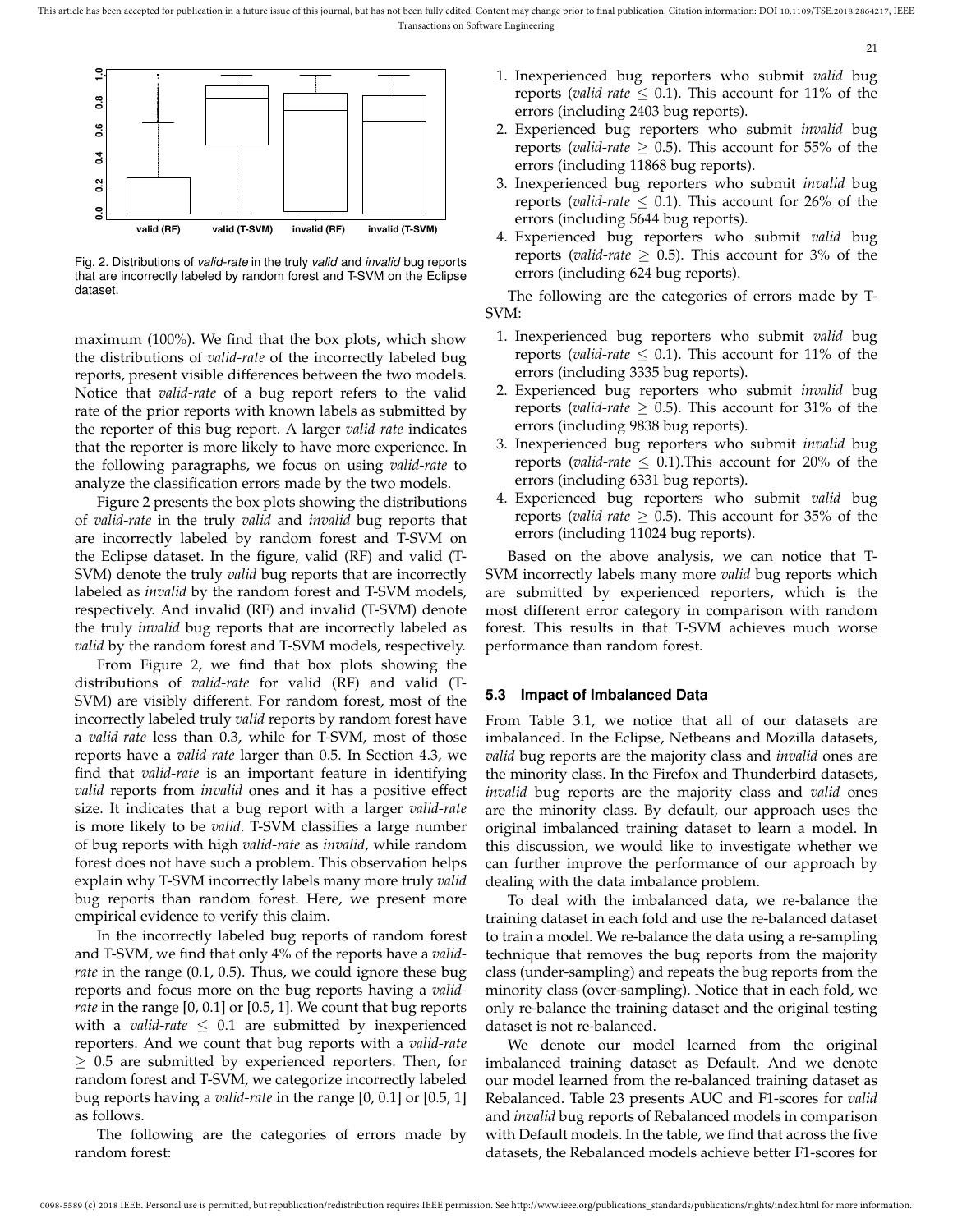#### TABLE 23

AUC and F1-scores for *valid* and *invalid* bug reports of our models that use the re-balanced training dataset (i.e., Rebalanced) in comparison with our models that use the original imbalanced training dataset (i.e., Default).

| Project         | Approach   | <b>AUC</b> | F1(v) | F1(i) |
|-----------------|------------|------------|-------|-------|
| Eclipse         | Default    | 0.76       | 0.88  | 0.35  |
|                 | Rebalanced | 0.76       | 0.85  | 0.48  |
| <b>Netbeans</b> | Default    | 0.73       | 0.76  | 0.55  |
|                 | Rebalanced | 0.72       | 0.72  | 0.60  |
| Mozilla         | Default    | 0.83       | 0.86  | 0.62  |
|                 | Rebalanced | 0.83       | 0.84  | 0.65  |
| Firefox         | Default    | 0.87       | 0.62  | 0.90  |
|                 | Rebalanced | 0.86       | 0.66  | 0.89  |
| Thunderbird     | Default    | 0.84       | 0.59  | 0.92  |
|                 | Rebalanced | 0.84       | 0.62  | 0.90  |

the minority class. But in terms of AUC, the Rebalanced and Default models achieve similar performance.

In summary, dealing with imbalanced data can improve the F1-score for the minority class of our approach. But it does not improve the AUC of our approach.

#### **5.4 Impact of Feature Selection**

In Section 4.3, we apply a feature selection method when we investigate the most important features. Feature selection is also widely used to improve performance of classifiers in previous studies [32]. In this section, we would like to investigate whether automated feature selection methods can further improve the performance of our approach. Feature selection can be performed in two phases of our approach. First, feature selection can be applied from our evaluation experiment. Second, feature selection can be applied when we calculate textual features for bug reports. Here, we discuss the impact of automated feature selection methods when they are applied in both two cases with regard to the classification performance of our approach.

For convenience, we denote our model without using automatic feature selection methods as Default. And we denote the feature selection method that is used in Section 4.3 as CRA, with "C", "R" and "A" denotes "correlation", "redundancy" and "analysis", respectively.

#### *5.4.1 Feature Selection in Evaluation*

In this part, we apply feature selection to our features from our evaluation experiment. And we use the longitudinal data setup to evaluate the models. In each fold, we first use CRA to remove correlated and redundant features for the training dataset. Then, we build a model using the preprocessed training dataset and evaluate the model on the testing dataset. Finally, we calculate the average AUC and F1-scores for *valid* and *invalid* bug reports across the 10 folds. We denote our model built with CRA applied as Default+CRA. Table 24 presents the AUC and F1-scores for *valid* and *invalid* bug reports of Default+CRA models in comparison with Default models. In the table, we find that across the five datasets, the Default+CRA models achieve a slightly lower performance (not statistically significant difference) in terms of AUC,  $F1(v)$  and  $F1(i)$  in comparison with the Default models.

22

AUC and F1-scores for *valid* and *invalid* bug reports of our approach with feature selection applied when building models in comparison with our models without applying feature selection methods.

| Project         | Approach    | <b>AUC</b> | F1(v) | F1(i) |
|-----------------|-------------|------------|-------|-------|
|                 | Default     | 0.76       | 0.88  | 0.35  |
| Eclipse         | Default+CRA | 0.76       | 0.88  | 0.34  |
| <b>Netbeans</b> | Default     | 0.73       | 0.76  | 0.55  |
|                 | Default+CRA | 0.72       | 0.75  | 0.54  |
| Mozilla         | Default     | 0.83       | 0.86  | 0.62  |
|                 | Default+CRA | 0.82       | 0.86  | 0.61  |
| Firefox         | Default     | 0.87       | 0.62  | 0.90  |
|                 | Default+CRA | 0.86       | 0.61  | 0.90  |
| Thunderbird     | Default     | 0.84       | 0.59  | 0.92  |
|                 | Default+CRA | 0.83       | 0.57  | 0.91  |

### *5.4.2 Feature Selection in Textual Feature Extraction*

When extracting the textual features, we learn classifiers using token features of bug reports. Then, we use the likelihood scores to be valid of the bug reports output by the classifiers as textual features. In this part, we apply feature selection to the token features when we learn the classifiers. We investigate whether applying feature selection to the token features impacts the performance of our approach. We investigate the impact of two feature selection methods: CRA and Information Gain (IG). IG is a widely used feature selection method to select useful features for text classification in previous studies [68], [98]. Recently, Huang et al. [39] found that IG can improve the performance of their text classification classifiers. Thus, in this part, we investigate impact of applying IG to the token features of bug reports. When applying IG, we choose top 5% of the total number of token features.

In each fold, to extract textual features for the training dataset, we first split the training dataset into two subsets of equal sizes using stratified random sampling. Next, we apply a feature selection method (CRA or IG) to token features of each subset. Then, we train classifiers based on the selected token features of one subset and use the classifiers to calculate textual features for the other subset. To extract textual features for the testing dataset, we apply the same feature selection method to token features of the whole training dataset. Then we train classifiers based on the selected token features of the training dataset and use the classifiers to calculate textual features for the testing dataset. Since we separately extract textual features for summary and description of bug reports, we need to perform six runs of feature selection in each fold (three runs for summary of bug reports and three runs for description of bug reports).

We name the models with CRA and IG applied when extracting textual features as Default+TEXT-CRA and Default+TEXT-IG, respectively. Table 25 presents AUC and F1-scores for *valid* and *invalid* bug reports of Default+TEXT-CRA and Default+TEXT-IG models in comparison with the Default models. In the table, we find that applying CRA or IG when extracting textual features does not improve the performance of our approach in terms of AUC, F1(v) and F1(i) scores.

In summary, applying automated feature selection method does not improve the performance of our approach.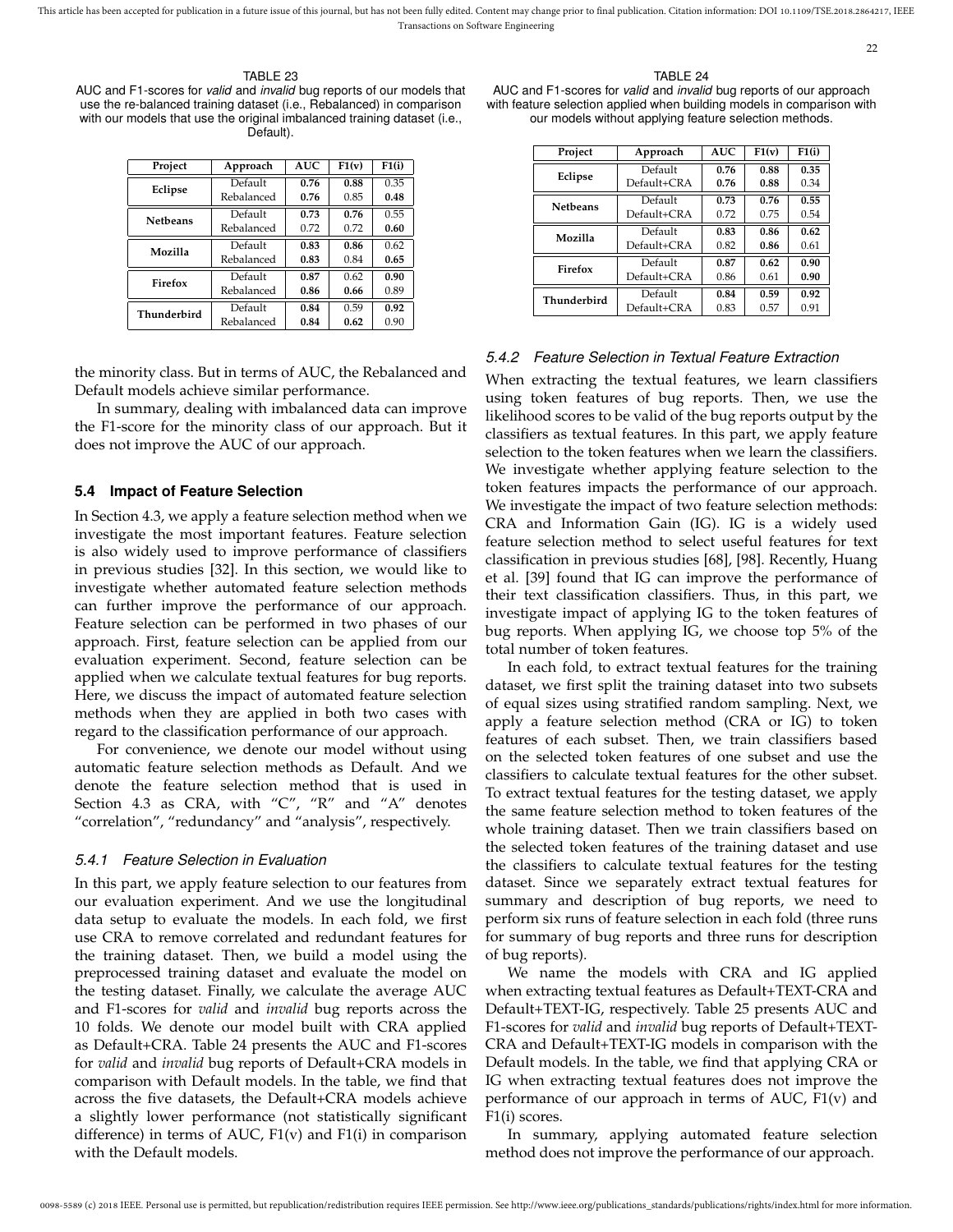#### TABLE 25

AUC and F1-scores for *valid* and *invalid* bug reports of our approach with feature selection methods applied when extracting textual features in comparison with our models without applying feature selection methods.

| Project         | Approach         | <b>AUC</b> | F1(v) | F1(i) |
|-----------------|------------------|------------|-------|-------|
|                 | Default          | 0.76       | 0.88  | 0.35  |
| Eclipse         | Default+TEXT-CRA | 0.76       | 0.88  | 0.35  |
|                 | Default+TEXT-IG  | 0.76       | 0.88  | 0.35  |
|                 | Default          | 0.73       | 0.76  | 0.55  |
| <b>Netbeans</b> | Default+TEXT-CRA | 0.73       | 0.75  | 0.55  |
|                 | Default+TEXT-IG  | 0.72       | 0.75  | 0.53  |
|                 | Default          | 0.83       | 0.86  | 0.62  |
| Mozilla         | Default+TEXT-CRA | 0.83       | 0.86  | 0.62  |
|                 | Default+TEXT-IG  | 0.82       | 0.86  | 0.61  |
|                 | Default          | 0.87       | 0.62  | 0.90  |
| Firefox         | Default+TEXT-CRA | 0.87       | 0.62  | 0.90  |
|                 | Default+TEXT-IG  | 0.87       | 0.61  | 0.90  |
|                 | Default          | 0.84       | 0.59  | 0.92  |
| Thunderbird     | Default+TEXT-CRA | 0.84       | 0.59  | 0.92  |
|                 | Default+TEXT-IG  | 0.84       | 0.59  | 0.92  |

#### **5.5 Impact of Using N-gram Features**

In this study, we use eight textual features to characterize the textual contents (i.e., summary and description) of bug reports. To calculate these textual features, we leverage four classifiers (i.e., naive Bayes classifier and its variants) to convert the token features that are extracted from summary and description of bug reports into numerical scores. We denote our approach that uses this default setting as Ours-Default.

Many prior studies used N-gram features to perform text classification tasks, where an N-gram refers to a consecutive sequence of N tokens from a text [17]. In this discussion, we would like to investigate the impact of using N-gram features to determine the validity of a bug report. We use three types of N-gram features together, namely 1 gram features (i.e., token features), 2-gram features and 3-gram features. We investigate the impact of using the three types of N-gram features together to determine the validity of a bug report. We do this in two ways: 1) investigating the effectiveness of the N-gram features of bug reports in identifying *valid* bug reports; 2) investigating the performance of our approach when we use the Ngram features of summary and description of bug reports to calculate our eight textual features.

To achieve 1), we compare the performance of our approach that uses the default setting and text classification models that are built using the N-gram features of bug reports. Since we leverage four classifiers including naive Bayes classifier and its variants to calculate our textual features, we also use these four classifiers as underlying classifiers to build the text classification models. Our approach leverages both summary and description of bug reports. To leverage these two textual contents for the text classification models, we combine the summary and description for each bug report, and extract 1-gram, 2-gram and 3-gram features from the combined text. Then, we use the three types of N-gram features together to build text classification models. We name the text classification models using naive Bayes classifier, multinomial naive Bayes classifier, discriminative multinomial naive Bayes

#### TABLE 26

23

AUC and F1-scores for *valid* and *invalid* bug reports of our approach that uses default setting (i.e., Ours-Default) in comparison with models trained using N-gram features (i.e., NB-NGRAM, MNB-NGRAM, DMNB-NGRAM and CNB-NGRAM) and our approach that uses N-gram features of bug reports to calculate the eight textual features (i.e., Ours-NGRAM).

| Project         | Approach          | <b>AUC</b> | F1(v) | F1(i) |
|-----------------|-------------------|------------|-------|-------|
|                 | Ours-Default      | 0.76       | 0.88  | 0.35  |
|                 | NB-NGRAM          | 0.65       | 0.83  | 0.36  |
| Eclipse         | MNB-NGRAM         | 0.61       | 0.87  | 0.27  |
|                 | DMNB-NGRAM        | 0.66       | 0.87  | 0.33  |
|                 | <b>CNB-NGRAM</b>  | 0.58       | 0.87  | 0.29  |
|                 | Ours-NGRAM        | 0.76       | 0.88  | 0.34  |
|                 | Ours-Default      | 0.73       | 0.76  | 0.55  |
|                 | NB-NGRAM          | 0.61       | 0.69  | 0.43  |
| <b>Netbeans</b> | MNB-NGRAM         | 0.66       | 0.74  | 0.47  |
|                 | <b>DMNB-NGRAM</b> | 0.67       | 0.73  | 0.52  |
|                 | <b>CNB-NGRAM</b>  | 0.61       | 0.74  | 0.48  |
|                 | Ours-NGRAM        | 0.73       | 0.75  | 0.54  |
|                 | Ours-Default      | 0.83       | 0.86  | 0.62  |
|                 | NB-NGRAM          | 0.73       | 0.79  | 0.52  |
| Mozilla         | MNB-NGRAM         | 0.76       | 0.85  | 0.58  |
|                 | DMNB-NGRAM        | 0.79       | 0.84  | 0.60  |
|                 | <b>CNB-NGRAM</b>  | 0.71       | 0.84  | 0.58  |
|                 | Ours-NGRAM        | 0.83       | 0.86  | 0.62  |
|                 | Ours-Default      | 0.87       | 0.62  | 0.90  |
|                 | NB-NGRAM          | 0.74       | 0.53  | 0.82  |
| Firefox         | MNB-NGRAM         | 0.83       | 0.61  | 0.85  |
|                 | DMNB-NGRAM        | 0.84       | 0.58  | 0.89  |
|                 | <b>CNB-NGRAM</b>  | 0.79       | 0.61  | 0.85  |
|                 | Ours-NGRAM        | 0.87       | 0.61  | 0.90  |
|                 | Ours-Default      | 0.84       | 0.59  | 0.92  |
|                 | NB-NGRAM          | 0.71       | 0.48  | 0.83  |
| Thunderbird     | MNB-NGRAM         | 0.81       | 0.56  | 0.85  |
|                 | DMNB-NGRAM        | 0.81       | 0.55  | 0.90  |
|                 | <b>CNB-NGRAM</b>  | 0.75       | 0.56  | 0.84  |
|                 | Ours-NGRAM        | 0.84       | 0.59  | 0.92  |

classifier and complement naive Bayes classifier as NB-NGRAM, MNB-NGRAM, DMNB-NGRAM and CNB-NGRAM, respectively. We use the longitudinal data setup presented in Section 3.4 to evaluate these models. And we calculate the average AUC and F1-scores for *valid* and *invalid* bug reports across the 10 folds.

To achieve 2), we compare the performance of our approach that uses the default setting and our approach that uses N-gram features of bug reports to calculate the eight textual features. We first separately extract N-gram features (including 1-gram, 2-gram and 3-gram features) from summary and description of bug reports. Then, we apply the method presented in Section 3.2 to convert the Ngram features into the eight textual features for the reports. We denote our approach using the three types of N-gram features to calculate the textual features as Ours-NGRAM. To evaluate the performance of Ours-NGRAM, we use the longitudinal data setup introduced in Section 3.4 and calculate the average AUC and F1-scores for *valid* and *invalid* bug reports of Ours-NGRAM across the 10 folds.

Table 26 presents the AUC and F1-scores for *valid* and *invalid* bug reports of our approach that uses default setting in comparison with models using N-gram features (including 1-gram, 2-gram and 3-gram features) and our approach that uses N-gram features to calculate the eight textual features.

From Table 26, we find that in most cases, our approach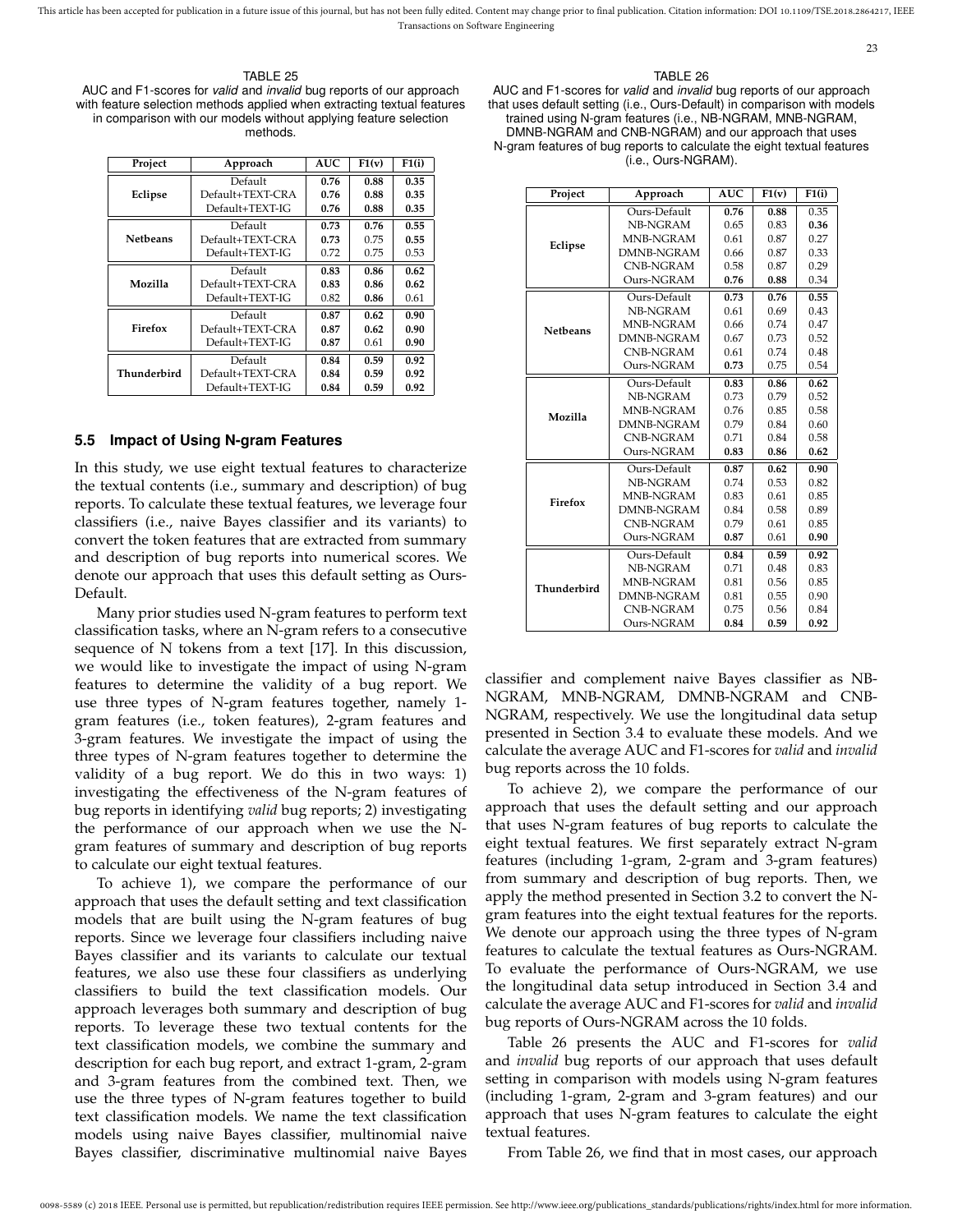that uses default setting achieves better performance than the NB-NGRAM, MNB-NGRAM, DMNB-NGRAM and CNB-NGRAM models in terms of AUC, F1(v) and F1(i) indicating that the 33 features that we use in our approach to determine the validity of a bug report are more effective than the N-gram features of bug reports.

From the table, we also find that across the five datasets, Ours-Default and Ours-NGRAM achieve similar performance in terms of AUC, F1(v) and F1(i). Ours-Default only uses token features (i.e., 1-gram features) to calculate the eight textual features, while Ours-NGRAM uses more Ngram features (i.e., 2-gram and 3-gram features) in addition to features used by Ours-Default to do that. However, our experimental results show that the additional 2-gram and 3 gram features that are used by Ours-NGRAM cannot further improve the performance of our approach. Moreover, the additional 2-gram and 3-gram features cause more computation costs. Hence, our default setting is preferred over Ours-NGRAM.

In summary, our features are more effective than N-gram features of bug reports in determining the validity of a bug report. Moreover, we recommend to use token features to calculate the eight textual features when using our approach in practice.

#### **5.6 Cross-validation Setup**

By default, we use longitudinal data setup to evaluate the effectiveness of our approach and the baselines in this paper. Still, in many software engineering studies, cross-validation is used as the evaluation setting [65], [83], [97]. Thus, for completeness sake, here, we would like to compare the effectiveness of our approach with SVMZ and RFZ when we use 10-times stratified 10-fold cross-validation data setup.

We perform 10 times stratified 10-fold cross-validation. In each run of stratified 10-fold cross-validation, the dataset for each project are first randomly divided into 10 folds using stratified random sampling. Stratified random sampling technique can keep the class distribution of each fold the same as the original dataset. Of the 10 folds, a single fold is retained as the testing dataset, and the remaining nine folds are used as training dataset. The process is then repeated 10 times, with each of the 10 folds used exactly once as the testing dataset. In each fold, we use our approach present in Section 3.2 to convert token features of training and testing datasets into textual scores. Then we calculate the average AUC scores and F1-scores for *valid* and *invalid* bug reports across the 10 runs of stratified 10-fold cross-validation. We empirically find that time efficiency of tuning SVM parameters for SVMZ is unacceptable in this setting. Thus, in this section, we do not tune SVM parameters for SVMZ.

Table 27 presents the AUC and F1-scores for *valid* and *invalid* bug reports of our approach in comparison with the baselines when we use 10-times stratified 10-fold crossvalidation data setup. On average, across the five datasets, our approach achieves an AUC, F1(v) and F1(i) of 0.83, 0.77 and 0.71, respectively. In comparison with the baselines, our approach achieves better performance in terms of AUC, F1(v) and F1(i) across the five datasets. Similar to RQ1 and RQ2, we apply Wilcoxon signed-rank test with Bonferroni

| ۱RI F<br>P |  |
|------------|--|
|            |  |

24

AUC and F1-scores for *valid* and *invalid* bug reports of our approach in comparison with the baselines when we use 10-times stratified 10-fold cross-validation data setup. The best results are in bold.

| Project         | Approach | AUC. | F1(v) | F1(i) |
|-----------------|----------|------|-------|-------|
|                 | Ours     | 0.81 | 0.90  | 0.49  |
| Eclipse         | SVMZ.    | 0.52 | 0.88  | 0.09  |
|                 | RFZ.     | 0.68 | 0.88  | 0.13  |
|                 | Ours     | 0.75 | 0.77  | 0.57  |
| <b>Netbeans</b> | SVMZ.    | 0.51 | 0.76  | 0.07  |
|                 | RFZ.     | 0.65 | 0.75  | 0.17  |
|                 | Ours     | 0.85 | 0.87  | 0.65  |
| Mozilla         | SVMZ.    | 0.63 | 0.81  | 0.48  |
|                 | RFZ.     | 0.75 | 0.80  | 0.56  |
|                 | Ours     | 0.89 | 0.67  | 0.91  |
| Firefox         | SVMZ.    | 0.75 | 0.62  | 0.90  |
|                 | RFZ.     | 0.80 | 0.61  | 0.90  |
|                 | Ours     | 0.86 | 0.64  | 0.92  |
| Thunderbird     | SVMZ.    | 0.72 | 0.58  | 0.91  |
|                 | RFZ      | 0.76 | 0.58  | 0.91  |

TABLE 28 Adjusted P-values and Cliff's Delta comparing AUC, F1(v) and F1(i) for our approach with the baselines in 10-times stratified 10-fold cross-validation.

| Project         | Approach    | <b>AUC</b>                              | F1(v)                                                   | F1(i)            |
|-----------------|-------------|-----------------------------------------|---------------------------------------------------------|------------------|
| Eclipse         | <b>SVMZ</b> | $1.00$ (Large)**                        | $1.00$ (Large)**                                        | $1.00$ (Large)** |
|                 | RFZ.        | $1.00$ (Large)**                        | $1.00$ (Large)**                                        | $1.00$ (Large)** |
| <b>Netbeans</b> | <b>SVMZ</b> | $1.00$ (Large)**                        | $1.00$ (Large)**                                        | $1.00$ (Large)** |
|                 | RFZ.        | $1.00$ (Large)**                        | $1.00$ (Large)**                                        | $1.00$ (Large)** |
| Mozilla         | SVMZ        | $1.00$ (Large)**                        | $1.00$ (Large)**                                        | $1.00$ (Large)** |
|                 | RFZ.        | $1.00$ (Large)**                        | $1.00$ (Large)**                                        | $1.00$ (Large)** |
| Firefox         | <b>SVMZ</b> | $1.00$ (Large)**                        | $1.00$ (Large)**                                        | $1.00$ (Large)** |
|                 | RFZ.        | $1.00$ (Large)**                        | $1.00$ (Large)**                                        | $1.00$ (Large)** |
| Thunderbird     | SVMZ.       | $1.00$ (Large)**                        | $0.98$ (Large)**                                        | $0.98$ (Large)** |
|                 | RFZ<br>イイイ  | $1.00$ (Large)**<br>- 0.001 11 - 0.01 1 | $1.00$ (Large)**<br>$\lambda$ or $\lambda$ or $\lambda$ | $1.00$ (Large)** |

\*\*\*p<0.001, \*\*p<0.01, \*p<0.05

correction to investigate whether the improvements of our approach over the baselines are statistically significant. We also use Cliff's delta to measure effect size. Table 28 presents the adjusted p-values and Cliff's delta comparing AUC scores for our approach with the baselines in 10-times stratified 10-fold cross validation.

Based on the results shown in Tables 27 and 28, we have the following findings:

- In terms of AUC, our approach on average outperforms SVMZ and RFZ by 32% and 14%, respectively. Statistical tests show that the improvements are significant and all the effect sizes are large.
- In terms of F1-scores for *valid* bug reports, i.e., F1(v), our approach on average outperforms SVMZ and RFZ by 5% and 7%, respectively. Statistical tests show that the improvements are significant and all the effect sizes are large.
- In terms of F1-scores for *invalid* bug reports, i.e., F1(i), our approach on average outperforms SVMZ and RFZ by 45% and 34%, respectively. Statistical tests show that the improvements are significant and all the effect sizes are large.

## **5.7 Cross-project Setting**

In the experiment setting of RQ1 and RQ2, for each project, we train a model using the historical bug reports with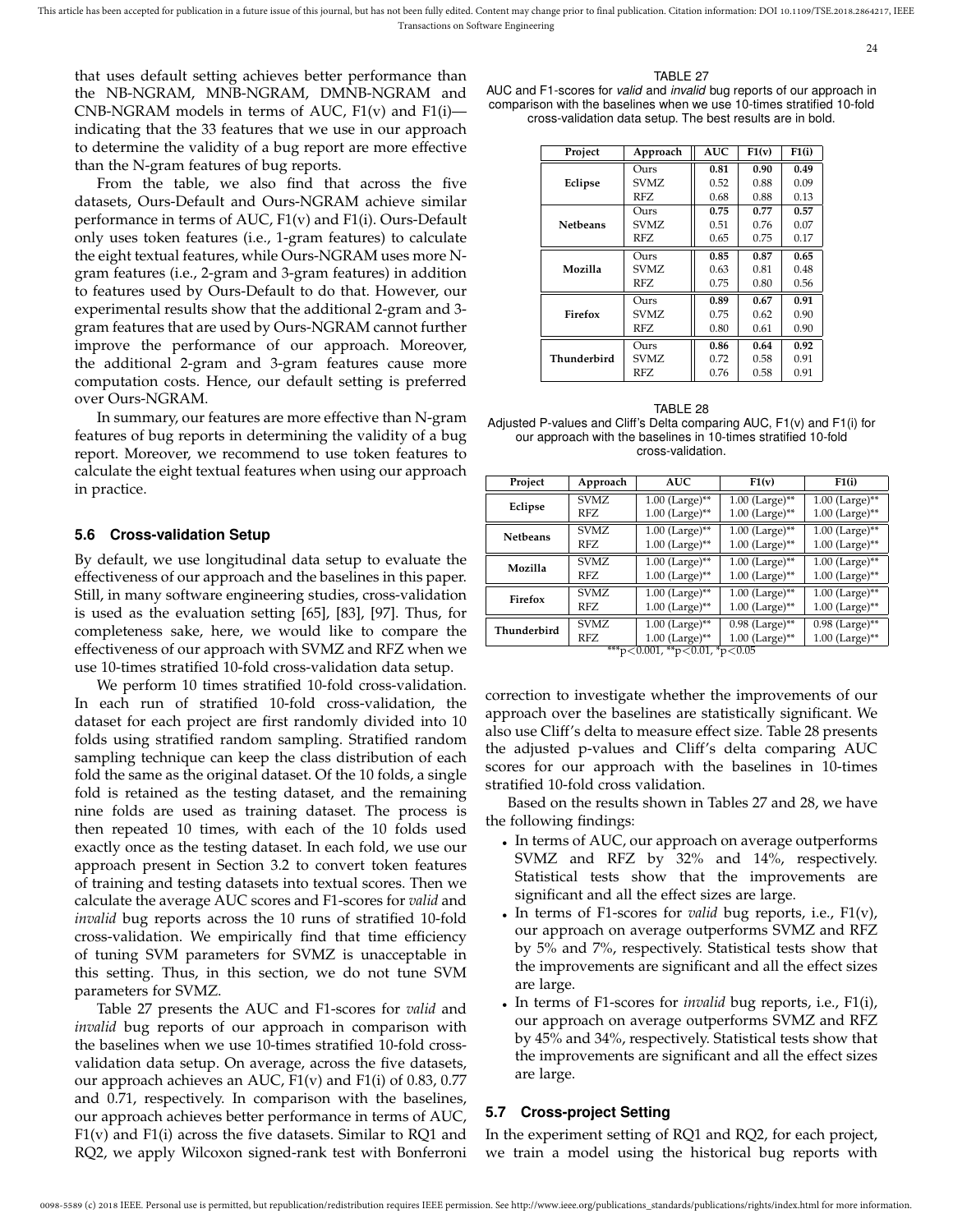known labels within the project. However, a newly built project may not possess enough bug report data to build a model. In this section, we would like to investigate the effectiveness of our approach for determining *valid* and *invalid* bug reports in the cross-project setting. For each project, we first build a model using data from it. We denote the project as *source project*. Then, we use the model to determine the validity of bug reports in the other projects. We denote these projects as *target projects*.

In the cross-project setting, we use bug report data in *source project* as training dataset and use data in *target project* as testing dataset. We use the approach presented in Section 3.2 to convert token features into textual scores for training and testing datasets. Similar to Section 5.6, we empirically find that time efficiency of tuning SVM parameters for SVMZ is unacceptable in the cross-project setting. Thus, we also do not tune SVM parameters for SVMZ.

Tables 29–33 present the AUC and F1-scores for *valid* and *invalid* bug reports of our approach in comparison with the baselines when we use one of the five projects (i.e., Eclipse, Netbeans, Mozilla, Firefox and Thunderbird) as a *source project* and another as a *target project*. As shown in the tables, our approach achieves the best AUC scores in all cases in comparison with the baselines. In terms of  $F1(v)$  and  $F1(i)$ , our approach also achieves better performance than SVMZ and RFZ in most cases.

#### TABLE 29

AUC and F1-scores for *valid* and *invalid* bug reports of our approach in comparison with the baselines in cross-project setting when using Eclipse as source project. The best results are in bold.

| Source & Target Project           | Approach | <b>AUC</b> | F1(v) | F1(i) |
|-----------------------------------|----------|------------|-------|-------|
|                                   | Ours     | 0.70       | 0.74  | 0.51  |
| Eclipse $\Rightarrow$ Netbeans    | SVMZ     | 0.50       | 0.76  | 0.00  |
|                                   | RFZ      | 0.60       | 0.76  | 0.04  |
|                                   | Ours     | 0.74       | 0.83  | 0.22  |
| Eclipse $\Rightarrow$ Mozilla     | SVMZ     | 0.50       | 0.82  | 0.00  |
|                                   | RFZ      | 0.57       | 0.79  | 0.02  |
|                                   | Ours     | 0.80       | 0.48  | 0.62  |
| Eclipse $\Rightarrow$ Firefox     | SVMZ     | 0.50       | 0.37  | 0.00  |
|                                   | RFZ      | 0.77       | 0.37  | 0.01  |
|                                   | Ours     | 0.79       | 0.43  | 0.59  |
| Eclipse $\Rightarrow$ Thunderbird | SVMZ     | 0.50       | 0.35  | 0.00  |
|                                   | RFZ      | 0.74       | 0.35  | 0.01  |

TABLE 30 AUC and F1-scores for *valid* and *invalid* bug reports of our approach in comparison with the baselines in cross-project setting when using Netbeans as source project. The best results are in bold.

| Source & Target Project            | Approach | AUC  | F1(v) | F1(i) |
|------------------------------------|----------|------|-------|-------|
|                                    | Ours     | 0.74 | 0.87  | 0.38  |
| Netbeans $\Rightarrow$ Eclipse     | SVMZ.    | 0.50 | 0.88  | 0.00  |
|                                    | RFZ.     | 0.62 | 0.88  | 0.01  |
|                                    | Ours     | 0.73 | 0.83  | 0.33  |
| Netheans $\Rightarrow$ Mozilla     | SVMZ.    | 0.50 | 0.82  | 0.01  |
|                                    | RFZ.     | 0.58 | 0.80  | 0.03  |
|                                    | Ours     | 0.82 | 0.50  | 0.65  |
| Netbeans $\Rightarrow$ Firefox     | SVMZ.    | 0.50 | 0.37  | 0.00  |
|                                    | RFZ      | 0.78 | 0.37  | 0.01  |
|                                    | Ours     | 0.79 | 0.45  | 0.65  |
| Netbeans $\Rightarrow$ Thunderbird | SVMZ.    | 0.50 | 0.34  | 0.00  |
|                                    | RFZ      | 0.75 | 0.35  | 0.01  |

#### TABLE 31

25

AUC and F1-scores for *valid* and *invalid* bug reports of our approach in comparison with the baselines in cross-project setting when using Mozilla as source project. The best results are in bold.

| Source & Target Project           | Approach      | <b>AUC</b> | F1(v) | F1(i) |
|-----------------------------------|---------------|------------|-------|-------|
|                                   | Ours          | 0.74       | 0.88  | 0.35  |
| $Mozilla \Rightarrow Eclipse$     | SVMZ.         | 0.62       | 0.73  | 0.41  |
|                                   | RFZ.          | 0.61       | 0.72  | 0.41  |
|                                   | Ours          | 0.67       | 0.75  | 0.44  |
| Mozilla $\Rightarrow$ Netheans    | SVMZ          | 0.61       | 0.66  | 0.55  |
|                                   | RFZ.          | 0.59       | 0.62  | 0.56  |
|                                   | Ours          | 0.90       | 0.71  | 0.92  |
| Mozilla $\Rightarrow$ Firefox     | SVMZ.         | 0.78       | 0.63  | 0.87  |
|                                   | RFZ.          | 0.77       | 0.63  | 0.88  |
|                                   | $_{\rm Ours}$ | 0.85       | 0.64  | 0.91  |
| Mozilla $\Rightarrow$ Thunderbird | SVMZ          | 0.75       | 0.59  | 0.88  |
|                                   | RFZ           | 0.74       | 0.58  | 0.88  |

| TABLE 32                                                               |
|------------------------------------------------------------------------|
| AUC and F1-scores for valid and invalid bug reports of our approach in |
| comparison with the baselines in cross-project setting when using      |
| Firefox as source project. The best results are in bold.               |

| Source & Target Project           | Approach | <b>AUC</b> | F1(v) | F1(i) |
|-----------------------------------|----------|------------|-------|-------|
|                                   | Ours     | 0.73       | 0.76  | 0.47  |
| Firefox $\Rightarrow$ Eclipse     | SVMZ.    | 0.57       | 0.54  | 0.38  |
|                                   | RFZ      | 0.62       | 0.46  | 0.37  |
| Firefox $\Rightarrow$ Netbeans    | Ours     | 0.69       | 0.54  | 0.60  |
|                                   | SVMZ.    | 0.61       | 0.53  | 0.58  |
|                                   | RFZ      | 0.62       | 0.54  | 0.58  |
| Firefox $\Rightarrow$ Mozilla     | Ours     | 0.78       | 0.73  | 0.59  |
|                                   | SVMZ.    | 0.59       | 0.71  | 0.45  |
|                                   | RFZ      | 0.63       | 0.64  | 0.48  |
| Firefox $\Rightarrow$ Thunderbird | Ours     | 0.85       | 0.62  | 0.92  |
|                                   | SVMZ.    | 0.71       | 0.56  | 0.90  |
|                                   | RFZ      | 0.76       | 0.49  | 0.90  |

| TABLE 33                                                                             |
|--------------------------------------------------------------------------------------|
| AUC and F1-scores for <i>valid</i> and <i>invalid</i> bug reports of our approach in |
| comparison with the baselines in cross-project setting when using                    |
| Thunderbird as source project. The best results are in bold.                         |

| Source & Target Project            | Approach      | <b>AUC</b> | F1(v) | F1(i) |
|------------------------------------|---------------|------------|-------|-------|
|                                    | Ours          | 0.73       | 0.78  | 0.48  |
| Thunderbird $\Rightarrow$ Eclipse  | SVMZ.         | 0.56       | 0.53  | 0.37  |
|                                    | RFZ           | 0.62       | 0.50  | 0.37  |
| Thunderbird $\Rightarrow$ Netbeans | Ours          | 0.70       | 0.53  | 0.61  |
|                                    | SVMZ.         | 0.61       | 0.52  | 0.59  |
|                                    | RFZ           | 0.62       | 0.50  | 0.59  |
| Thunderbird $\Rightarrow$ Mozilla  | Ours          | 0.73       | 0.73  | 0.53  |
|                                    | SVMZ.         | 0.58       | 0.70  | 0.44  |
|                                    | RFZ           | 0.60       | 0.67  | 0.48  |
| Thunderbird $\Rightarrow$ Firefox  | $_{\rm Ours}$ | 0.87       | 0.65  | 0.90  |
|                                    | SVMZ.         | 0.74       | 0.61  | 0.89  |
|                                    | RFZ           | 0.78       | 0.56  | 0.89  |

We calculate the average AUC scores for each target project. On average, our approach achieves an AUC score of 0.74, 0.69, 0.75, 0.85 and 0.82 for Eclipse, Netbeans, Mozilla, Firefox and Thunderbird, respectively. Also, we compare the AUC scores of our approach shown in Tables 29–33 and the average AUC scores of our approach in the within-project setting shown in Table 8. Table 34 presents the ratio values between the AUC scores of our approach in this setting and the average AUC scores of our approach in the withinproject setting for our five datasets. As shown in the table, in terms of AUC, our approach can achieve at least 88% of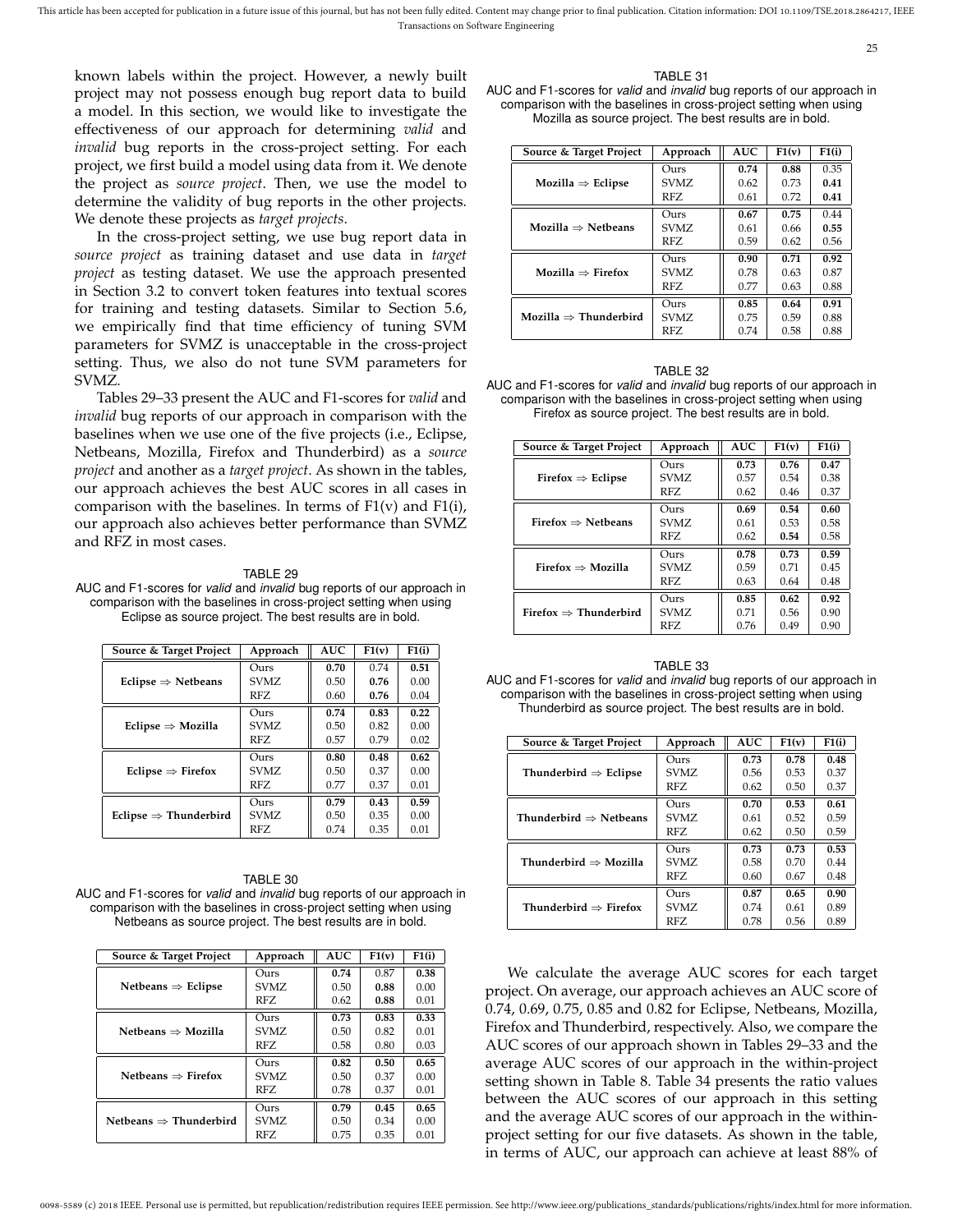26

TABLE 34

The ratio values between the AUC scores of our approach in the cross-project setting and the average AUC scores of our approach in the within-project setting.

| <b>Target Project</b><br><b>Source Project</b> | Eclipse | Netbeans | Mozilla | Firefox | Thunderbird              |
|------------------------------------------------|---------|----------|---------|---------|--------------------------|
| Eclipse                                        |         | 96%      | 89%     | 92%     | 94%                      |
| Netbeans                                       | 97%     |          | 88%     | 94%     | 94%                      |
| Mozilla                                        | 97%     | 92%      |         | 103%    | 101%                     |
| Firefox                                        | 96%     | 95%      | 94%     | -       | 101%                     |
| Thunderbird                                    | 96%     | 96%      | 88%     | 100%    | $\overline{\phantom{a}}$ |

the performance that our approach achieves in the withinproject setting.

From Table 34, we find that in most cases, AUC scores of our approach in the cross-project setting are slightly lower than AUC scores of our approach in within-project setting. In Section 4.3, we find that textual features of bug reports are very important for our approach when identifying *valid* bug reports. Textual contents of bug reports in different projects are likely to be different. Words frequently appearing in bug reports of one project may not frequently appear in bug reports of other projects. For example, we find that the word "launcher" appears in 5.8% of the bug reports in our Eclipse dataset while in the other datasets, only up to 0.2% of the bug reports contain this word. As a result, the textual features may have a bias in the cross-project setting, which causes the performance of our approach worse than the performance in within-project setting. Moreover, in Table 34, we also notice that when we use Mozilla as *target project*, the ratio values are lower as compared to other projects. This may due to that training data we use is not sufficient compared with the Mozilla dataset, the other four datasets contain much less bug reports.

#### **5.8 Threats to Validity**

**Threats to internal validity** refer to errors in our datasets and implementation code. We have double-checked the code. However, there may still exist some errors which we did not find.

Developers can reopen bug reports and modify their status and resolution, which may introduce a threat to labels of our datasets. Status and resolution of a bug report may be changed many times in its history. In this study, we focused on the final status and resolution of bug reports until the time we collected our datasets (i.e., May 2017). And we analyzed the severity of the threat that is introduced by reopening bug reports on our datasets. We found that for at least 96% of the bug reports, their status and resolution remained unchanged until the time that we collected our datasets—c.f., Section 3.1 for details. Thus, developers are unlikely to reopen most of the bug reports of our datasets. We believe that labels of at least 96% of the bug reports in our datasets are reliable.

In this paper, we consider non-reproducible bug reports whose final resolution is *WORKSFORME* as *invalid*. In practice, developers may have to fix a non-reproducible bug. In this case, we cannot simply consider a non-reproducible bug report as *invalid*. However, since we focused on the final status and resolution of bug reports, the bug reports that were once considered as non-reproducible (with a resolution

of *WORKSFORME*) but resolved later with a final resolution of *FIXED* or *WONTFIX* are actually considered as *valid* in our study. Hence, we have considered the *valid* nonreproducible bug reports. Nevertheless, the bug reports with a final resolution of *WORKSFORME* may still include *valid* ones that report real bugs, which may introduce a bias into our study.

**Threats to external validity** refer to the generality of our approach. In this paper, we analyzed five bug report datasets from Eclipse, Netbeans, Mozilla, Firefox and Thunderbird. The datasets contain a total of 560,697 bug reports. The datasets have different class distributions. And across the five datasets, our approach achieves better performance than the baselines. Thus, we believe that our approach can achieve good performance for datasets of different class distributions. Moreover, in Section 5.7, we presented that our approach can achieve better performance than the two baselines in the cross-project setting.

The five studied projects are GUI-based. Bug report for projects without GUIs may be different. Future studies should re-examine our finding on projects that are not GUIbased.

**Threats to construct validity** refer to the suitability of the evaluation measure. In this paper, we mainly used AUC and F1-scores for *valid* and *invalid* bug reports as our evaluation measure. The AUC and F1-scores are widely used evaluation measures in past software engineering studies [28], [47], [59], [61], [97]. Therefore, we believe that there exists little threat to construct validity of our study.

#### **6 RELATED WORK**

In this section, we describe the related studies on valid bug determination, bug report quality and bug report management.

#### **6.1 Study on Valid Bug Determination**

To our best knowledge, Zanetti et al.'s study [99] is the most related work to our paper on *valid* bug determination. Zanetti et al. proposed the usage of collaboration network to determine *valid* bugs in open source projects. They constructed collaboration networks based on *ASSIGN* and *CC* relations of bug reports. Then, they extracted nine features for bug reporters from the networks, e.g., closeness centrality and clustering coefficient. After that, they built models based on their extracted features to determine the validity of a bug report. Our approach considers more features that are not considered by Zanetti et al., We not only extract features from collaboration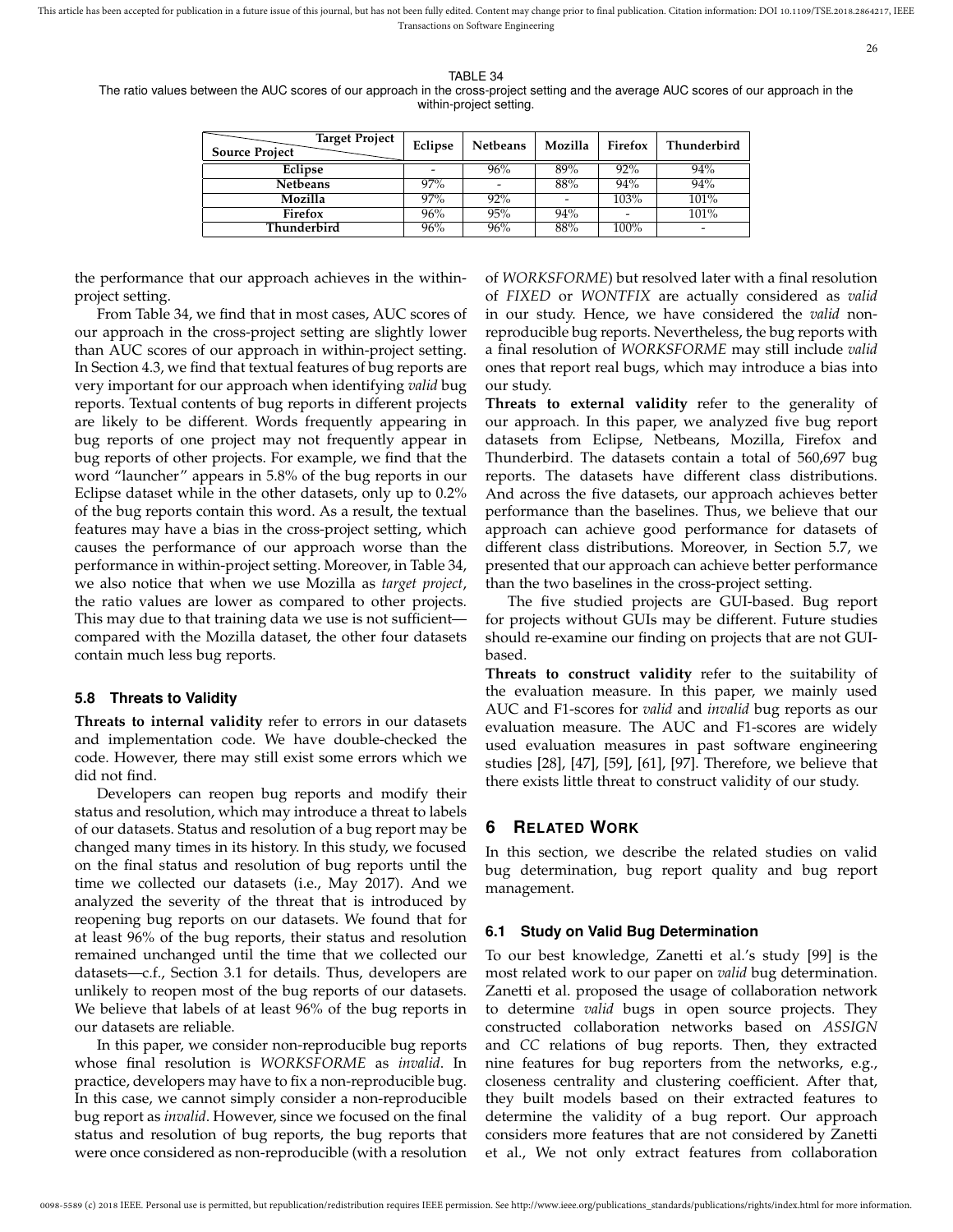network, but also from reporter experience and bug report contents. We combine features which are grouped along five dimensions (i.e., reporter experience, collaboration network, completeness, readability and text), and our approach statistically significantly improves two baselines based on Zanetti et al.'s features (i.e., SVMZ and RFZ) in terms of AUC and F1-scores for *valid* and *invalid* bug reports.

#### **6.2 Studies on Bug Report Quality**

There have been number of studies on bug report quality [19], [36], [43], [50], [51], [66], [85], [101], [104].

Hooimeijer et al. identified high-quality bug reports as those with short resolution time and proposed quantitative and qualitative features extracted from bug reports to model bug report quality. [36]. They mainly focused on bug-fixing time prediction. Linstead et al. proposed an unsupervised technique to estimate bug report quality using Latent Dirichlet Allocation [50]. They identified bug reports with coherence topic as high-quality ones. In this paper, we identify *valid* bug reports according to their resolution field and we focus on determining the validity of a bug report, which is different from their studies.

Zimmermann et al. studied characteristics of good bug reports by surveying developers [104]. In the survey, they asked developers which characteristics of bug reports they most needed when they triaged and fixed bugs. They also proposed an automated technique called CUEZILLA which could analyze bug report quality and categorize bug reports into five levels (from very bad to very good). However, they trained CUEZILLA based on a very small dataset—only 289 bug reports. Unlike Zimmermann et al., we study the most important characteristics of *valid* bug reports by means of analyzing large-scale bug report datasets collected from five open source projects. Moreover, we not only consider extracting features from bug report contents, but also from submission history of reporters and their activities in the collaboration process of the project.

Recently, Chaparro et al. proposed an automated technique to help improve the quality of bug reports [19]. Their technique can detect missing information including observed behavior, expected behavior and steps to reproduce in description of the bug reports. By doing this, the technique can further alert the reporters about the detected missing information. They found 154 discourse patterns which are frequently used by reporters to describe the three types of information. Based on these patterns, they used regular expressions, heuristics and machine learningbased methods to automatically detect missing information of bug reports. In this paper, we detect six types of technical information in description of bug reports including stack traces, steps to reproduce, code samples, patches, test cases and screenshots. We use several regular expressions, words and phrases to detect the information. Our method is simple and straightforward. However, since reporters may not explicitly describe technical information in bug reports (e.g., steps to reproduce) [19], our method may lead to more false negatives as compared to Chaparro et al.'s method.

In addition to Chaparro et al.'s study, many studies are also conducted on improving bug report quality. Weimer et al. proposed an algorithm to automatically construct patches and they found that bug reports accompanied by patches were three times as likely to be fixed as standard bug reports [85]. Just et al. conducted a survey on information needs and commonly faced problems with bug reporting among several hundred developers [43]. Then, they suggested improvements to make bug tracking systems easier to use and facilitate submission of high-quality bug reports. Schroter et al. provided empirical evidence of the usefulness of stack traces in bug reports by statistically analyzing bug reports from Eclipse [66]. Lotufo et al. investigated whether Stack Overflow's game mechanisms are effective in increasing bug report quality [51]. They found that the game mechanisms are effective in such capabilities, and they suggested that bug tracking systems should be improved with game mechanisms. Zhang et al. found that many bug reports have limited information and proposed a sentence ranking algorithm to select proper contents for bug report enrichment [101]. Our study is different from these studies. These studies focus on improving bug report quality, while in our paper, we focus on analyzing the validity of a bug report and determining whether a bug report is *valid*.

#### **6.3 Studies on Bug Report Management**

There are other studies that have been proposed to help developers deal with a large number of bug reports. We highlight past studies on bug assignment, duplicated bug detection, severity prediction, and reopened bug prediction.

*1) Bug Assignment:* There have been a number of studies on bug assignment [4], [40], [57], [72], [77], [93]. Murphy et al. and Anvik et al. leveraged machine techniques such as Naive Bayes and SVM to recommend bug fixers [4], [57]. Tamrawi et al. proposed a fuzzy-based approach to recommend fixers [77]. Jeong et al. investigated bug reassignment phenomenon in Eclipse and Mozilla [40]. And they proposed the usage of tossing graph to recommend bug fixers. Shokripour et al. proposed a two-phase local-based approach which used simple term filtering and weighting to recommend developers [72]. Xia et al. extended Latent Dirichlet Allocation (LDA) and proposed a specialized topic modeling algorithm for bug assignment [93].

*2) Duplicate Bug Detection:* There have been a number of studies on duplicate bug report detection [58], [75], [76], [84]. Wang et al. identified duplicate bug reports using natural language and execution information present in bug reports [84]. Sun et al. proposed a discriminative model based on features for duplicate bug report detection [76]. The model was based on features they extracted from duplicate and non-duplicate bug reports. Then they use the likelihood scores output by the model to rank existing bug reports given a new report. In their other work, Sun et al. proposed a retrieval function called REP to measure the similarity between two bug reports [75]. They considered a number of special features of duplicate bug reports and extended BM25F—an effective retrieval function proposed in the information retrieval (IR) community. Nguyen et al. proposed a duplicate bug report detection approach taking advantage of both IR-based and topic based features [58].

*3) Severity Prediction:* There have been a number of studies on bug severity prediction [47], [55], [80]. Menzies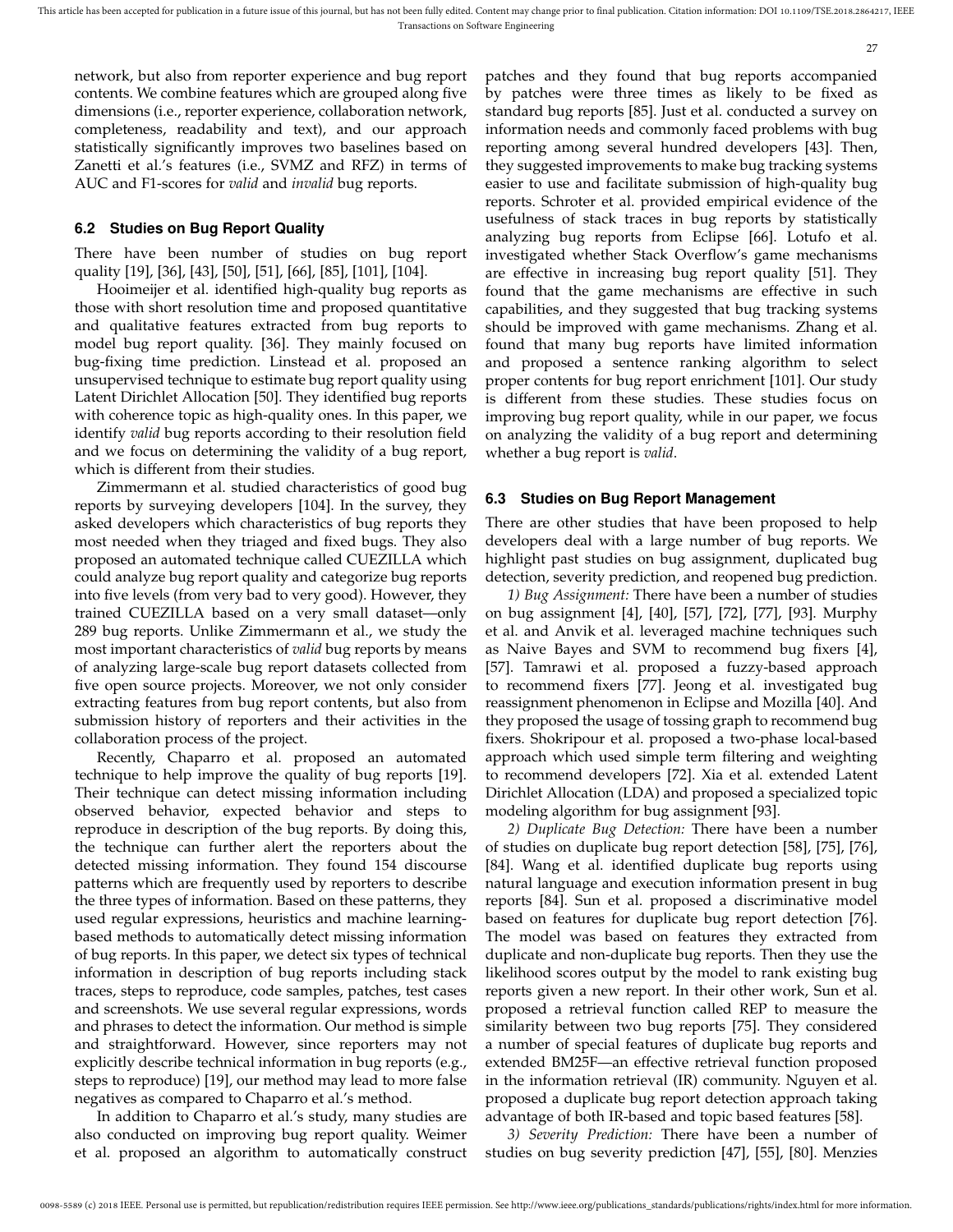et al. proposed an automated method which could assign severity levels to bug reports using multi-class classification techniques [55]. Lamkanfi et al. extended Menzies et al.'s work by predicting the severity of bug reports into two severity labels, i.e., severe and not severe [47]. In a later work, Tian et al. proposed an approach to predict finegrained severity labels of bug reports using information retrieval techniques and nearest neighbor classification [80].

*4) Reopened Bug Prediction:* There have been a number of studies on reopened bug prediction [70], [71], [95], [103]. Shihab et al. proposed the problem of identifying reopened bugs and they used machine learning techniques to predict reopened bugs in Eclipse, Apache and OpenOffice [70], [71]. Zimmermann et al. performed an empirical study on reopened bugs and analyzed their root causes in the Microsoft Windows operating system [103]. Xia et al. proposed a composite approach which combines various features to improve the performance of reopened bug prediction [95].

## **7 CONCLUSION**

In this paper, we propose an approach to determine whether a newly submitted bug report is *valid* or *invalid*. We extract 33 features to characterize a bug report; these features are grouped along five dimensions: reporter experience, collaboration network, completeness, readability and text. Then, we use random forest to build models. To investigate the effectiveness of our approach, we conduct an experiment on large-scale bug report datasets from five open source projects containing a total of 560,697 bug reports. Our experimental results show that across the five datasets, our approach achieves an average F1-score for *valid* bug reports and F1-score for *invalid* ones of 0.74 and 0.67, respectively. In terms of F1-score for *valid* bug reports, our approach outperforms SVMZ and RFZ by 9% and 12%, respectively. And in terms of F1-score for *invalid* bug reports, our approach outperforms SVMZ and RFZ by 34% and 29%, respectively. Furthermore, our approach achieves an average AUC of 0.81, which outperforms SVMZ and RFZ by 33% and 19%, respectively. Our experimental results show that our approach statistically significantly outperforms the two baselines by a substantial margin. We also find that among the 33 features, *desc-dmnb-score*, *validrate* and *summary-dmnb-score* are the most important ones that distinguish *valid* bug reports from *invalid* ones.

In the future, we plan to evaluate our approach with more bug reports from more software projects. And we also plan to study more features that can impact validity of bug reports, and design a better approach to improve the performance further.

## **REFERENCES**

- [1] H. Abdi. Bonferroni and šidák corrections for multiple comparisons. *Encyclopedia of measurement and statistics*, 3:103–107, 2007.
- [2] A. Agrawal, W. Fu, and T. Menzies. What is wrong with topic modeling?(and how to fix it using search-based se). *arXiv preprint arXiv:1608.08176*, 2016.
- [3] J. Anderson. Lix and rix: Variations on a little-known readability index. *Journal of Reading*, 26(6):490–496, 1983.
- [4] J. Anvik, L. Hiew, and G. C. Murphy. Who should fix this bug? In *Proceedings of the 28th international conference on Software engineering*, pages 361–370. ACM, 2006.
- [5] J. Aranda and G. Venolia. The secret life of bugs: Going past the errors and omissions in software repositories. In *Proceedings of the 31st International Conference on Software Engineering*, pages 298–308. IEEE Computer Society, 2009.
- [6] D. Bertram, A. Voida, S. Greenberg, and R. Walker. Communication, collaboration, and bugs: the social nature of issue tracking in small, collocated teams. In *Proceedings of the 2010 ACM conference on Computer supported cooperative work*, pages 291–300. ACM, 2010.
- [7] N. Bettenburg and A. E. Hassan. Studying the impact of social structures on software quality. In *Program Comprehension (ICPC), 2010 IEEE 18th International Conference on*, pages 124–133. IEEE, 2010.
- [8] N. Bettenburg and A. E. Hassan. Studying the impact of social interactions on software quality. *Empirical Software Engineering*, 18(2):375–431, 2013.
- [9] N. Bettenburg, R. Premraj, T. Zimmermann, and S. Kim. Extracting structural information from bug reports. In *Proceedings of the 2008 international working conference on Mining software repositories*, pages 27–30. ACM, 2008.
- [10] P. Bhattacharya and I. Neamtiu. Fine-grained incremental learning and multi-feature tossing graphs to improve bug triaging. In *Software Maintenance (ICSM), 2010 IEEE International Conference on*, pages 1–10. IEEE, 2010.
- [11] P. Bhattacharya and I. Neamtiu. Bug-fix time prediction models: can we do better? In *Proceedings of the 8th Working Conference on Mining Software Repositories*, pages 207–210. ACM, 2011.
- [12] P. Bonacich. Power and centrality: A family of measures. *American journal of sociology*, 92(5):1170–1182, 1987.
- [13] A. P. Bradley. The use of the area under the roc curve in the evaluation of machine learning algorithms. *Pattern recognition*, 30(7):1145–1159, 1997.
- [14] U. Brandes and C. Pich. Centrality estimation in large networks. *International Journal of Bifurcation and Chaos*, 17(07):2303–2318, 2007.
- [15] L. Breiman. Random forests. *Machine learning*, 45(1):5–32, 2001.
- [16] S. Carmi, S. Havlin, S. Kirkpatrick, Y. Shavitt, and E. Shir. A model of internet topology using k-shell decomposition. *Proceedings of the National Academy of Sciences*, 104(27):11150– 11154, 2007.
- [17] W. B. Cavnar, J. M. Trenkle, et al. N-gram-based text categorization. *Ann Arbor MI*, 48113(2):161–175, 1994.
- [18] C.-C. Chang and C.-J. Lin. Libsvm: a library for support vector machines. *ACM transactions on intelligent systems and technology (TIST)*, 2(3):27, 2011.
- [19] O. Chaparro, J. Lu, F. Zampetti, L. Moreno, M. Di Penta, A. Marcus, G. Bavota, and V. Ng. Detecting missing information in bug descriptions. In *Proceedings of the 2017 11th Joint Meeting on Foundations of Software Engineering*, pages 396–407. ACM, 2017.
- [20] J. M. Chaves-González and M. A. Pérez-Toledano. Differential evolution with pareto tournament for the multi-objective next release problem. *Applied Mathematics and Computation*, 252:1–13, 2015.
- [21] N. Cliff. *Ordinal methods for behavioral data analysis*. Psychology Press, 2014.
- [22] M. Coleman and T. L. Liau. A computer readability formula designed for machine scoring. *Journal of Applied Psychology*, 60(2):283, 1975.
- [23] D. A. da Costa, S. L. Abebe, S. McIntosh, U. Kulesza, and A. E. Hassan. An empirical study of delays in the integration of addressed issues. In *Software Maintenance and Evolution (ICSME), 2014 IEEE International Conference on*, pages 281–290. IEEE, 2014.
- [24] K. Ehrlich and M. Cataldo. all?: a multi-level analysis of communication patterns and individual performance in geographically distributed software development. In *Proceedings of the ACM 2012 conference on Computer Supported Cooperative Work*, pages 945–954. ACM, 2012.
- [25] R. Flesch. A new readability yardstick. *Journal of applied psychology*, 32(3):221, 1948.
- [26] R. F. Flesch. *How to write plain English: A book for lawyers and consumers*. Harpercollins, 1979.
- [27] L. C. Freeman. Centrality in social networks conceptual clarification. *Social networks*, 1(3):215–239, 1978.
- [28] W. Fu and T. Menzies. Easy over hard: A case study on deep learning. *arXiv preprint arXiv:1703.00133*, 2017.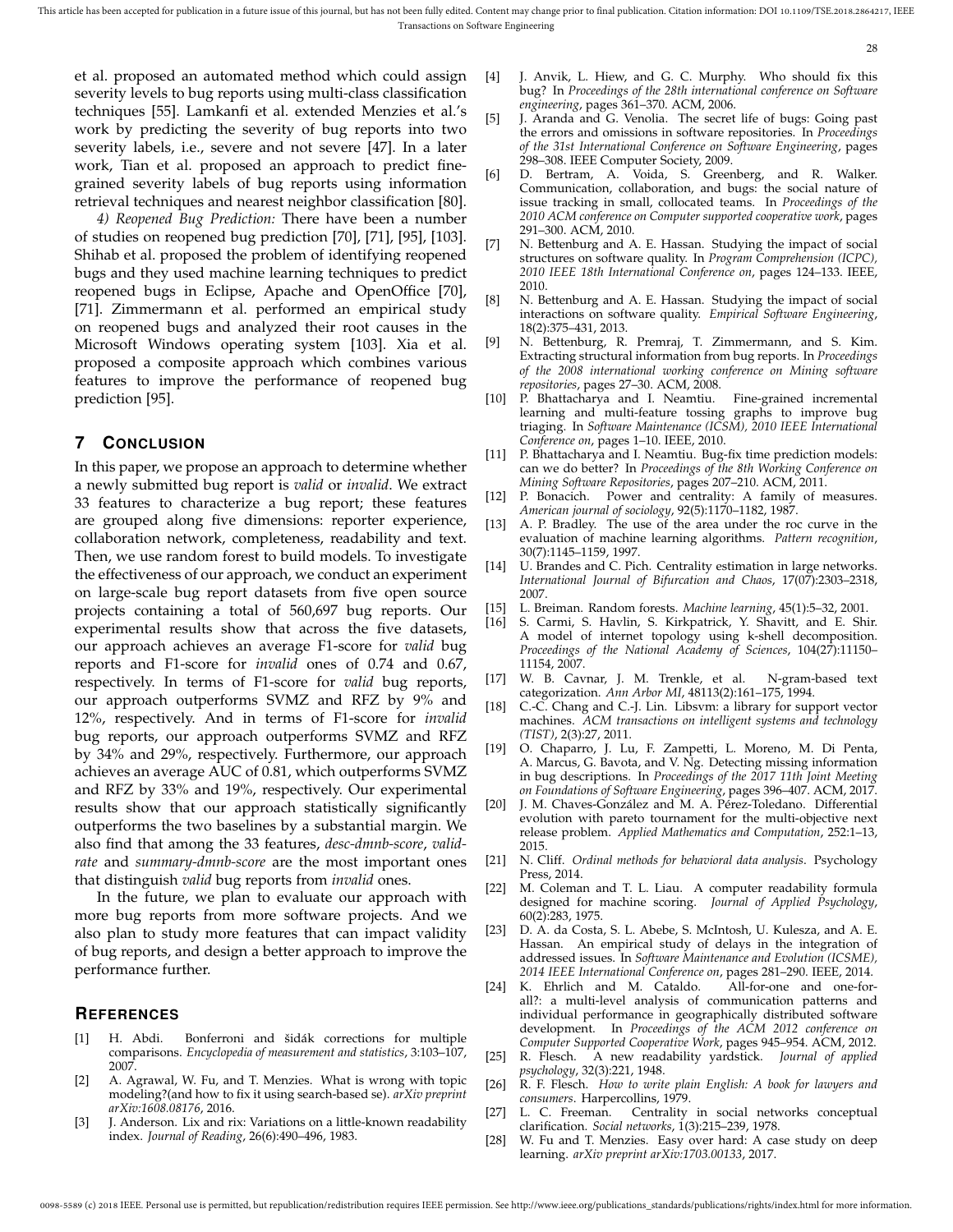- [29] W. Fu, V. Nair, and T. Menzies. Why is differential evolution better than grid search for tuning defect predictors? *arXiv preprint arXiv:1609.02613*, 2016.
- [30] R. Gunning. The technique of clear writing. 1952.
- [31] P. J. Guo, T. Zimmermann, N. Nagappan, and B. Murphy. Characterizing and predicting which bugs get fixed: an empirical study of microsoft windows. In *Software Engineering, 2010 ACM/IEEE 32nd International Conference on*, volume 1, pages 495– 504. IEEE, 2010.
- [32] I. Guyon and A. Elisseeff. An introduction to variable and feature selection. *Journal of machine learning research*, 3(Mar):1157–1182, 2003.
- [33] A. Hagberg, P. Swart, and D. S Chult. Exploring network structure, dynamics, and function using networkx. Technical report, Los Alamos National Laboratory (LANL), 2008.
- [34] M. Hall, E. Frank, G. Holmes, B. Pfahringer, P. Reutemann, and I. H. Witten. The weka data mining software: an update. *ACM SIGKDD explorations newsletter*, 11(1):10–18, 2009.
- [35] J. Han, J. Pei, and M. Kamber. *Data mining: concepts and techniques*. Elsevier, 2011.
- [36] P. Hooimeijer and W. Weimer. Modeling bug report quality. In *Proceedings of the twenty-second IEEE/ACM international conference on Automated software engineering*, pages 34–43. ACM, 2007.
- [37] D. Hosmer, S. Lemeshow, and R. X. Sturdivant. *Applied logistic regression*, volume 398. John Wiley & Sons, 2013.
- [38] J. Huang and C. X. Ling. Using auc and accuracy in evaluating learning algorithms. *IEEE Transactions on knowledge and Data Engineering*, 17(3):299–310, 2005.
- [39] Q. Huang, E. Shihab, X. Xia, D. Lo, and S. Li. Identifying self-admitted technical debt in open source projects using text mining. *Empirical Software Engineering*, pages 1–34, 2017.
- [40] G. Jeong, S. Kim, and T. Zimmermann. Improving bug triage with bug tossing graphs. In *Proceedings of the the 7th joint meeting of the European software engineering conference and the ACM SIGSOFT symposium on The foundations of software engineering*, pages 111– 120. ACM, 2009.
- [41] T. Jiang, L. Tan, and S. Kim. Personalized defect prediction. In *Proceedings of the 28th IEEE/ACM International Conference on Automated Software Engineering*, pages 279–289. IEEE Press, 2013.
- [42] M. Joblin, S. Apel, and W. Mauerer. Evolutionary trends of developer coordination: A network approach. *Empirical Software Engineering*, 22(4):2050–2094, 2017.
- [43] S. Just, R. Premraj, and T. Zimmermann. Towards the next generation of bug tracking systems. In *Visual languages and Human-Centric computing, 2008. VL/HCC 2008. IEEE symposium on*, pages 82–85. IEEE, 2008.
- [44] S. Kim, E. J. Whitehead Jr, and Y. Zhang. Classifying software changes: Clean or buggy? IEEE Transactions on Software changes: Clean or buggy? *IEEE Transactions on Software Engineering*, 34(2):181–196, 2008.
- J. P. Kincaid, R. P. Fishburne Jr, R. L. Rogers, and B. S. Chissom. Derivation of new readability formulas (automated readability index, fog count and flesch reading ease formula) for navy enlisted personnel. Technical report, Naval Technical Training Command Millington TN Research Branch, 1975.
- [46] O. Kononenko, O. Baysal, and M. W. Godfrey. Code review quality: how developers see it. In *Software Engineering (ICSE), 2016 IEEE/ACM 38th International Conference on*, pages 1028–1038. IEEE, 2016.
- [47] A. Lamkanfi, S. Demeyer, E. Giger, and B. Goethals. Predicting the severity of a reported bug. In *Mining Software Repositories (MSR), 2010 7th IEEE Working Conference on*, pages 1–10. IEEE, 2010.
- [48] S. Lessmann, B. Baesens, C. Mues, and S. Pietsch. Benchmarking classification models for software defect prediction: A proposed framework and novel findings. *IEEE Transactions on Software Engineering*, 34(4):485–496, 2008.
- [49] H. Li, W. Shang, Y. Zou, and A. E. Hassan. Towards just-in-time suggestions for log changes. *Empirical Software Engineering*, pages 1–35, 2016.
- [50] E. Linstead and P. Baldi. Mining the coherence of gnome bug reports with statistical topic models. In *Mining Software Repositories, 2009. MSR'09. 6th IEEE International Working Conference on*, pages 99–102. IEEE, 2009.
- [51] R. Lotufo, L. Passos, and K. Czarnecki. Towards improving bug tracking systems with game mechanisms. In *Proceedings of the 9th IEEE Working Conference on Mining Software Repositories*, pages 2– 11. IEEE Press, 2012.
- [52] H. B. Mann and D. R. Whitney. On a test of whether one of two random variables is stochastically larger than the other. *The annals of mathematical statistics*, pages 50–60, 1947.
- G. H. Mc Laughlin. Smog grading-a new readability formula. *Journal of reading*, 12(8):639–646, 1969.
- [54] A. McCallum, K. Nigam, et al. A comparison of event models for naive bayes text classification. In *AAAI-98 workshop on learning for text categorization*, volume 752, pages 41–48. Madison, WI, 1998.
- [55] T. Menzies and A. Marcus. Automated severity assessment of software defect reports. In *Software Maintenance, 2008. ICSM 2008. IEEE International Conference on*, pages 346–355. IEEE, 2008.
- [56] A. Mockus, M. Nagappan, and A. Hassan. Best practices and pitfalls for statistical analysis of se data. In *Proc. ICSE*, 2014.
- [57] G. Murphy and D. Cubranic. Automatic bug triage using text categorization. In *Proceedings of the Sixteenth International Conference on Software Engineering & Knowledge Engineering*, 2004.
- [58] A. T. Nguyen, T. T. Nguyen, T. N. Nguyen, D. Lo, and C. Sun. Duplicate bug report detection with a combination of information retrieval and topic modeling. In *Proceedings of the 27th IEEE/ACM International Conference on Automated Software Engineering*, pages 70–79. ACM, 2012.
- [59] M. H. Osman, M. R. Chaudron, and P. Van Der Putten. An analysis of machine learning algorithms for condensing reverse engineered class diagrams. In *Software Maintenance (ICSM), 2013 29th IEEE International Conference on*, pages 140–149. IEEE, 2013.
- [60] J. Platt. Sequential minimal optimization: A fast algorithm for training support vector machines. 1998.
- [61] G. K. Rajbahadur, S. Wang, Y. Kamei, and A. E. Hassan. The impact of using regression models to build defect classifiers. In *Proceedings of the 14th International Conference on Mining Software Repositories*, pages 135–145. IEEE Press, 2017.
- [62] C. R. Reis and R. P. de Mattos Fortes. An overview of the software engineering process and tools in the mozilla project. In *Proceedings of the Open Source Software Development Workshop*, pages 155–175, 2002.
- [63] J. D. Rennie, L. Shih, J. Teevan, and D. R. Karger. Tackling the poor assumptions of naive bayes text classifiers. In *Proceedings of the 20th International Conference on Machine Learning (ICML-03)*, pages 616–623, 2003.
- [64] J. Saramäki, M. Kivelä, J.-P. Onnela, K. Kaski, and J. Kertesz. Generalizations of the clustering coefficient to weighted complex networks. *Physical Review E*, 75(2):027105, 2007.
- [65] R. Scandariato, J. Walden, A. Hovsepyan, and W. Joosen. Predicting vulnerable software components via text mining. *IEEE Transactions on Software Engineering*, 40(10):993–1006, 2014.
- [66] A. Schroter, A. Schröter, N. Bettenburg, and R. Premraj. Do stack traces help developers fix bugs? In *Mining Software Repositories (MSR), 2010 7th IEEE Working Conference on*, pages 118–121. IEEE, 2010.
- [67] A. J. Scott and M. Knott. A cluster analysis method for grouping means in the analysis of variance. *Biometrics*, pages 507–512, 1974.
- [68] F. Sebastiani. Machine learning in automated text categorization. *ACM computing surveys (CSUR)*, 34(1):1–47, 2002.
- [69] R. Senter and E. A. Smith. Automated readability index. Technical report, CINCINNATI UNIV OH, 1967.
- [70] E. Shihab, A. Ihara, Y. Kamei, W. M. Ibrahim, M. Ohira, B. Adams, A. E. Hassan, and K.-i. Matsumoto. Predicting re-opened bugs: A case study on the eclipse project. In *Reverse Engineering (WCRE), 2010 17th Working Conference on*, pages 249–258. IEEE, 2010.
- [71] E. Shihab, A. Ihara, Y. Kamei, W. M. Ibrahim, M. Ohira, B. Adams, A. E. Hassan, and K.-i. Matsumoto. Studying re-opened bugs in open source software. *Empirical Software Engineering*, 18(5):1005– 1042, 2013.
- [72] R. Shokripour, J. Anvik, Z. M. Kasirun, and S. Zamani. Why so complicated? simple term filtering and weighting for locationbased bug report assignment recommendation. In *Proceedings of the 10th Working Conference on Mining Software Repositories*, pages 2–11. IEEE Press, 2013.
- [73] R. Storn and K. Price. Differential evolution–a simple and efficient heuristic for global optimization over continuous spaces. *Journal of global optimization*, 11(4):341–359, 1997.
- [74] J. Su, H. Zhang, C. X. Ling, and S. Matwin. Discriminative parameter learning for bayesian networks. In *Proceedings of the 25th international conference on Machine learning*, pages 1016–1023. ACM, 2008.
- [75] C. Sun, D. Lo, S.-C. Khoo, and J. Jiang. Towards more accurate retrieval of duplicate bug reports. In *Automated Software Engineering (ASE), 2011 26th IEEE/ACM International Conference on*, pages 253–262. IEEE, 2011.